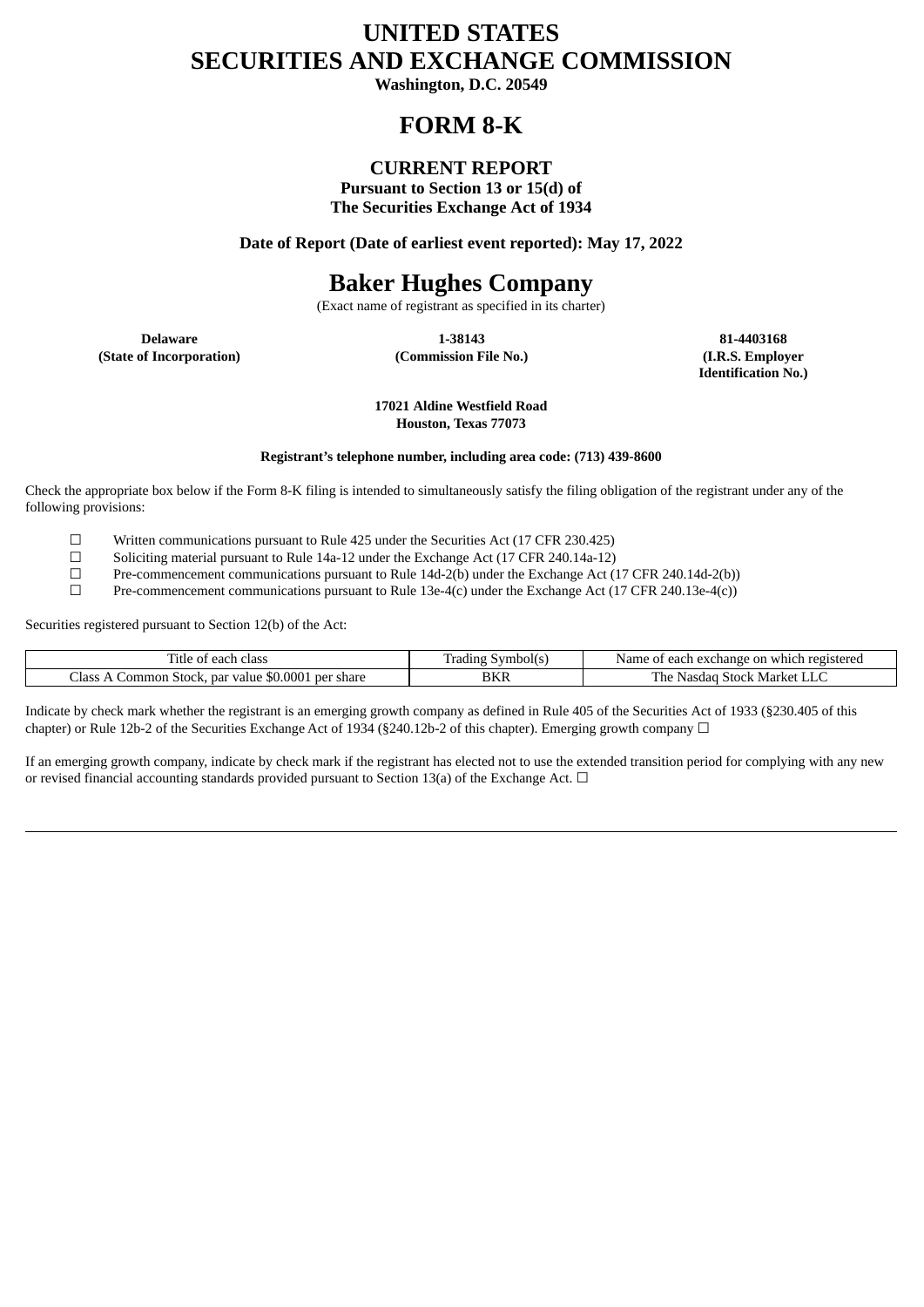#### **Item 5.03. Amendments to Articles of Incorporation or Bylaws; Change in Fiscal Year**

On May 17, 2022, the Board of Directors (the "Board") of Baker Hughes Company (the "Company") adopted the fourth amended and restated bylaws of the Company (the "Fourth Amended and Restated Bylaws"), effective May 17, 2022, to implement proxy access and a majority voting standard in uncontested director elections.

Section 1.12 has been added to the Fourth Amended and Restated Bylaws to permit a stockholder, or a group of up to 20 stockholders, owning continuously for at least three years 3% or more of the shares of capital stock of the Company, to nominate and include in the Company's proxy materials for an annual meeting directors constituting up to two individuals or 20% of the Board, whichever is greater, provided that the stockholder(s) and the nominee(s) satisfy the requirements specified in the Fourth Amended and Restated Bylaws.

Section 2.2 of the Fourth Amended and Restated Bylaws has been amended to provide that an uncontested election of directors will be decided by a majority of votes cast with respect to a nominee's election. In the event of a contested election of directors, directors shall continue to be elected by the highest number of votes, or a plurality of votes, cast.

The Fourth Amended and Restated Bylaws also include conforming changes.

The foregoing description of the amendments made in the Fourth Amended and Restated Bylaws does not purport to be complete and is qualified by reference to the Fourth Amended and Restated Bylaws, a copy of which is attached hereto as Exhibit 3.1 to this Current Report on Form 8-K and is incorporated herein by reference.

#### **Item 5.07. Submission of Matters to a Vote of Security Holders**

The 2022 Annual Meeting of Stockholders of the Company was held on May 17, 2022 (the "Annual Meeting") to (i) elect nine members to the Board to serve for a one-year term, (ii) vote on an advisory vote to approve the Company's executive compensation program, and (iii) ratify KPMG LLP as the Company's independent registered public accounting firm for fiscal year 2022. Each director nominated was elected, the advisory vote to approve the Company's executive compensation program and the ratification of KPMG LLP as the Company's independent registered public accounting firm for fiscal year 2022 were each approved.

As of March 21, 2022, the record date, there were 967,293,247 shares of Class A common stock ("Class A Common Stock") issued and outstanding and entitled to vote at the Annual Meeting and 58,737,430 shares of Class B common stock ("Class B Common Stock," and together with the Class A Common Stock, the "Common Stock"), issued and outstanding and entitled to vote at the Annual Meeting. There were 956,477,433 shares of Common Stock represented in person or by proxy at the Annual Meeting, constituting a quorum. The affirmative vote of the plurality of votes cast by the holders of shares of Common Stock present or represented at the Annual Meeting and entitled to vote is needed to elect each director. The affirmative vote of the holders of a majority of the shares of Common Stock present or represented by proxy at the Annual Meeting and entitled to vote on the matter is required for the approval of the other proposals.

The number of votes for, withheld and broker non-votes for the election of each director was as follows:

| Name                 | <b>Number of Votes</b><br><b>FOR</b> | <b>Withheld Votes</b> | <b>Broker</b><br><b>Non-Votes</b> |
|----------------------|--------------------------------------|-----------------------|-----------------------------------|
| W. Geoffrey Beattie  | 856,142,198                          | 13,399,224            | 86,936,010                        |
| Gregory D. Brenneman | 797,975,552                          | 71,565,870            | 86,936,010                        |
| Cynthia B. Carroll   | 860,757,966                          | 8,783,456             | 86,936,010                        |
| Nelda J. Connors     | 863,285,202                          | 6,256,220             | 86,936,010                        |
| Michael R. Dumais    | 868,349,120                          | 1,192,302             | 86,936,010                        |
| Gregory L. Ebel      | 614,052,718                          | 255,488,704           | 86,936,010                        |
| Lynn L. Elsenhans    | 853,836,974                          | 15,704,448            | 86,936,010                        |
| John G. Rice         | 867,485,621                          | 2,055,801             | 86,936,010                        |
| Lorenzo Simonelli    | 825,113,955                          | 44,427,467            | 86,936,010                        |

The number of votes for, against, abstentions and broker non-votes with respect to the advisory vote related to the Company's executive compensation program was as follows: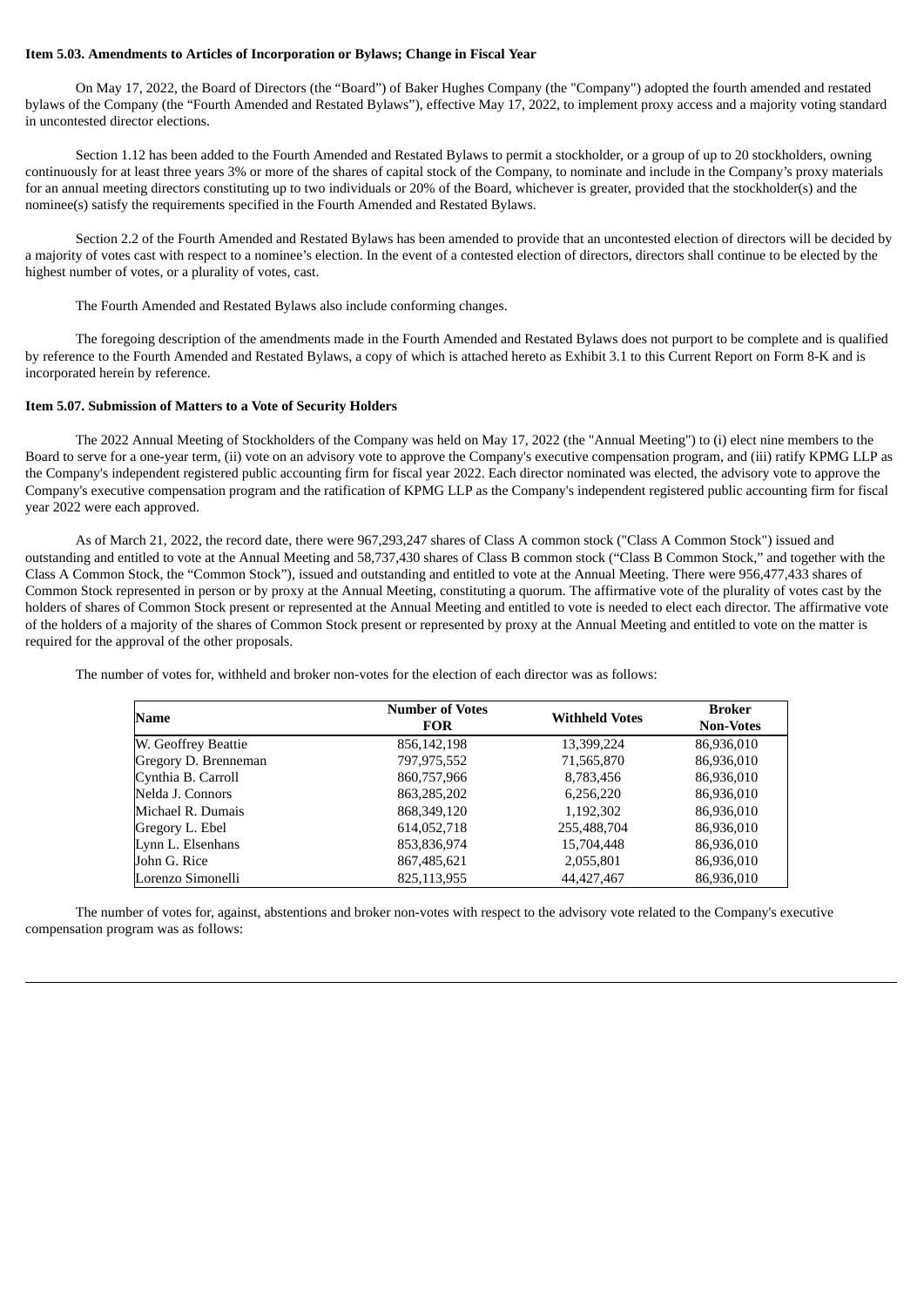| <b>Number of Votes</b><br><b>FOR</b> | <b>Number of Votes</b><br><b>AINST</b> | Abstentions  | <b>Broker Non-Votes</b> |
|--------------------------------------|----------------------------------------|--------------|-------------------------|
| 817.669.088                          | 51,323,899                             | 7,915<br>547 | 5.530                   |

The number of votes for, against, abstentions and broker non-votes with respect to the ratification of KPMG LLP as the Company's Independent Registered Public Accounting Firm for fiscal year 2022 was as follows:

| Number of Votes<br>FOR          | <b>Number of Votes</b><br><b>INCT</b> | Abstentions | <b>Broker Non-Votes</b> |
|---------------------------------|---------------------------------------|-------------|-------------------------|
| .105<br>954 709<br>$\mathbf{U}$ | 789.728                               | 599<br>07Ջ  |                         |

# **Item 8.01. Other Events**

On May 17, 2022, the Board of Directors elected Lorenzo Simonelli as Chairman of the Board and W. Geoffrey Beattie as Independent Lead Director. The Board also made the following committee appointments:

| <b>Audit Committee</b> | <b>Human Capital and</b><br><b>Compensation Committee</b> | <b>Governance &amp; Corporate</b><br><b>Responsibility Committee</b> | <b>Conflicts Committee</b><br>(subcommittee of Governance & Corporate<br><b>Responsibility Committee)</b> |
|------------------------|-----------------------------------------------------------|----------------------------------------------------------------------|-----------------------------------------------------------------------------------------------------------|
| Gregory L. Ebel*       | Gregory D. Brenneman*                                     | Lynn L. Elsenhans *                                                  | Lynn L. Elsenhans *                                                                                       |
| Nelda J. Connors       | Cynthia B. Carroll                                        | Gregory D. Brenneman                                                 | Gregory D. Brenneman                                                                                      |
| Lynn L. Elsenhans      | Nelda J. Connors                                          | Michael R. Dumais                                                    |                                                                                                           |
| Cynthia B. Carroll     | W. Geoffrey Beattie                                       | W. Geoffrey Beattie                                                  |                                                                                                           |
| Michael R. Dumais      |                                                           | Gregory L. Ebel                                                      |                                                                                                           |

\* Chair

# **Item 9.01. Financial Statements and Exhibits**

(d) Exhibits

# **Exhibit No. Description**

| 3.1    | Fourth Amended and Restated Bylaws of Baker Hughes Company dated May 17, 2022 |
|--------|-------------------------------------------------------------------------------|
| $104*$ | Cover Page Interactive Data File (formatted as Inline XBRL)                   |

\* Furnished herewith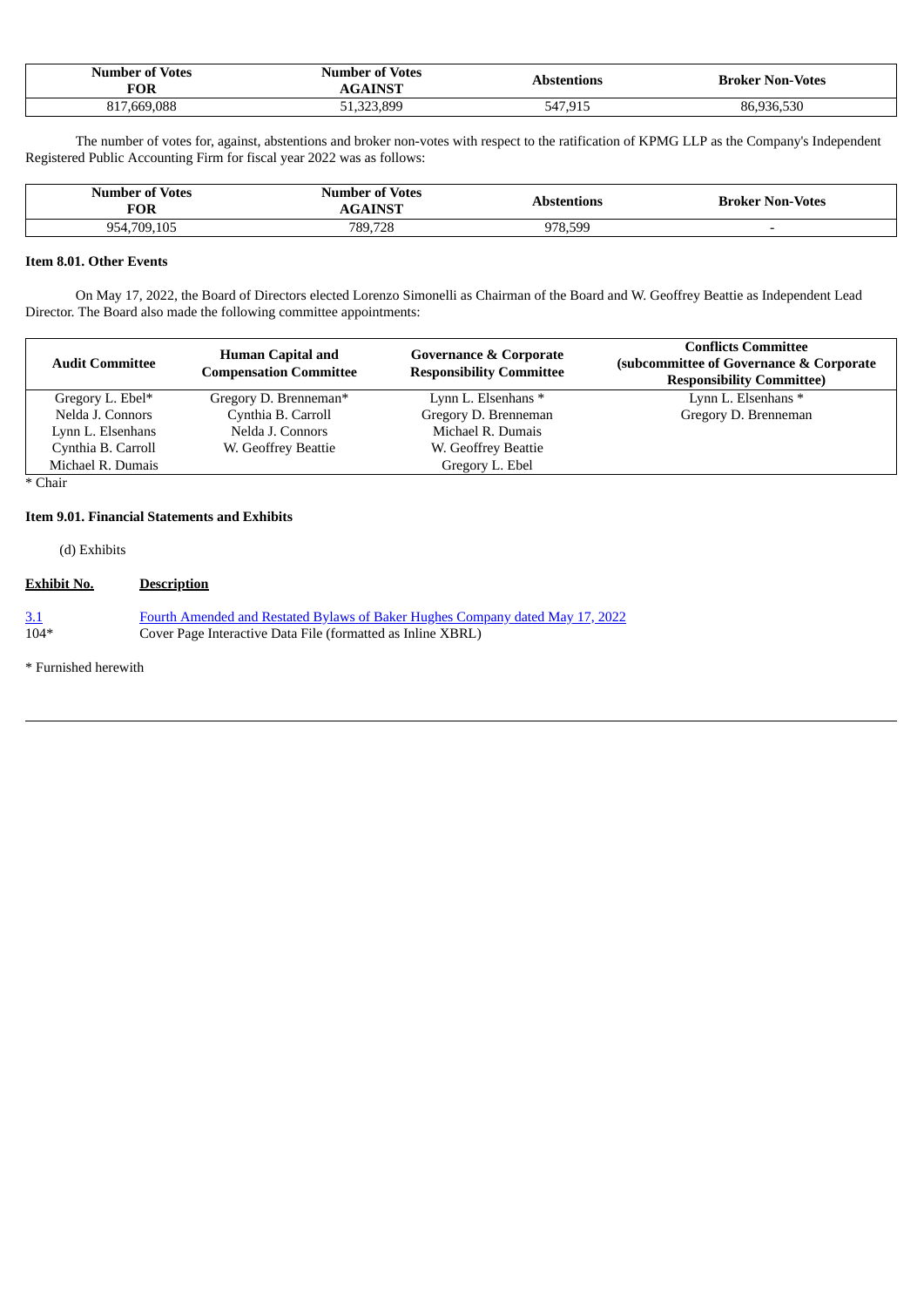# **Signature**

Pursuant to the requirements of the Securities Exchange Act of 1934, the Registrant has duly caused this report to be signed on its behalf by the undersigned hereunto duly authorized.

Baker Hughes Company

Dated: May 17, 2022 / /s/ Lee Whitley

Lee Whitley Vice President & Corporate Secretary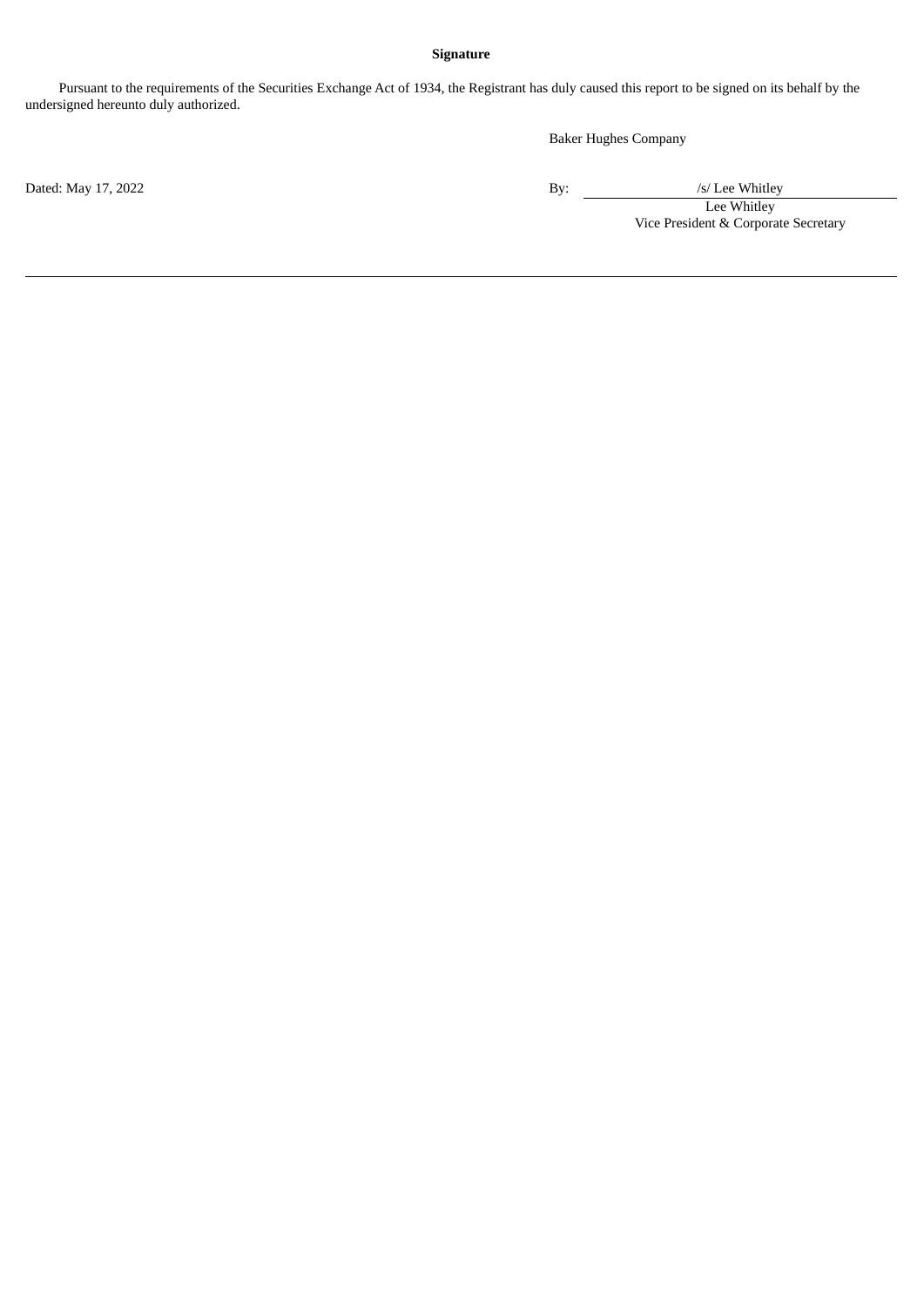# <span id="page-4-0"></span>**FOURTH AMENDED AND RESTATED**

**BYLAWS**

**OF**

**BAKER HUGHES COMPANY**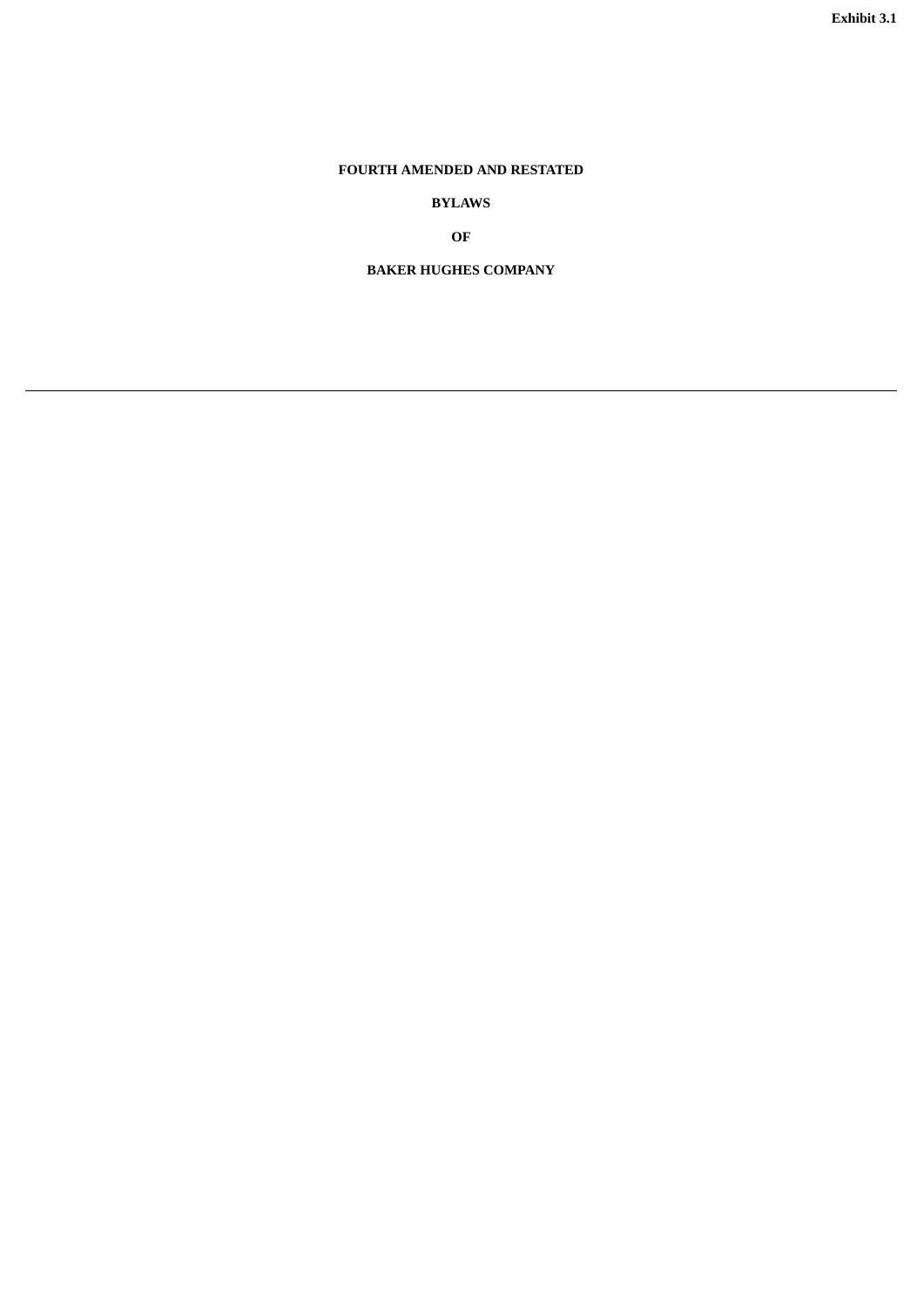# ARTICLE I STOCKHOLDERS

- 1.1. Place of Meetings
- 1.2. Annual Meeting
- 1.3. Special Meetings
- 1.4. Notice of Meetings
- 1.5. Voting List
- 1.6. Quorum
- 1.7. Adjournments 1.8. Proxies
- 1.9. Action at Meeting
- 1.10. Notice of Stockholder Business and Nominations
- 1.11. Conduct of Meetings
- 1.12. Nomination of Directors Included in the Corporation's Proxy Materials

#### ARTICLE II DIRECTORS

- 2.1. General Powers
- 2.2. Number, Election and Qualification
- 2.3. Chairman of the Board; Vice Chairman of the Board
- 2.4. Terms of Office
- 2.5. Quorum
- 2.6. Action at Meeting
- 2.7. Removal
- 2.8. Vacancies
- 2.9. Resignation
- 2.10. Regular Meetings
- 2.11. Special Meetings
- 2.12. Notice of Special Meetings
- 2.13. Meetings by Conference Communications Equipment
- 2.14. Action by Consent
- 2.15. Committees
- 2.16. Compensation of Directors
- 2.17. Interested Transactions

### ARTICLE III OFFICERS

- 3.1. Titles
	- 3.2. Election
	- 3.3. Qualification
	- 3.4. Tenure
	- 3.5. Resignation and Removal
	- 3.6. Vacancies
	- 3.7. President; Chief Executive Officer
	- 3.8. Vice Presidents
	- 3.9. Secretary and Assistant Secretaries

1

1

1

1

1

1

2

2

2

3

3

1 1

1 1

2 1

2 1

2 1

2 1

2 1

2 2

2 2

2 2

2 2

2 2

2 2

2 2

2 2

2 3

2 3

2 3

2 3

2 4

2 4

2 4

2 4

2 4

2 4

2 4

2 5

2 5

2 5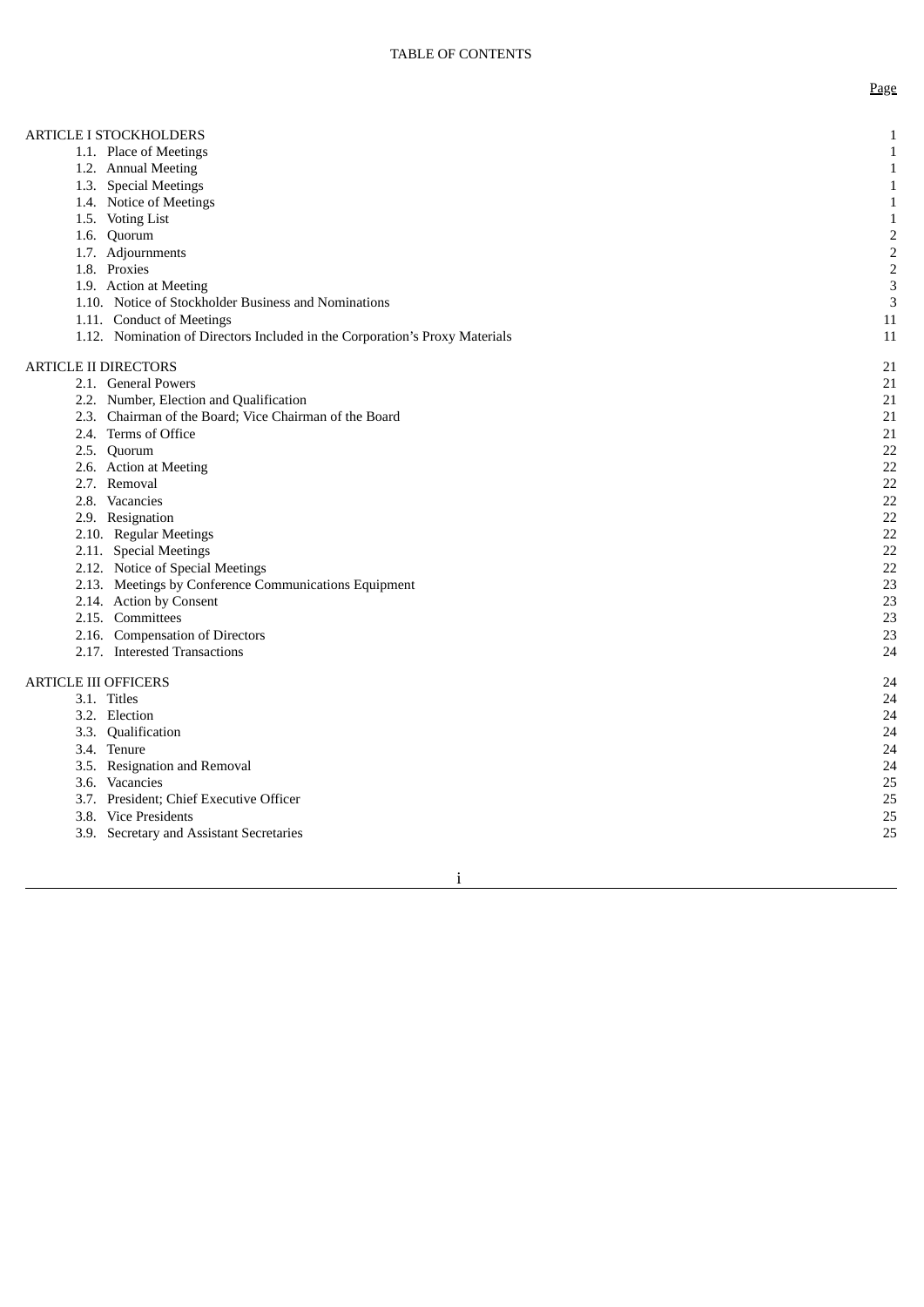| 3.10. Treasurer and Assistant Treasurers                           | 25 |
|--------------------------------------------------------------------|----|
| 3.11. Delegation of Authority                                      | 26 |
| ARTICLE IV CAPITAL STOCK                                           | 26 |
| 4.1. Issuance of Stock                                             | 26 |
| 4.2. Stock Certificates; Uncertificated Shares                     | 26 |
| 4.3. Transfers                                                     | 27 |
| 4.4. Lost, Stolen or Destroyed Certificates                        | 27 |
| 4.5. Record Date                                                   | 27 |
| ARTICLE V GENERAL PROVISIONS                                       | 28 |
| 5.1. Fiscal Year                                                   | 28 |
| 5.2. Corporate Seal                                                | 28 |
| 5.3. Waiver of Notice                                              | 28 |
| 5.4. Voting of Securities                                          | 29 |
| 5.5. Evidence of Authority                                         | 29 |
| 5.6. Certificate of Incorporation                                  | 29 |
| 5.7. Severability                                                  | 29 |
| 5.8. Pronouns                                                      | 29 |
| 5.9. Electronic Transmission                                       | 29 |
| 5.10. Certain Definitions                                          | 29 |
| ARTICLE VI AMENDMENTS                                              | 30 |
| ARTICLE VII INDEMNIFICATION AND ADVANCEMENT                        | 30 |
| 7.1. Right to Indemnification                                      | 30 |
| 7.2. Prepayment of Expenses                                        | 30 |
| 7.3. Authorization of Indemnification                              | 30 |
| 7.4. Good Faith Defined                                            | 31 |
| 7.5. Right of Claimant to Bring Suit                               | 31 |
| 7.6. Nonexclusivity of Indemnification and Advancement of Expenses | 32 |
| 7.7. Priority of Corporation Obligations                           | 32 |
| 7.8. Insurance                                                     | 32 |
| 7.9. Certain Definitions                                           | 32 |
| 7.10. Survival of Indemnification and Advancement of Expenses      | 33 |
| 7.11. Contract Rights                                              | 33 |

ii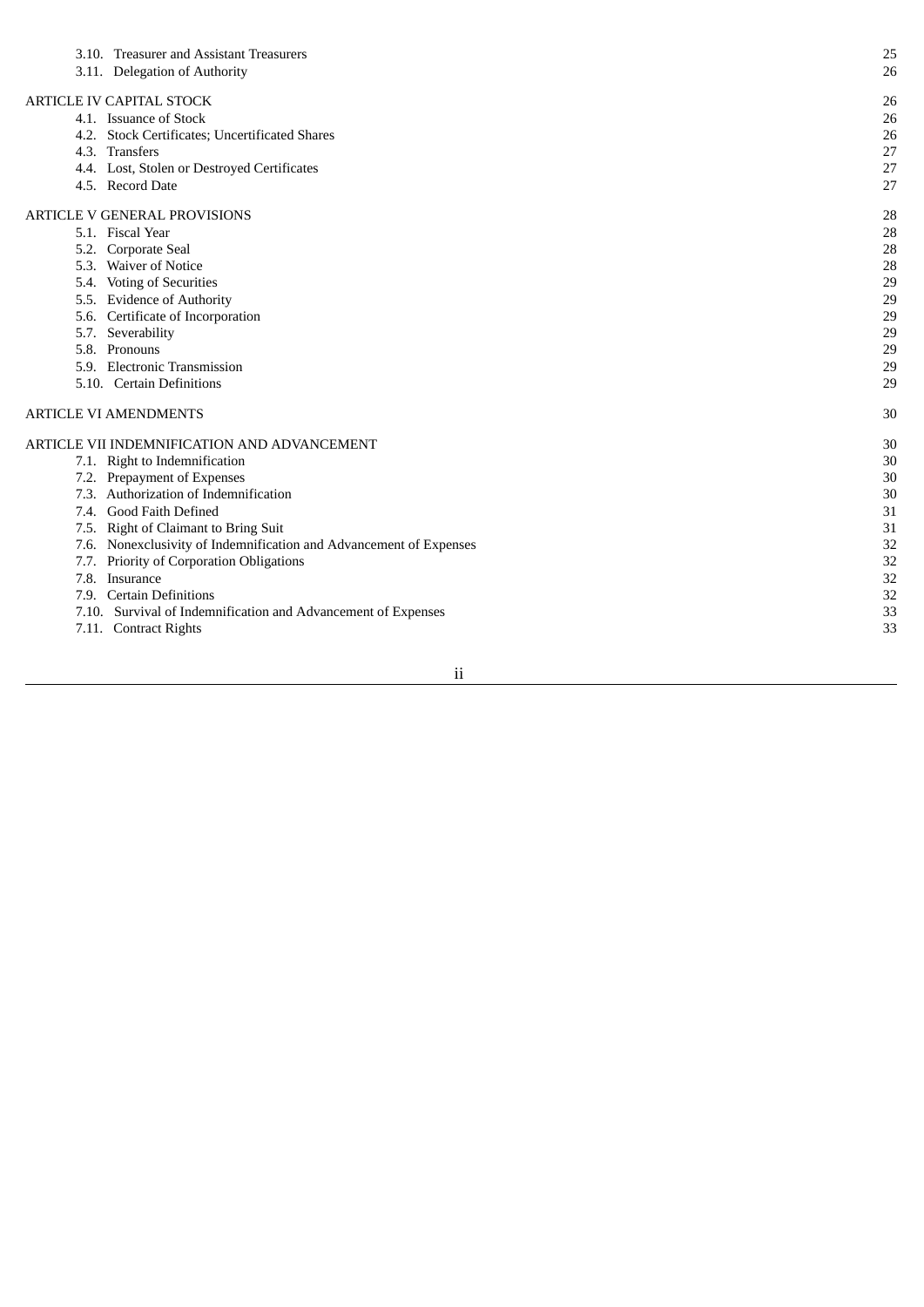### **ARTICLE I**

# **STOCKHOLDERS**

1.1. Place of Meetings. All meetings of stockholders shall be held at such place, if any, as may be designated from time to time by the Board of Directors (the "Board") of Baker Hughes Company (the "Corporation"), the Chairman of the Board or the Chief Executive Officer or, if not so designated, at the principal office of the Corporation. The Board may, in its sole discretion, determine that a meeting shall not be held at any place, but may instead be held solely by means of remote communication in accordance with Section 211(a) of the General Corporation Law of the State of Delaware (the "DGCL").

1.2. Annual Meeting. The annual meeting of stockholders for the election of directors and for the transaction of such other business as may properly be brought before the meeting shall be held on a date and at a time designated by the Board, the Chairman of the Board or the Chief Executive Officer (which date shall not be a legal holiday in the place, if any, where the meeting is to be held). The Board may postpone, reschedule or cancel any previously scheduled annual meeting of stockholders.

1.3. Special Meetings. Special meetings of stockholders for any purpose or purposes may be called as (and only as) provided in the Certificate of Incorporation. The Board may postpone, reschedule or cancel any previously scheduled special meeting of stockholders. Business transacted at any special meeting of stockholders shall be limited to matters related to the purpose or purposes stated in the notice of meeting.

1.4. Notice of Meetings. Except as otherwise provided by the DGCL, notice of each meeting of stockholders, whether annual or special, shall be given not less than ten (10) nor more than sixty (60) days before the date of the meeting to each stockholder entitled to vote at such meeting as of the record date for determining the stockholders entitled to notice of the meeting. Without limiting the manner by which notice otherwise may be given to stockholders, any notice shall be effective if given by a form of electronic transmission consented to (in a manner consistent with the DGCL) by the stockholder to whom the notice is given. The notices of all meetings shall state the place, if any, date and time of the meeting, the means of remote communications, if any, by which stockholders and proxyholders may be deemed to be present in person and vote at such meeting, and the record date for determining the stockholders entitled to vote at the meeting (if such date is different from the record date for stockholders entitled to notice of the meeting). The notice of a special meeting shall state, in addition, the purpose or purposes for which the meeting is called. If notice is given by mail, such notice shall be deemed given when deposited in the United States mail, postage prepaid, directed to the stockholder at such stockholder's address as it appears on the records of the Corporation. If notice is given by electronic transmission, such notice shall be deemed given at the time specified in Section 232 of the DGCL.

1.5. Voting List. The Secretary shall prepare, at least ten (10) days before every meeting of stockholders, a complete list of the stockholders entitled to vote at the meeting (provided, however, if the record date for determining the stockholders entitled to vote is less than ten (10) days before the date of the meeting, the list shall reflect the stockholders entitled to vote as of the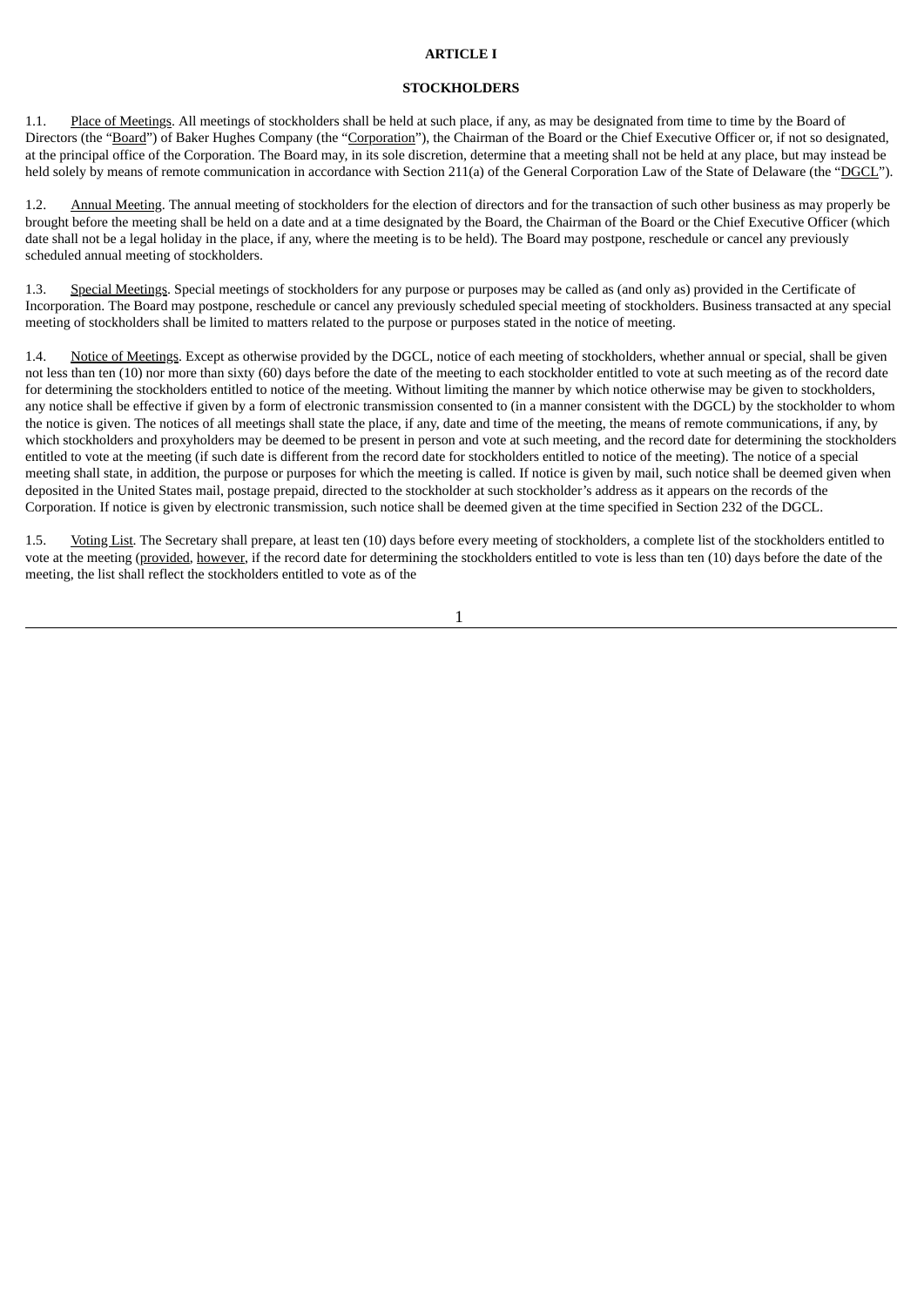tenth day before the meeting date), arranged in alphabetical order, and showing the address of each stockholder and the number of shares registered in the name of each stockholder. Such list shall be open to the examination of any stockholder, for any purpose germane to the meeting, for a period of at least ten (10) days prior to the meeting: (a) on a reasonably accessible electronic network, provided that the information required to gain access to such list is provided with the notice of the meeting; or (b) during ordinary business hours, at the principal place of business of the Corporation. If the meeting is to be held at a place, then the list shall also be produced and kept at the time and place of the meeting during the whole time thereof, and may be inspected by any stockholder who is present. If the meeting is to be held solely by means of remote communication, then the list shall also be open to the examination of any stockholder during the whole time of the meeting on a reasonably accessible electronic network, and the information required to access such list shall be provided with the notice of the meeting. Except as otherwise provided by law, the list shall presumptively determine the identity of the stockholders entitled to vote at the meeting and the number of shares held by each of them.

1.6. Quorum. Except as otherwise provided by law, the Certificate of Incorporation or these Bylaws, the holders of a majority in voting power of the shares of the capital stock of the Corporation issued and outstanding and entitled to vote at the meeting, present in person, present by means of remote communication in a manner, if any, authorized by the Board in its sole discretion, or represented by proxy, shall constitute a quorum for the transaction of business; provided, however, that where a separate vote by a class or classes or series of capital stock is required by law or the Certificate of Incorporation, the holders of a majority in voting power of the shares of such class or classes or series of the capital stock of the Corporation issued and outstanding and entitled to vote on such matter, present in person, present by means of remote communication in a manner, if any, authorized by the Board in its sole discretion, or represented by proxy, shall constitute a quorum of such class or classes or series entitled to take action with respect to the vote on such matter. A quorum, once established at a meeting, shall not be broken by the withdrawal of enough votes to leave less than a quorum.

1.7. Adjournments. Any meeting of stockholders, annual or special, may be adjourned from time to time to any other time and to any other place at which a meeting of stockholders may be held under these Bylaws by the chairman of the meeting or, if directed to be voted on by the chairman of the meeting, by the stockholders present or represented at the meeting and entitled to vote thereon, although less than a quorum. If the adjournment is for more than thirty (30) days, a notice of the adjourned meeting shall be given to each stockholder of record entitled to vote at the meeting. If after the adjournment a new record date for determination of stockholders entitled to vote is fixed for the adjourned meeting, the Board shall fix as the record date for determining stockholders entitled to notice of such adjourned meeting the same or an earlier date as that fixed for determination of stockholders entitled to vote at the adjourned meeting, and shall give notice of the adjourned meeting to each stockholder of record as of the record date so fixed for notice of such adjourned meeting. At the adjourned meeting, the Corporation may transact any business which might have been transacted at the original meeting.

1.8. Proxies. Each stockholder of record entitled to vote at a meeting of stockholders may vote in person (including by means of remote communication in a manner, if any, authorized by the Board in its sole discretion by which stockholders may be deemed to be present in person and vote at such meeting) or may authorize another person or persons to vote for such stockholder by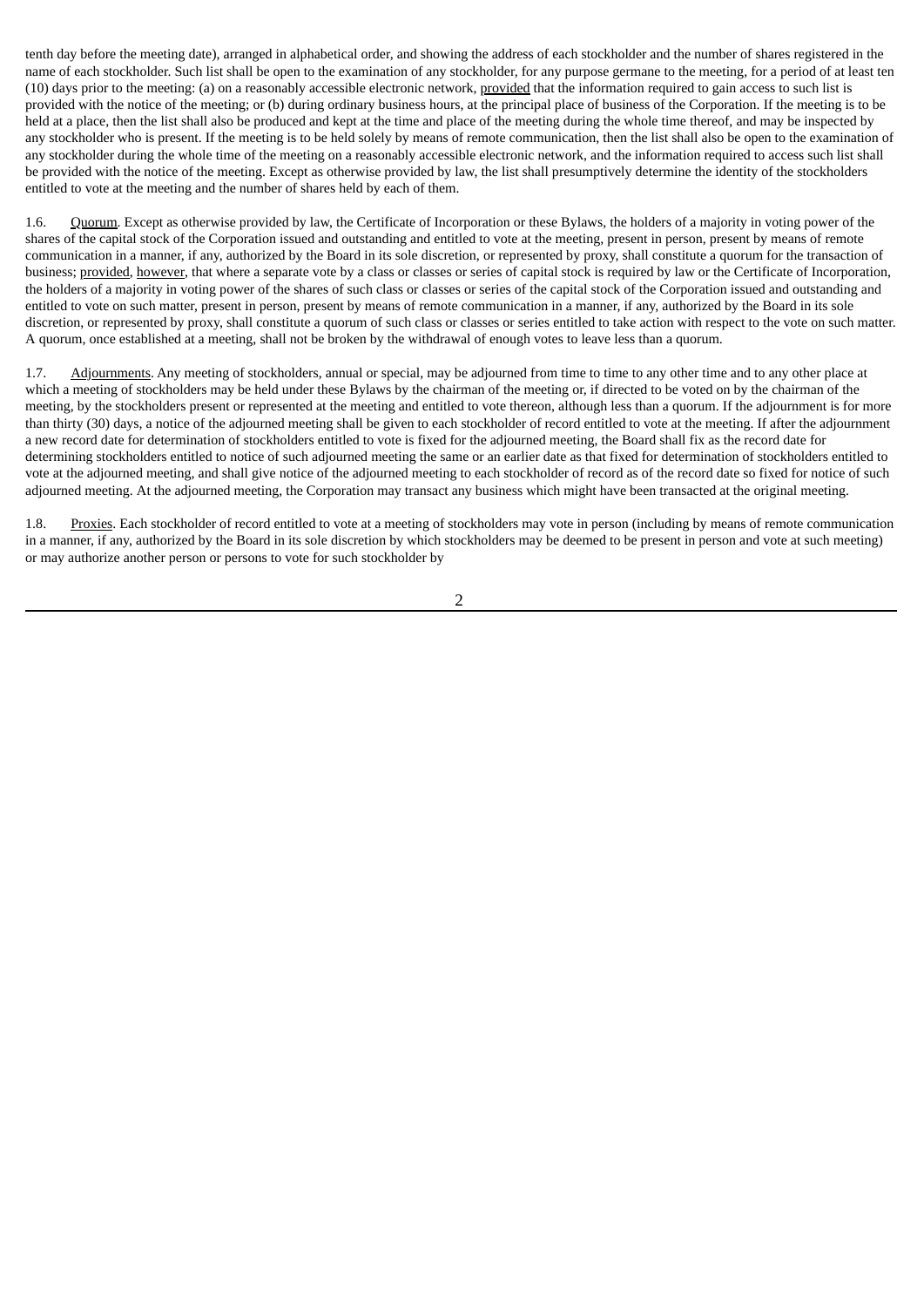a proxy executed or transmitted in a manner permitted by applicable law. No such proxy shall be voted upon after three (3) years from the date of its execution, unless the proxy expressly provides for a longer period.

1.9. Action at Meeting. When a quorum is present at any meeting, any matter to be voted upon by the stockholders at such meeting shall, except as set forth in Section 2.2, be decided by the vote of the holders of shares of stock having a majority in voting power of the votes cast by the holders of all of the shares of stock present or represented by proxy at the meeting and voting affirmatively or negatively on such matter (or if there are two or more classes or series of stock entitled to vote as separate classes, then in the case of each such class or series, the holders of shares of stock having a majority in voting power of the votes cast by the holders of all of the shares of stock of that class or series present or represented by proxy at the meeting and voting affirmatively or negatively on such matter), except when a different vote is required by applicable law, regulation applicable to the Corporation or its securities, the rules or regulations of any stock exchange applicable to the Corporation, the Certificate of Incorporation or these Bylaws. Voting at meetings of stockholders need not be by written ballot.

#### 1.10. Notice of Stockholder Business and Nominations.

# (A) Annual Meetings of Stockholders.

(1) Nominations of persons for election to the Board and the proposal of other business to be considered by the stockholders may be made at an annual meeting of stockholders only (a) pursuant to the Corporation's notice of meeting (or any supplement thereto), (b) by or at the direction of the Board, any committee thereof, the Chairman of the Board or the Chief Executive Officer, (c) by any stockholder of the Corporation who was a stockholder of record of the Corporation at the time the notice provided for in this Section 1.10 is delivered to the Secretary of the Corporation and at the time of the annual meeting, who is entitled to vote at the meeting and who complies with the notice procedures set forth in this Section 1.10 or (d) pursuant to Section 1.12. For the avoidance of doubt, the procedures set forth in this Section 1.10 shall be the exclusive means for a stockholder to make nominations or submit proposals for other business for an annual meeting of stockholders (other than matters properly brought under Rule 14a-8 under the Securities Exchange Act of 1934, as amended (the "Exchange Act") or any successor rule thereto and included in the Corporation's proxy statement that has been prepared to solicit proxies for such annual meeting and other than pursuant to Section 1.12).

(2) For any nominations or any other business to be properly brought before an annual meeting by a stockholder, the stockholder must have given timely notice thereof in writing to the Secretary of the Corporation and any such proposed business (other than the nominations of persons for election to the Board) must constitute a proper matter for stockholder action. To be timely, a stockholder's notice shall be delivered to the Secretary at the principal executive offices of the Corporation not later than the close of business on the ninetieth (90th) day, nor earlier than the close of business on the one hundred and twentieth (120th) day, prior to the first anniversary of the preceding year's annual meeting (provided, however, that in the event that the date of the annual meeting is more than thirty (30) days before or more than seventy (70) days after such anniversary date, notice by the stockholder to be timely must be so delivered not earlier than the close of business on the one hundred twentieth (120th) day prior to such annual meeting and not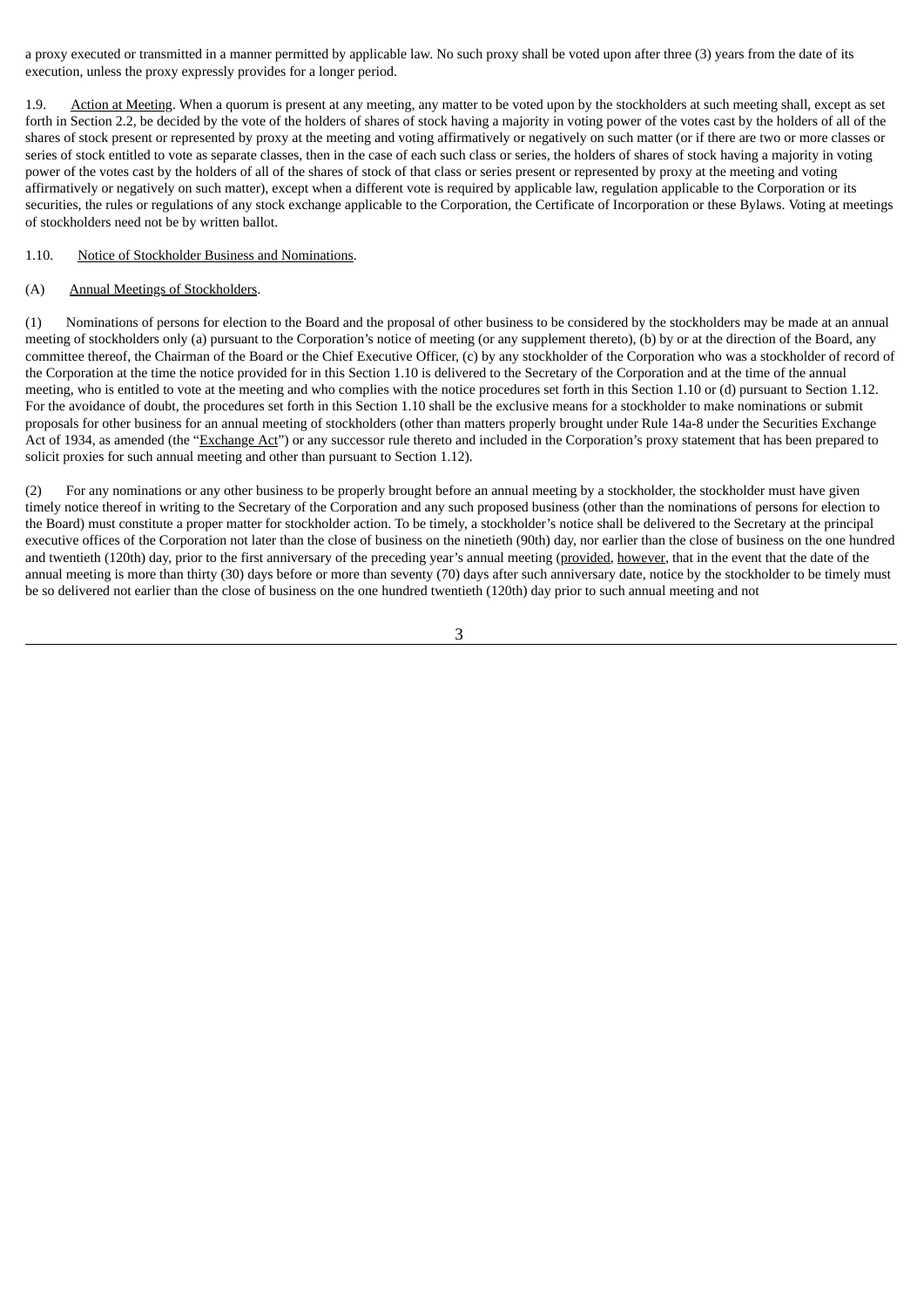later than the close of business on the later of the ninetieth (90th) day prior to such annual meeting and the tenth (10th) day following the day on which public announcement of the date of such annual meeting is first made by the Corporation). In no event shall the adjournment or postponement of an annual meeting (or any public announcement thereof) commence a new time period (or extend any time period) for the giving of a stockholder's notice as described above. To be in proper form, such stockholder's notice (whether given pursuant to this paragraph (A)(2) of Section 1.10 or paragraph (B) of Section 1.10) to the Secretary of the Corporation shall set forth:

- (a) as to each person, if any, whom the stockholder proposes to nominate for election or reelection as a director to the Board,
	- (i) all information relating to such person that is required to be disclosed, whether in a proxy statement, other filings required to be made in connection with solicitations of proxies for election of directors in a contested election contest, or as otherwise required, in each case pursuant to and in accordance with Section 14(a) of the Exchange Act, and the rules and regulations promulgated thereunder;
	- (ii) such person's written consent to being named in the proxy statement as a nominee and to serving as a director if elected; a written questionnaire with respect to the background and qualification of such person and the background of any other person or entity on whose behalf the nomination is being made (which questionnaire shall be provided by the Secretary of the Corporation upon written request); such person's written representation and agreement (in the form provided by the Secretary of the Corporation upon written request), (A) that such person is not and will not become party to any agreement, arrangement or understanding with, and has not given any commitment or assurance to, any person or entity as to how such person, if elected as a director of the Corporation, will act or vote on any issue or question (a "<u>Voting Commitment</u>") that has not been disclosed to the Corporation or any Voting Commitment that could limit or interfere with such person's ability to comply, if elected as a director of the Corporation, with such person's fiduciary duties under applicable law, (B) that such person is not and will not become a party to any agreement, arrangement, or understanding with any person or entity other than the Corporation with respect to any direct or indirect compensation, reimbursement, or indemnification in connection with service or action as a director that has not been disclosed to the Corporation, and (C) that, in such person's individual capacity and on behalf of any person or entity on whose behalf the nomination is being made, such person would, if elected as a director, comply with all of the Corporation's corporate governance, ethics, conflict of interest, confidentiality and stock ownership and trading policies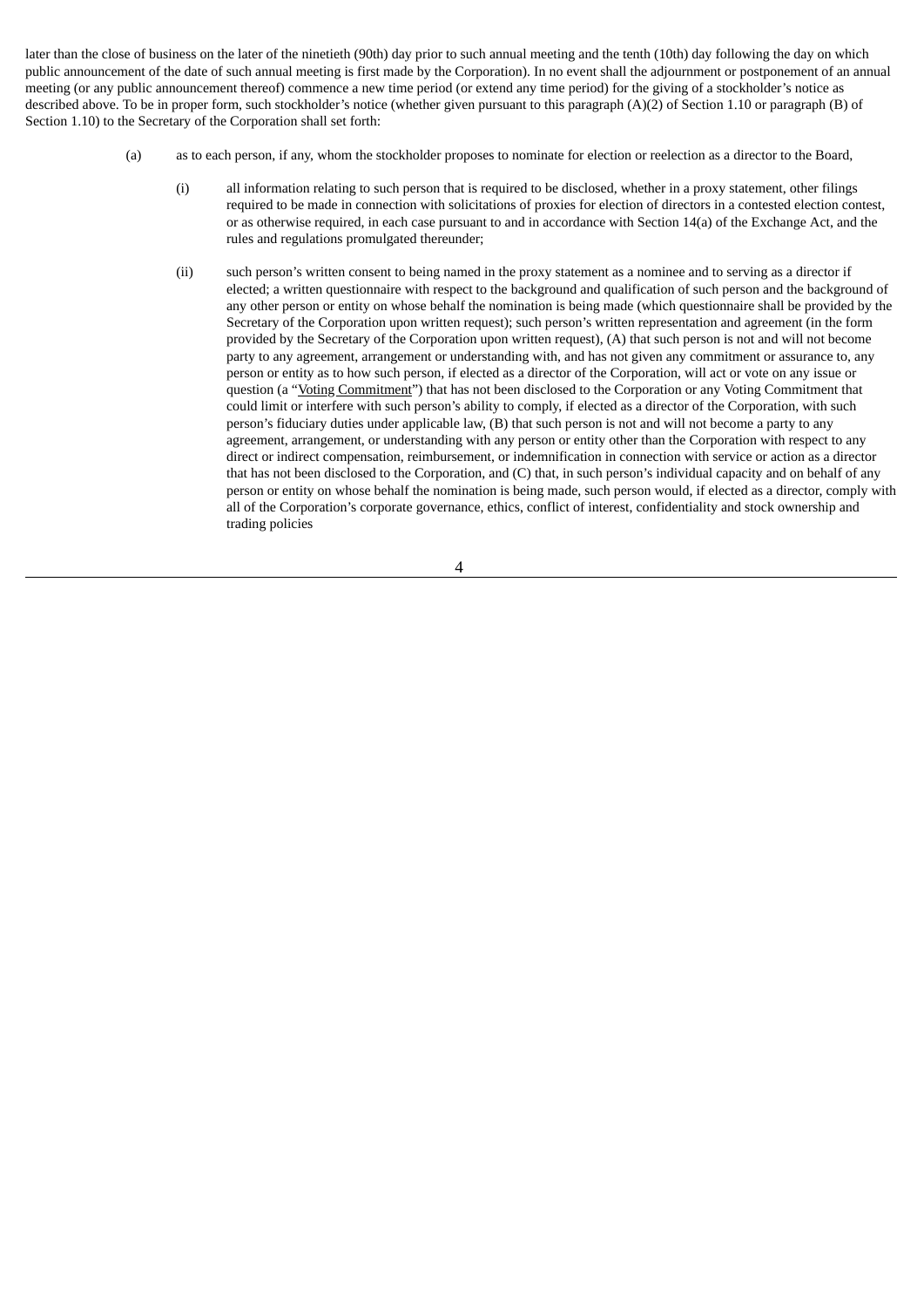and guidelines applicable generally to the Corporation's directors and, if elected as a director of the Corporation, such person currently would be in compliance with any such policies and guidelines that have been publicly disclosed;

- (iii) a description of all direct and indirect compensation and other material monetary agreements, arrangements and understandings during the past three (3) years, and any other material relationships, between or among the stockholder making the nomination and any beneficial owner on whose behalf the nomination is made, and their respective affiliates and associates, or any other person or persons (including their names) acting in concert therewith, on the one hand, and each proposed nominee, and his or her respective affiliates or associates, or any other person or persons (including their names) acting in concert therewith, on the other hand, including, without limitation, all information that would be required to be disclosed pursuant to Item 404 promulgated under Regulation S-K if the stockholder making the nomination and any beneficial owner on whose behalf the nomination is made, if any, or any affiliate or associate thereof or person acting in concert therewith, were the "registrant" for purposes of such rule and the nominee were a director or executive officer of such registrant;
- (iv) any information that such person would be required to disclose pursuant to clauses (ii) and (iv) (ix) of clause (c) of this paragraph (A)(2) of Section 1.10 if such person were a stockholder purporting to make a nomination or propose business pursuant thereto; and
- (v) an undertaking to notify the Corporation in writing of any change in the information called for by clauses  $(i) (iv)$  as of the record date for notice of such meeting, by notice received by the Secretary of the Corporation at the principal executive offices of the Corporation not later than the tenth (10th) day following such record date;
- (b) as to any other business that the stockholder proposes to bring before the meeting,
	- (i) a brief description of the business desired to be brought before the annual meeting, the text of the proposal or business (including the complete text of any resolutions proposed for consideration and in the event that such business includes a proposal to amend any Corporation document, the language of the proposed amendment), the reasons for conducting such business at the annual meeting and any material interest in such business of such stockholder and the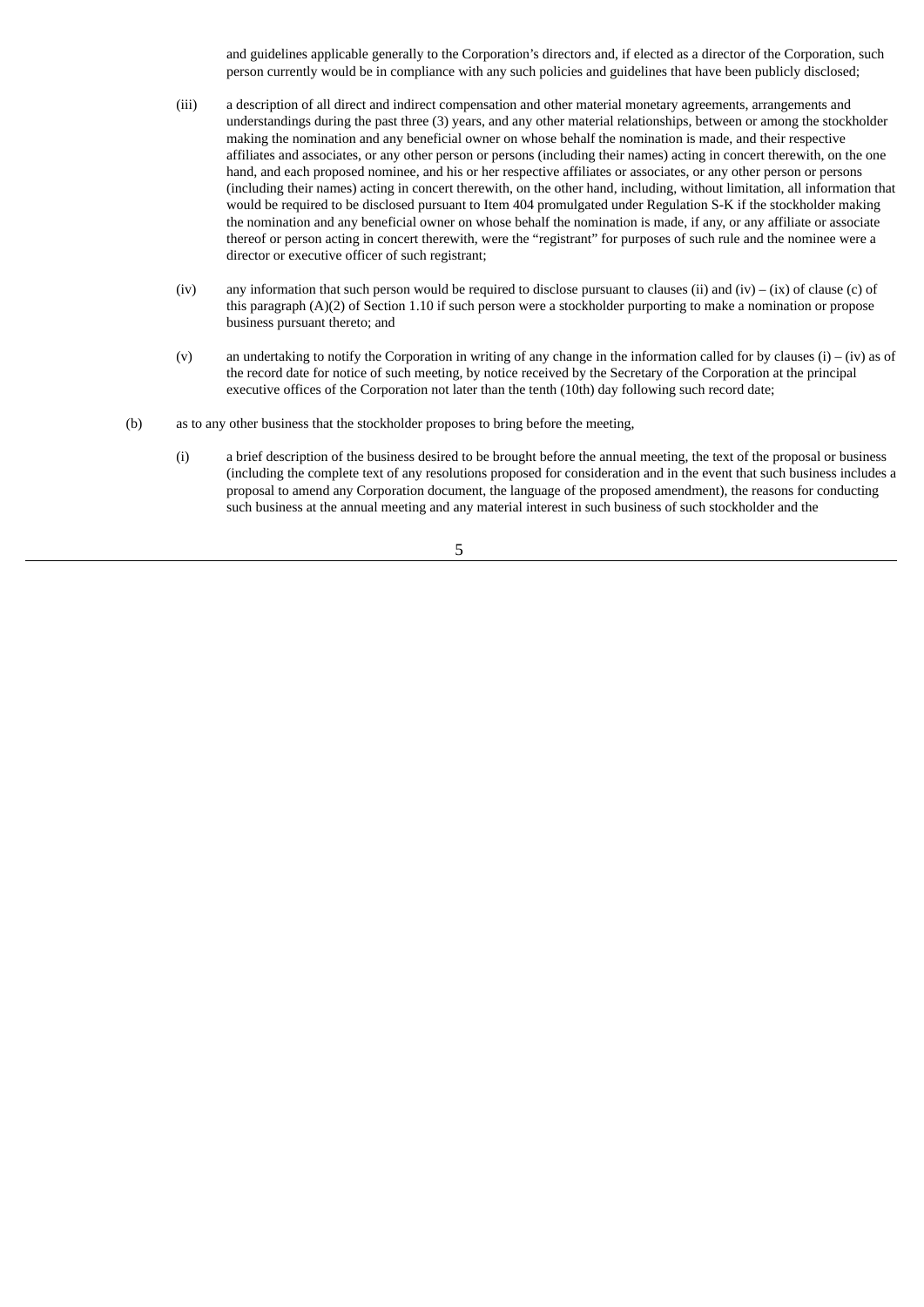beneficial owner, if any, on whose behalf the proposal is made; and

- (ii) a description of all agreements, arrangements and understandings between such stockholder and beneficial owner, if any, and their respective affiliates and associates, and any other person or persons (including their names) acting in concert therewith in connection with the proposal of such business by such stockholder; and
- (c) as to the stockholder giving the notice, the beneficial owner, if any, on whose behalf the nomination or proposal for other business is made, any of their respective affiliates or associates (including, if such stockholder or beneficial owner is an entity, as to each director, executive, managing member or control person of such entity), and any others acting in concert with any of the foregoing:
	- (i) the name and address of such stockholder, as they appear on the Corporation's books, such beneficial owner, if any, any of their respective affiliates or associates, and any others acting in concert with any of the foregoing;
	- (ii) the class or series and number of shares of capital stock of the Corporation which are, directly or indirectly, owned beneficially and of record by such stockholder, such beneficial owner, if any, any of their respective affiliates or associates, and any others acting in concert with any of the foregoing;
	- (iii) a description of any agreement, arrangement or understanding with respect to the nomination or proposal between or among such stockholder and/or such beneficial owner, any of their respective affiliates or associates, and any others acting in concert with any of the foregoing, including, in the case of a nomination, the nominee;
	- (iv) a description of any agreement, arrangement or understanding (including any derivative or short positions, profit interests, options, warrants, convertible securities, stock appreciation or similar rights with an exercise or conversion privilege or a settlement payment or mechanism at a price related to any class or series of capital stock of the Corporation or with a value derived in whole or in part from the value of any class or series of capital stock of the Corporation, hedging transactions, and borrowed or loaned shares) that has been entered into as of the date of the stockholder's notice by, or on behalf of, such stockholder and such beneficial owners, if any, any of their respective affiliates or associates, and any others acting in concert with any of the foregoing, whether or not such instrument or right shall be subject to settlement in underlying shares of capital stock of the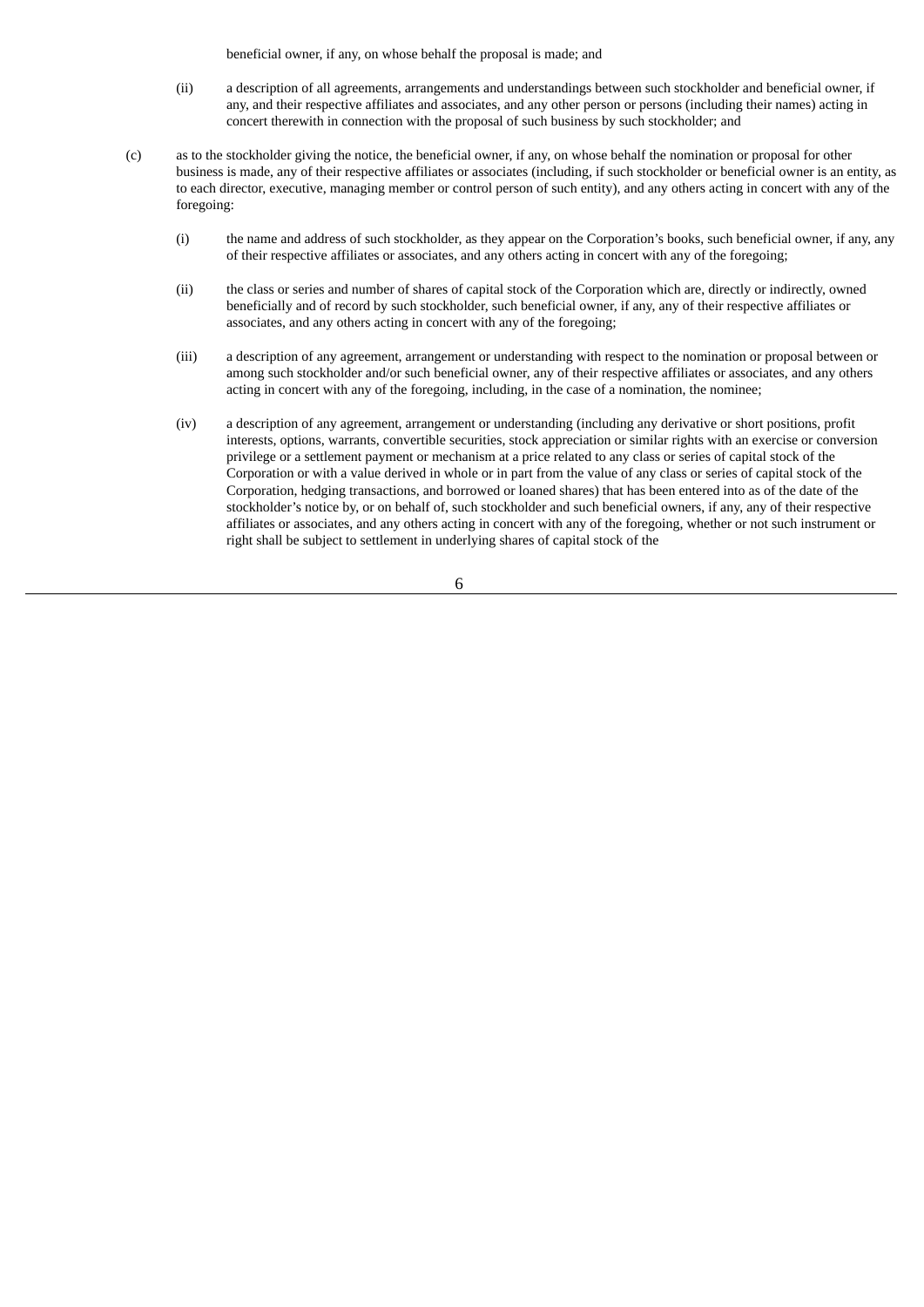Corporation, the effect or intent of which is to mitigate loss to, manage risk or benefit of share price changes for, or increase or decrease the voting power of, such stockholder or such beneficial owner, with respect to securities of the Corporation (a "Derivative Instrument");

- (v) a description of any proxy, contract, arrangement, understanding or relationship pursuant to which such stockholder and such beneficial owner, if any, any of their respective affiliates or associates, and any others acting in concert with any of the foregoing, has the right to vote any shares of any security of the Corporation;
- (vi) any short interest of such stockholder and such beneficial owner, if any, any of their respective affiliates or associates, and any others acting in concert with any of the foregoing, in any security of the Corporation (for purposes of these Bylaws, a person shall be deemed to have a short interest in a security if such person directly or indirectly, through any contract, arrangement, understanding, relationship or otherwise, has the opportunity to profit or share in any profit derived from any decrease in the value of the subject security);
- (vii) any rights to dividends on the shares of the Corporation owned beneficially by such stockholder and such beneficial owner, if any, any of their respective affiliates or associates, and any others acting in concert with any of the foregoing, that are separated or separable from the underlying shares of capital stock of the Corporation;
- (viii) any proportionate interest in shares of capital stock of the Corporation or Derivative Instruments, held, directly or indirectly, by a general or limited partnership in which such stockholder or such beneficial owner, if any, any of their respective affiliates or associates, and any others acting in concert with any of the foregoing, is a general partner or, directly or indirectly, beneficially owns an interest in a general partner;
- (ix) any performance related fees (other than an asset-based fee) that such stockholder and such beneficial owner, if any, any of their respective affiliates or associates, and any others acting in concert with any of the foregoing, is entitled to based on any increase or decrease in the value of shares of capital stock of the Corporation or Derivative Instruments, if any;
- (x) a representation that the stockholder is a holder of record of stock of the Corporation entitled to vote at such annual meeting and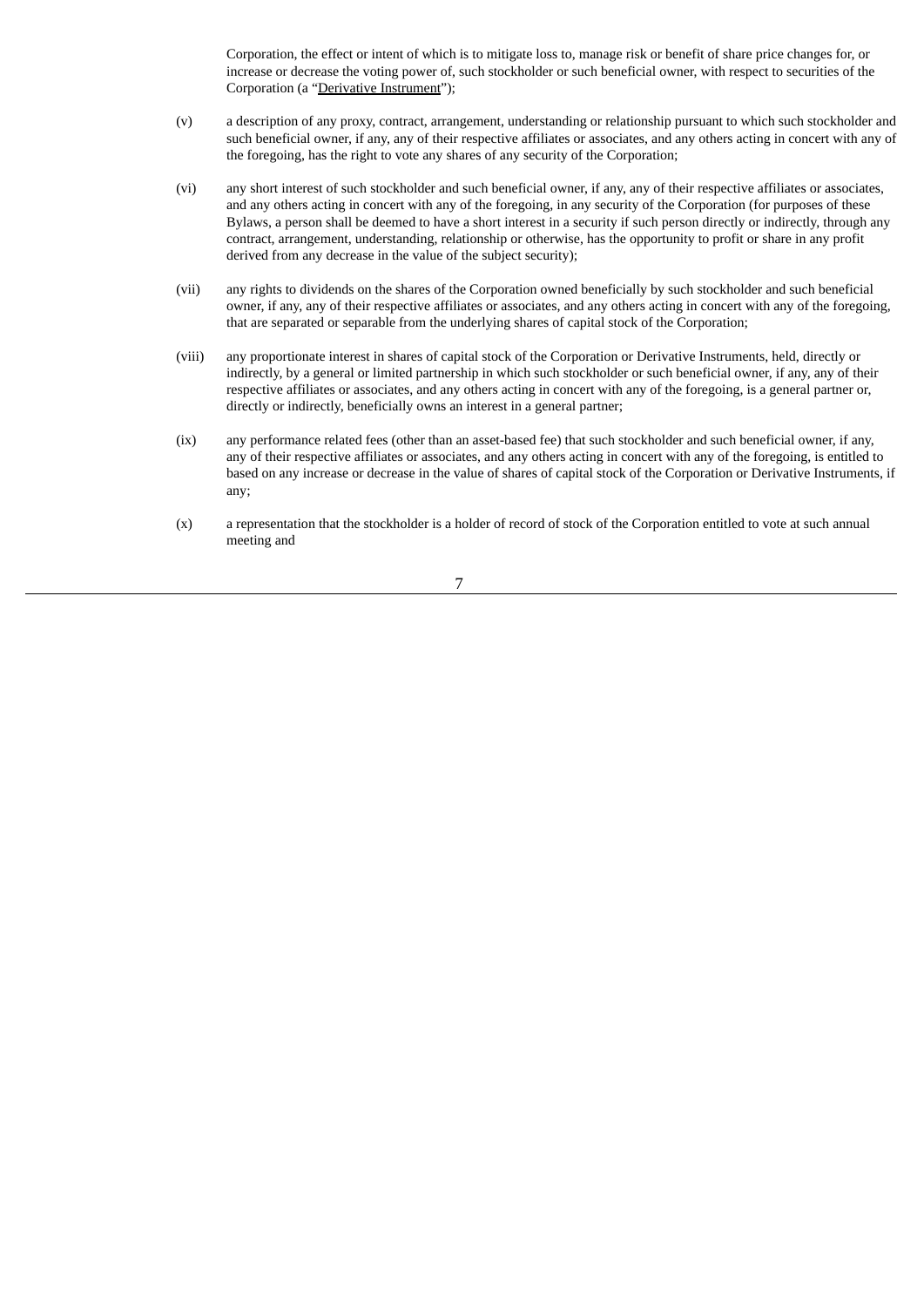intends to appear in person or by proxy at the annual meeting to propose such business or nomination;

- (xi) a representation whether the stockholder or the beneficial owner, if any, any of their respective affiliates or associates, and any others acting in concert with any of the foregoing, intends or is part of a group which intends (A) to deliver a proxy statement and/or form of proxy to holders of at least the percentage of the Corporation's outstanding capital stock required to approve or adopt the proposal or elect the nominee and/or (B) otherwise to solicit proxies or votes from stockholders in support of such proposal or nomination;
- (xii) any other information relating to such stockholder and beneficial owner, if any, any of their respective affiliates or associates, and any others acting in concert with any of the foregoing, required to be disclosed under the DGCL or in a proxy statement or other filings required to be made in connection with solicitations of proxies for, as applicable, the proposal of other business and/or for the election of directors in an election contest pursuant to and in accordance with Section 14(a) of the Exchange Act and the rules and regulations promulgated thereunder; and
- (xiii) an undertaking by the stockholder and beneficial owner, if any, to notify the Corporation in writing of any change in the information called for by clauses  $(i) - (xii)$  above as of the record date for such meeting, by notice received by the Secretary of the Corporation at the principal executive offices of the Corporation not later than the tenth (10th) day following such record date.

The Corporation may, as a condition of any such nomination being deemed properly brought before an annual meeting, require any proposed nominee to furnish (i) any information required pursuant to any undertaking delivered pursuant to this paragraph (A)(2) of Section 1.10, and (ii) such other information as the Corporation may request. The foregoing notice requirements of this paragraph (A) of this Section 1.10 shall be deemed satisfied by a stockholder with respect to business (other than any purported nomination) if the stockholder has notified the Corporation of his, her or its intention to present a proposal at an annual meeting in compliance with Rule 14a-8 promulgated under the Exchange Act or any successor rule thereto and such stockholder's proposal has been included in a proxy statement that has been prepared by the Corporation to solicit proxies for such annual meeting.

(3) Notwithstanding anything in the second sentence of paragraph  $(A)(2)$  of this Section 1.10 to the contrary, in the event that the number of directors to be elected to the Board at the annual meeting is increased effective after the time period for which nominations would otherwise be due under paragraph (A)(2) of this Section 1.10 and there is no public announcement by the Corporation naming the nominees for the additional directorships at least one hundred (100) days prior to the first anniversary of the preceding year's annual meeting, a stockholder's notice required by this Section 1.10 shall also be considered timely, but only with respect to nominees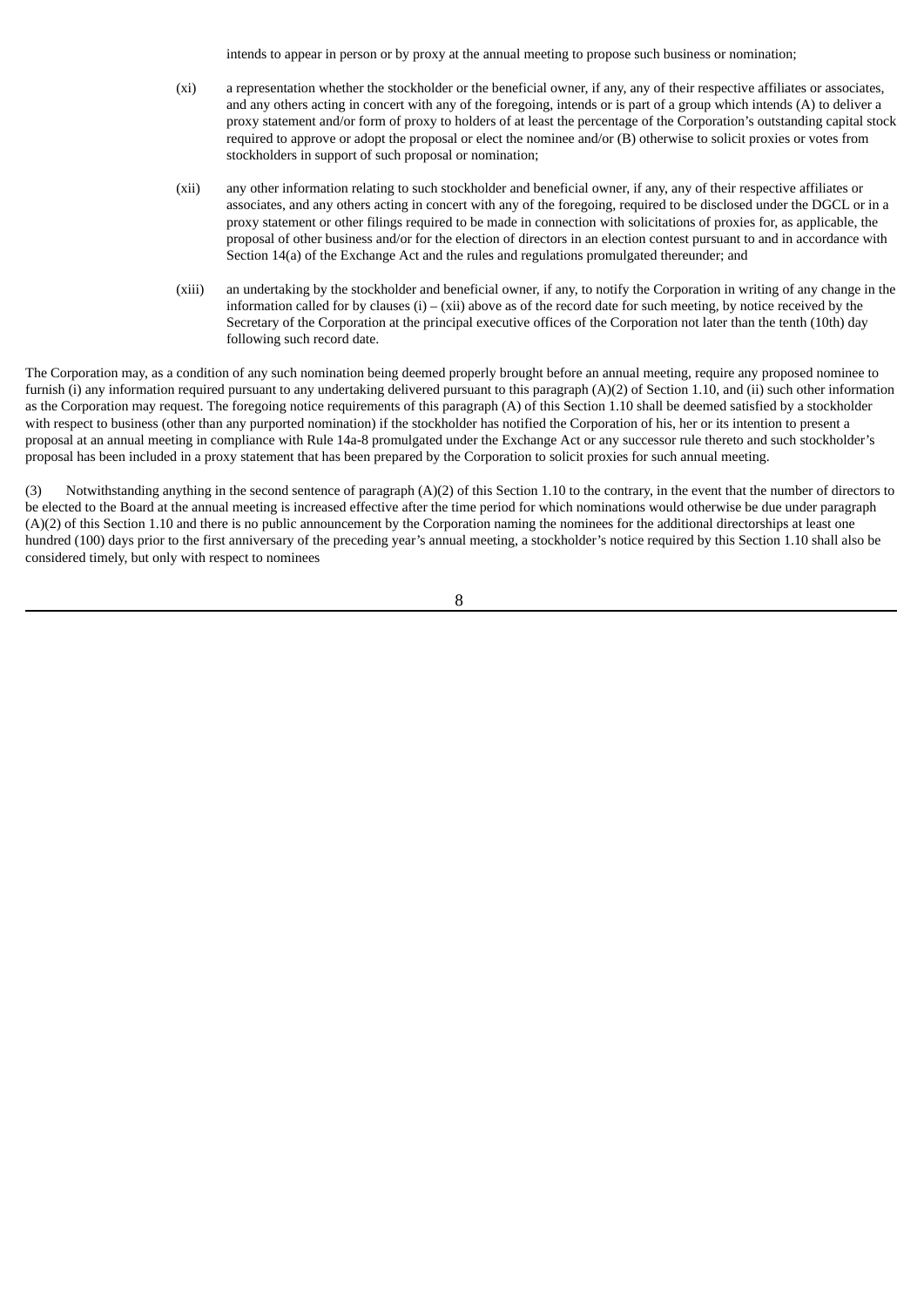for the additional directorship positions, if it shall be delivered to the Secretary of the Corporation at the principal executive offices of the Corporation not later than the close of business on the tenth (10th) day following the day on which such public announcement is first made by the Corporation.

(4) Notwithstanding anything in this Section 1.10 to the contrary, the requirements of Section 1.10 shall not apply to the exercise by GE of its rights to designate persons for nomination for election to the Board pursuant to the Stockholders Agreement, dated as of the date hereof, between GE and the Corporation.

(B) Special Meetings of Stockholders. Only such business shall be conducted at a special meeting of stockholders as shall have been brought before the special meeting pursuant to the Corporation's notice of meeting. Nominations of persons for election to the Board may be made at a special meeting of stockholders at which directors are to be elected pursuant to the Corporation's notice of meeting (1) by or at the direction of the Board or any committee thereof, the Chairman of the Board or the Chief Executive Officer or (2) provided that the Board pursuant to Section 1.3 hereof has determined that directors shall be elected at such meeting, by any stockholder of the Corporation who (a) is a stockholder of record at the time the notice provided for in this Section 1.10 is delivered to the Secretary of the Corporation and at the time of the special meeting, (b) is entitled to vote at the special meeting and (c) complies with the notice procedures and conditions set forth in this Section 1.10 (including the information requirements in paragraph (A)(2) of Section 1.10) as to such nomination. For the avoidance of doubt, clause (2) of the foregoing sentence of this paragraph (B) of Section 1.10 shall be the exclusive means for a stockholder to propose nominations of persons for election to the Board at a special meeting of stockholders at which directors are to be elected. In the event the Corporation calls a special meeting of stockholders for the purpose of electing one or more directors to the Board, any such stockholder entitled to vote in such election of directors may nominate a person or persons (as the case may be) for election to such position(s) as specified in the Corporation's notice of meeting, if a stockholder's notice meeting the requirements of paragraph (A)(2) of this Section 1.10 shall be delivered to the Secretary of the Corporation at the principal executive offices of the Corporation not earlier than the close of business on the one hundred twentieth (120th) day prior to such special meeting and not later than the close of business on the later of the ninetieth (90th) day prior to such special meeting and the tenth (10th) day following the day on which public announcement is first made of the date of the special meeting and of the nominees proposed by the Board to be elected at such meeting. In no event shall the adjournment or postponement of a special meeting as to which notice has been sent to stockholders, or any public announcement with respect thereto, commence a new time period (or extend any time period) for the giving of a stockholder's notice as described above.

(C) General. (2) Except as otherwise expressly provided in any applicable rule or regulation promulgated under the Exchange Act, only such persons who are nominated in accordance with the procedures set forth in this Section 1.10 or Section 1.12 (in the case of an annual meeting of stockholders of the Corporation) shall be eligible to be properly elected at an annual or special meeting of stockholders of the Corporation to serve as directors and only such business shall be conducted at a meeting of stockholders as shall have been brought before the meeting in accordance with the procedures set forth in this Section 1.10. Except as otherwise provided by law, the Certificate of Incorporation or these Bylaws, the chairman of the meeting shall have the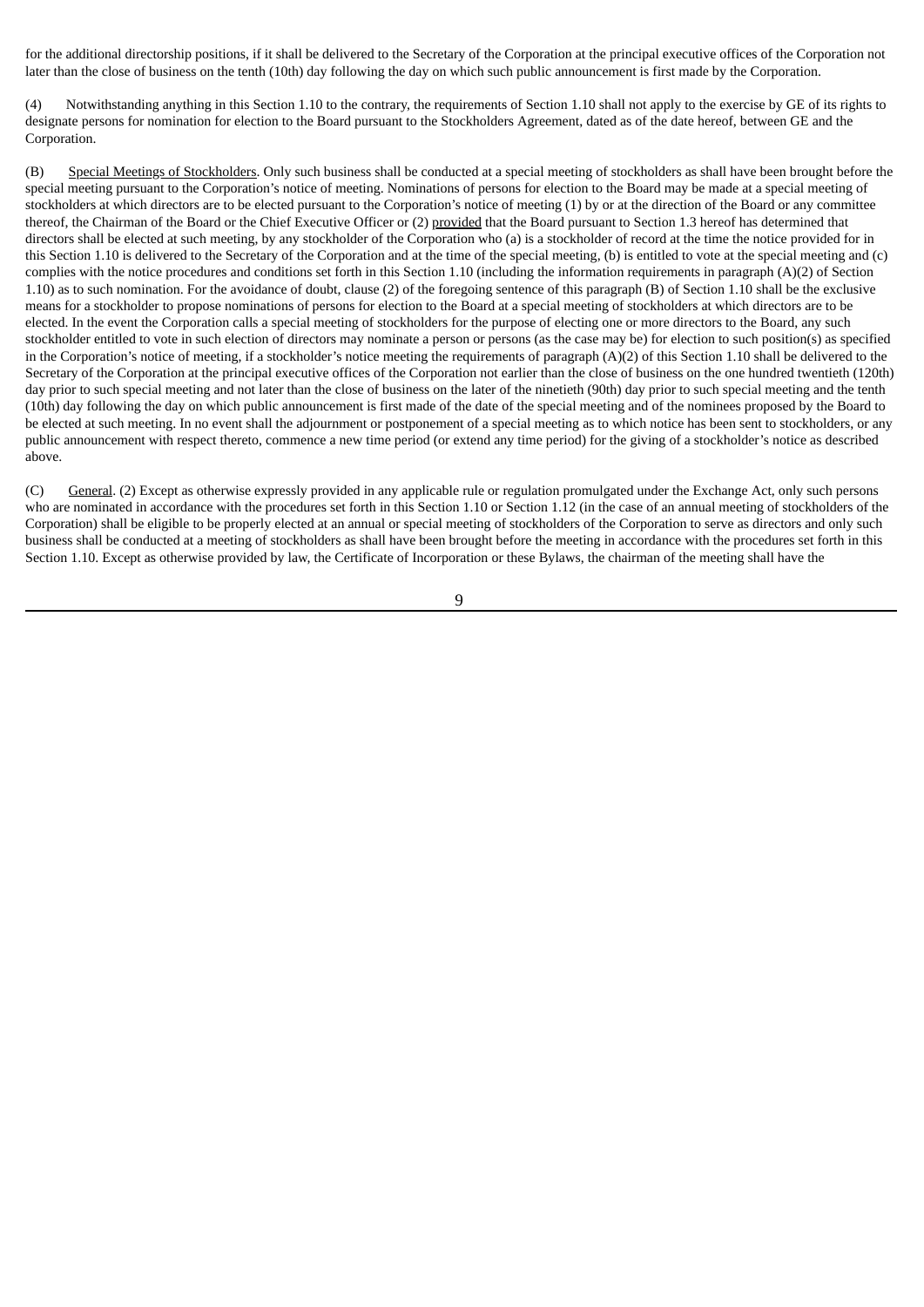power and duty (a) to determine whether a nomination or any other business proposed to be brought before the meeting was made or proposed, as the case may be, in accordance with the procedures set forth in this Section 1.10 (including whether the stockholder or beneficial owner, if any, on whose behalf the nomination or proposal is made, solicited (or is part of a group which solicited) or did not so solicit, as the case may be, proxies or votes in support of such stockholder's nominee or proposal in compliance with such stockholder's representation as required by clause  $(A)(2)(c)(xi)$  of this Section 1.10) and (b) if any proposed nomination or business was not made or proposed in compliance with this Section 1.10, to declare that such nomination shall be disregarded or that such proposed business shall not be transacted. Notwithstanding the foregoing provisions of this Section 1.10, unless otherwise required by law, if the stockholder (or a qualified representative of the stockholder) does not appear at the annual or special meeting of stockholders of the Corporation to present a nomination or proposed business, such nomination shall be disregarded and such proposed business shall not be transacted, notwithstanding that proxies in respect of such vote may have been received by the Corporation. For purposes of this Section 1.10 and Section 1.12, to be considered a qualified representative of the stockholder, a person must be a duly authorized officer, manager or partner of such stockholder or must be authorized by a writing executed by such stockholder or an electronic transmission delivered by such stockholder, to act for such stockholder as proxy at the annual or special meeting of stockholders and such person must produce such writing or electronic transmission, or a reliable reproduction of the writing or electronic transmission, at the annual or special meeting of stockholders, as applicable.

(2) For purposes of this Section 1.10 and Section 1.12, "public announcement" shall include disclosure in a press release reported by the Dow Jones News Service, Associated Press or other national news service or in a document publicly filed by the Corporation with the Securities and Exchange Commission pursuant to Section 13, 14 or 15(d) of the Exchange Act and the rules and regulations promulgated thereunder.

(3) Notwithstanding the foregoing provisions of this Section 1.10 and Section 1.12, a stockholder shall also comply with all applicable requirements of the Exchange Act and the rules and regulations promulgated thereunder with respect to the matters set forth in this Section 1.10 and Section 1.12; provided, however, that any references in these Bylaws to the Exchange Act or the rules and regulations promulgated thereunder are not intended to and shall not limit any requirements applicable to nominations or proposals as to any other business to be considered pursuant to this Section 1.10 (including paragraphs (A)(2) and (B) hereof) or Section 1.12, and compliance with paragraphs (A)(2) and (B) of this Section 1.10 shall be the exclusive means for a stockholder to make nominations or submit other business (other than, as provided in the penultimate sentence of i)(2), business (other than nominations) brought properly under and in compliance with Rule 14a-8 of the Exchange Act or any successor rule thereto, as it may be amended from time to time and other than pursuant to Section 1.12). Nothing in this Section 1.10 or Section 1.12 shall be deemed to affect any rights (a) of stockholders to request inclusion of proposals or nominations in the Corporation's proxy statement pursuant to Rule 14a-8 promulgated under the Exchange Act or (b) of the holders of any series of Preferred Stock to elect directors if and to the extent provided for under any applicable provisions of the Certificate of Incorporation.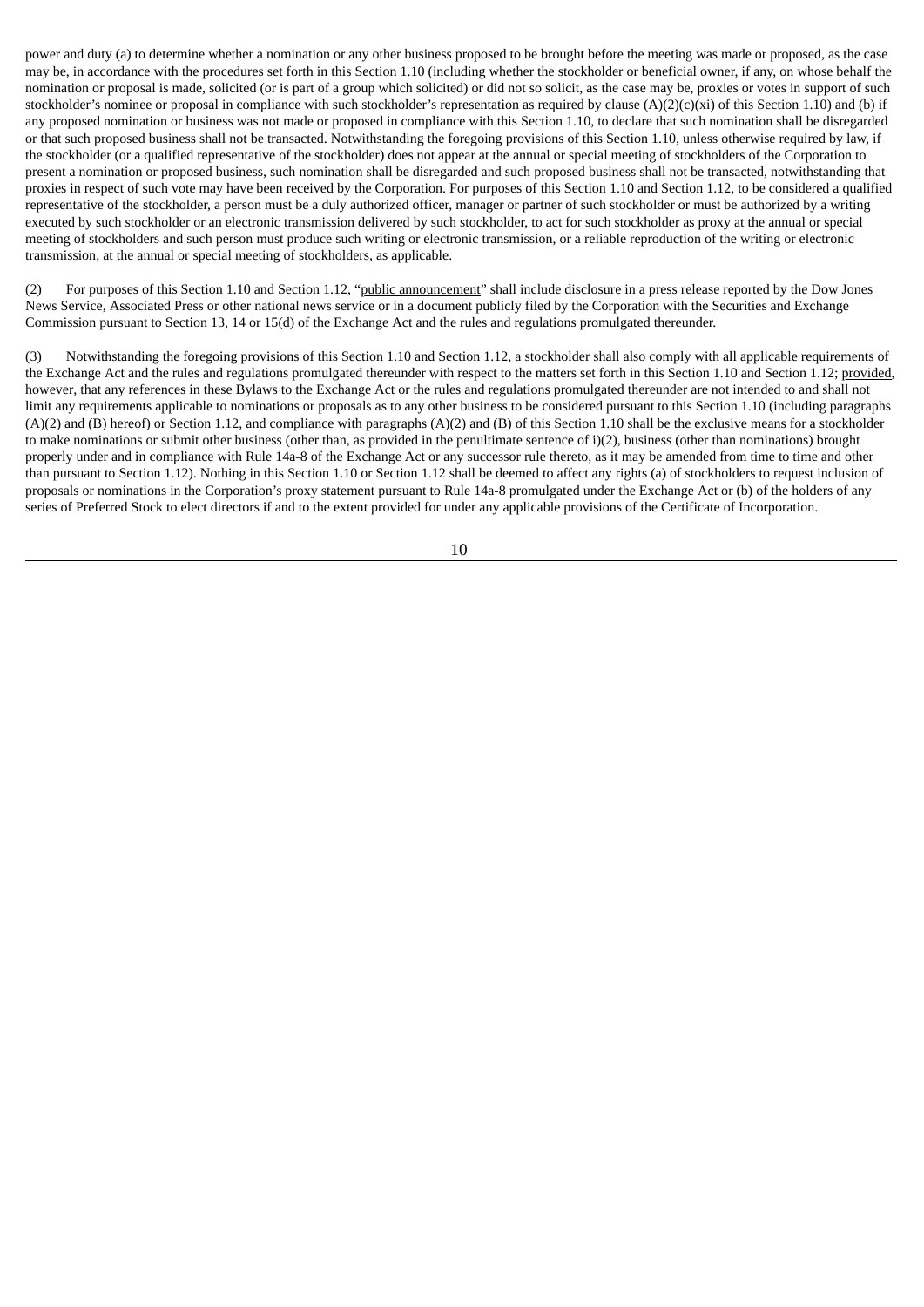(D) Action by Stockholders without Meeting. Unless otherwise restricted by the Certificate of Incorporation, any action required or permitted to be taken at any annual or special meeting of the stockholders may be taken without a meeting, without prior notice and without a vote, if a consent or consents in writing, setting forth the action so taken, shall be signed by the holders of outstanding stock having not less than the minimum number of votes that would be necessary to authorize or take such action at a meeting at which all shares entitled to vote thereon were present and voted and shall be delivered to the Corporation by delivery to its registered office in the State of Delaware, its principal place of business, or an officer or agent of the corporation having custody of the book in which minutes of proceedings of stockholders are recorded. Delivery made to the corporation's registered office shall be by hand or by certified or registered mail, return receipt requested. Prompt notice of the taking of the corporate action without a meeting by less than unanimous written consent shall, to the extent required by law, be given to those stockholders who have not consented in writing and who, if the action had been taken at a meeting, would have been entitled to notice of the meeting if the record date for notice of such meeting had been the date that written consents signed by a sufficient number of holders to take the action were delivered to the corporation.

#### 1.11. Conduct of Meetings.

(A) Meetings of stockholders shall be presided over by the Chairman of the Board, if any, or in the Chairman's absence by the Vice Chairman of the Board, if any, or in the Vice Chairman's absence by the Chief Executive Officer, or in the Chief Executive Officer's absence, by the President, or in the President's absence by a Vice President, or in the absence of all of the foregoing persons by a chairman designated by the Board. The Secretary shall act as secretary of the meeting, but in the Secretary's absence the chairman of the meeting may appoint any person to act as secretary of the meeting.

(B) The Board may adopt by resolution such rules, regulations and procedures for the conduct of any meeting of stockholders of the Corporation as it shall deem appropriate including, without limitation, such guidelines and procedures as it may deem appropriate in its sole discretion regarding the participation by means of remote communication of stockholders and proxyholders not physically present at a meeting. Except to the extent inconsistent with such rules, regulations and procedures as adopted by the Board, the chairman of any meeting of stockholders shall have the right and authority to convene and (for any or no reason) to recess and/or adjourn the meeting, to prescribe such rules, regulations and procedures and to do all such acts as, in the judgment of such chairman, are appropriate for the proper conduct of the meeting. Such rules, regulations or procedures, whether adopted by the Board or prescribed by the chairman of the meeting, may include, without limitation, the following: (1) the establishment of an agenda or order of business for the meeting; (2) rules and procedures for maintaining order at the meeting and the safety of those present; (3) limitations on attendance at or participation in the meeting to stockholders of record of the Corporation, their duly authorized and constituted proxies or such other persons as shall be determined; (4) restrictions on entry to the meeting after the time fixed for the commencement thereof; and (5) limitations on the time allotted to questions or comments by participants. Unless and to the extent determined by the Board or the chairman of the meeting, meetings of stockholders shall not be required to be held in accordance with the rules of parliamentary procedure.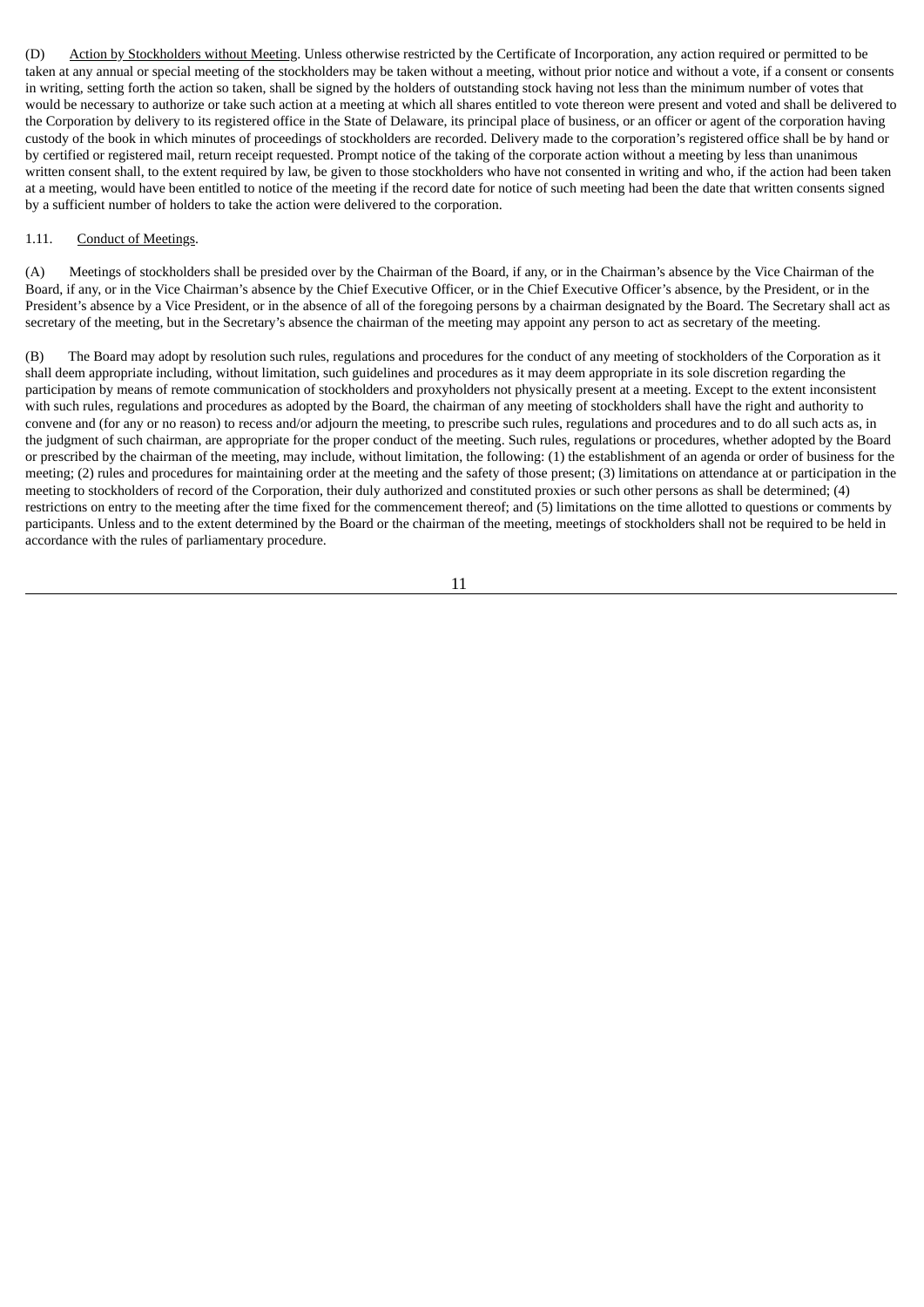(C) The chairman of the meeting shall announce at the meeting the date and time of the opening and the closing of the polls for each matter voted upon at the meeting. After the polls close, no ballots, proxies or votes or any revocations or changes thereto may be accepted unless the Court of Chancery of the State of Delaware shall determine otherwise.

(D) In advance of any meeting of stockholders, the Board, the Chairman of the Board, the Chief Executive Officer or the President shall appoint one or more inspectors of election to act at the meeting and make a written report thereof. One or more other persons may be designated as alternate inspectors to replace any inspector who fails to act. If no inspector or alternate is present, ready and willing to act at a meeting of stockholders, the chairman of the meeting shall appoint one or more inspectors to act at the meeting. Unless otherwise required by law, inspectors may be officers, employees or agents of the Corporation. Each inspector, before entering upon the discharge of such inspector's duties, shall take and sign an oath faithfully to execute the duties of inspector with strict impartiality and according to the best of such inspector's ability. The inspector shall have the duties prescribed by law and, when the vote is completed, shall make a certificate of the result of the vote taken and of such other facts as may be required by law. Every vote taken by ballots shall be counted by a duly appointed inspector or duly appointed inspectors.

# 1.12. Nomination of Directors Included in the Corporation's Proxy Materials.

(A) Inclusion of Stockholder Nominees in the Proxy Statement. Subject to the provisions of this Section 1.12, if expressly requested in the relevant Nomination Notice (as defined below), the Corporation shall include in its proxy statement for any annual meeting of stockholders (but not at any special meeting of stockholders): (1) the names of any person or persons nominated for election (each, a "Stockholder Nominee"), which shall also be included on the Corporation's form of proxy and ballot, by any Eligible Stockholder (as defined below) or group of up to 20 Eligible Stockholders that, as determined by the Board, has (individually and collectively, in the case of a group) satisfied all applicable conditions and complied with all applicable procedures set forth in this Section 1.12 (such Eligible Stockholder or group of Eligible Stockholders being a "Nominating Stockholder"); (2) disclosure about each Stockholder Nominee and the Nominating Stockholder required under the rules of the Securities and Exchange Commission or other applicable law to be included in the proxy statement; (3) any statement included by the Nominating Stockholder in the Nomination Notice for inclusion in the proxy statement in support of each Stockholder Nominee's election to the Board (subject, without limitation, to Section 1.12(E)(2); provided that such statement does not exceed five hundred (500) words and fully complies with Section 14 of the Exchange Act and the rules and regulations thereunder, including Rule 14a-9 (the "Supporting Statement")); and (4) any other information that the Corporation or the Board determines, in its discretion, to include in the proxy statement relating to the nomination of each Stockholder Nominee, including, without limitation, any statement in opposition to the nomination, any of the information provided pursuant to this Section 1.12 and any solicitation materials or related information with respect to a Stockholder Nominee.

For purposes of this Section 1.12, any determination to be made by the Board may also be made by a committee of the Board or any officer of the Corporation designated by the Board or a committee of the Board, and any such determination shall be final and binding on the Corporation, any Eligible Stockholder, any Nominating Stockholder, any Stockholder Nominee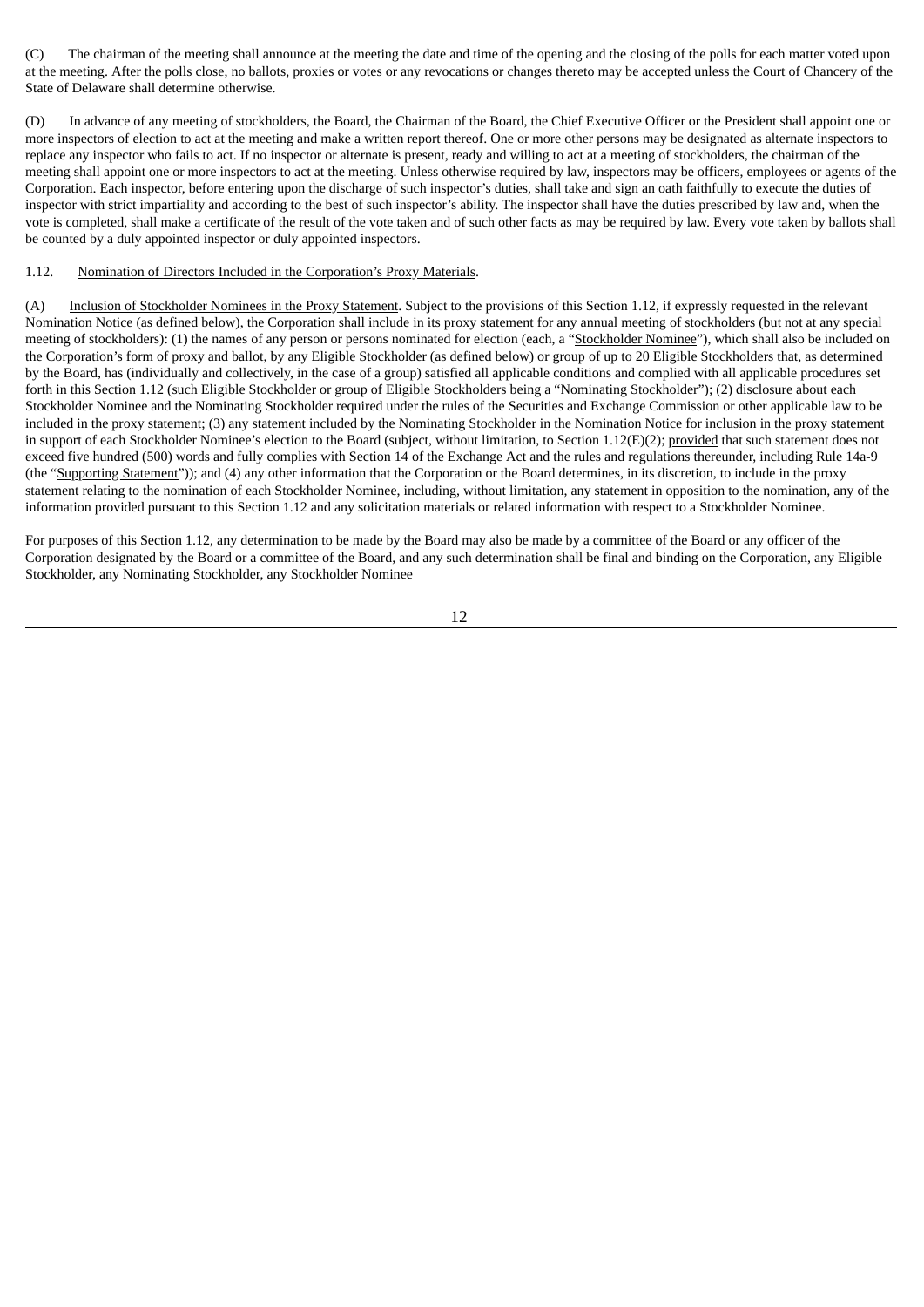and any other person so long as made in good faith (without any further requirements). The chairman of the meeting of stockholders, in addition to making any other determinations that may be appropriate to the conduct of the meeting, shall have the power and duty to determine whether a Stockholder Nominee has been nominated in accordance with the requirements of this Section 1.12 and, if not so nominated, shall direct and declare at the meeting that such Stockholder Nominee shall not be considered.

# (B) Maximum Number of Stockholder Nominees*.*

(1) The Corporation shall not be required to include in the proxy statement for an annual meeting of stockholders more Stockholder Nominees than that number of directors constituting the greater of (a) two (2) or (b) twenty percent (20%) of the total number of directors of the Corporation then serving on the last day on which a Nomination Notice may be submitted pursuant to this Section 1.12 (rounded down to the nearest whole number) (the "Maximum Number"). The Maximum Number for a particular annual meeting of stockholders shall be reduced by: (a) each Stockholder Nominee whose nomination is withdrawn by the Nominating Stockholder or who becomes unwilling to serve on the Board; (b) each Stockholder Nominee who ceases to satisfy, or Nominating Stockholders that cease to satisfy, the eligibility requirements in this Section 1.12, as determined by the Board; (c) each Stockholder Nominee who the Board itself decides to nominate for election at such annual meeting of stockholders; and (d) the number of incumbent directors who had been Stockholder Nominees at either of the preceding two (2) annual meetings of stockholders and whose reelection at the upcoming annual meeting of stockholders is being recommended by the Board. In the event that one or more vacancies for any reason occurs on the Board after the deadline for submitting a Nomination Notice as set forth in Section 1.12(D) but before the date of the annual meeting of stockholders and the Board resolves to reduce the size of the Board in connection therewith, the Maximum Number shall be calculated based on the number of directors in office as so reduced.

(2) If the number of Stockholder Nominees pursuant to this Section 1.12 for any annual meeting of stockholders exceeds the Maximum Number then, promptly upon notice from the Corporation, each Nominating Stockholder will select one Stockholder Nominee for inclusion in the proxy statement until the Maximum Number is reached, going in order of the amount (largest to smallest) of shares of the Corporation's capital stock that each Nominating Stockholder disclosed as owned in its Nomination Notice, with the process repeated if the Maximum Number is not reached after each Nominating Stockholder has selected one Stockholder Nominee. If, after the deadline for submitting a Nomination Notice as set forth in Section 1.12(D), a Nominating Stockholder or a Stockholder Nominee ceases to satisfy the eligibility requirements in this Section 1.12, as determined by the Board, a Nominating Stockholder withdraws its nomination or a Stockholder Nominee becomes unwilling to serve on the Board, whether before or after the mailing or other distribution of the definitive proxy statement, then the Corporation: (a) shall not be required to include in its proxy statement or on any ballot or form of proxy the Stockholder Nominee or any successor or replacement Stockholder Nominee proposed by the Nominating Stockholder or by any other Nominating Stockholder and (b) may otherwise communicate to its stockholders, including without limitation by amending or supplementing its proxy statement or ballot or form of proxy, that the Stockholder Nominee will not be included as a Stockholder Nominee in the proxy statement or on any ballot or form of proxy and will not be voted on at the annual meeting of stockholders. Any Nominating Stockholder submitting more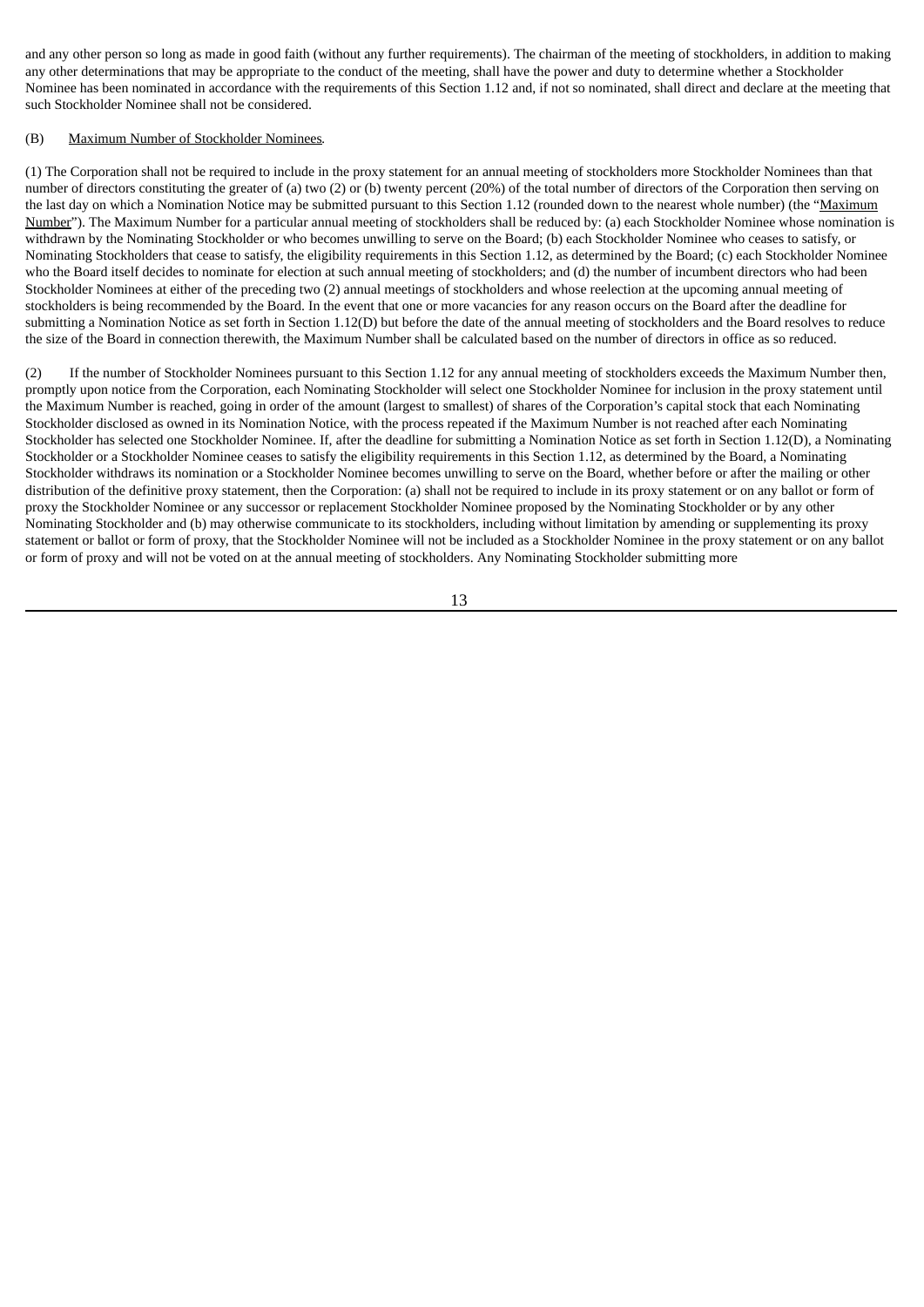than one Stockholder Nominee for inclusion in the Corporation's proxy materials pursuant to this Section 1.12 shall rank such Stockholder Nominees based on the order in which the Nominating Stockholder desires such Stockholder Nominees be selected for inclusion in the Corporation's proxy materials.

# (C) Eligibility of Nominating Stockholder.

(1) An "Eligible Stockholder" is a person who has either (a) been a record holder of the shares of capital stock of the Corporation used to satisfy the eligibility requirements in this Section 1.12 continuously for the three (3)-year period specified in subsection (C)(2) of this Section 1.12 below or (b) provides to the Secretary of the Corporation, within the time period referred to in Section 1.12(D), evidence of continuous ownership of such shares for such three (3)-year period from one or more securities intermediaries in a form that the Board determines acceptable.

(2) An Eligible Stockholder or group of up to twenty (20) Eligible Stockholders may submit a nomination in accordance with this Section 1.12 only if the person or group (in the aggregate) has continuously owned at least the Minimum Number (as defined below) (as adjusted for any stock splits, reverse stock splits, stock dividends or similar events) of shares of the Corporation's capital stock throughout the three (3)-year period preceding and including the date of submission of the Nomination Notice, and continues to own at least the Minimum Number of shares through the date of the annual meeting of stockholders. The following shall be treated as one Eligible Stockholder if such Eligible Stockholder shall provide together with the Nomination Notice documentation satisfactory to the Board that demonstrates compliance with the following criteria: (a) funds under common management and investment control; (b) funds under common management and funded primarily by the same employer; or (c) a "family of investment companies" or a "group of investment companies" (each as defined in the Investment Company Act of 1940, as amended). For the avoidance of doubt, in the event of a nomination by a Nominating Stockholder that includes more than one Eligible Stockholder, any and all requirements and obligations for a given Eligible Stockholder or, except as the context otherwise makes clear, the Nominating Stockholder that are set forth in this Section 1.12, including the minimum holding period, shall apply to each member of such group; provided, however, that the Minimum Number shall apply to the aggregate ownership of the group of Eligible Stockholders constituting the Nominating Stockholder. Should any Eligible Stockholder cease to satisfy the eligibility requirements in this Section 1.12, as determined by the Board, or withdraw from a group of Eligible Stockholders constituting a Nominating Stockholder at any time prior to the annual meeting of stockholders, the Nominating Stockholder shall be deemed to own only the shares held by the remaining Eligible Stockholders. As used in this Section 1.12, any reference to a "group" or "group of Eligible Stockholders" refers to any Nominating Stockholder that consists of more than one Eligible Stockholder and to all the Eligible Stockholders that make up such Nominating Stockholder.

(3) The "Minimum Number" of shares of the Corporation's capital stock means three percent (3%) of the number of outstanding shares of capital stock of the Corporation as of the most recent date for which such amount is given in any filing by the Corporation with the Securities and Exchange Commission prior to the submission of the Nomination Notice.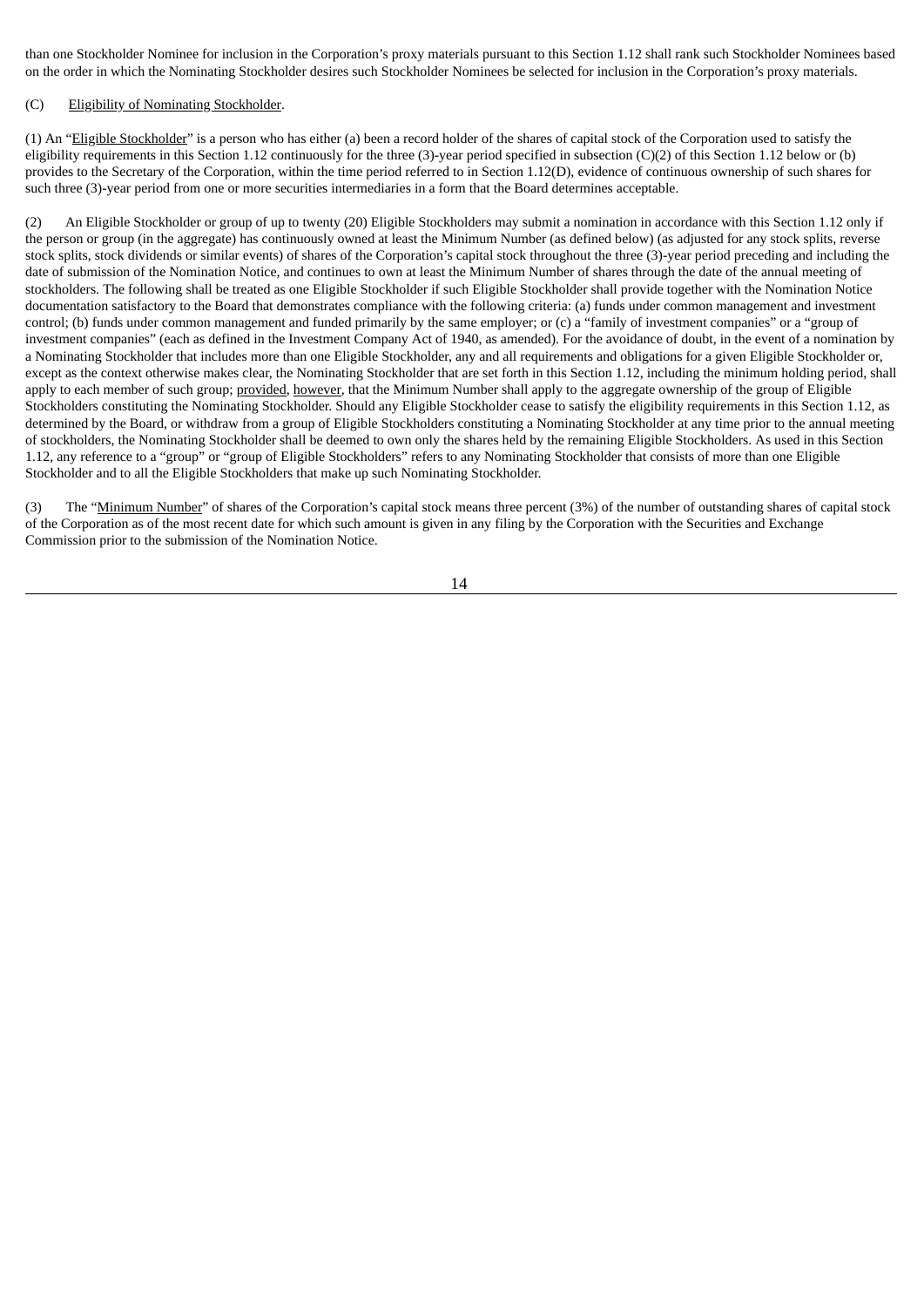(4) For purposes of this Section 1.12, an Eligible Stockholder "owns" only those outstanding shares of the Corporation's capital stock as to which such Eligible Stockholder possesses both (a) the full voting and investment rights pertaining to such shares and (b) the full economic interest in (including the opportunity for profit from and the risk of loss on) such shares; provided that the number of shares calculated in accordance with clauses (a) and (b) shall not include any shares (i) purchased or sold by such Eligible Stockholder or any of its affiliates in any transaction that has not been settled or closed, (ii) sold short by such Eligible Stockholder, (iii) borrowed by such Eligible Stockholder or any of its affiliates for any purpose or purchased by such Eligible Stockholder or any of its affiliates pursuant to an agreement to resell or subject to any other obligation to resell to another person, or (iv) subject to any option, warrant, forward contract, swap, contract of sale, other derivative or similar agreement entered into by such Eligible Stockholder or any of its affiliates, whether any such instrument or agreement is to be settled with shares or with cash based on the notional amount or value of outstanding capital stock of the Corporation, in any such case which instrument or agreement has, or is intended to have, or if exercised would have, the purpose or effect of (A) reducing in any manner, to any extent or at any time in the future, such Eligible Stockholder's or any of its affiliates' full right to vote or direct the voting of any such shares, and/or (B) hedging, offsetting, or altering to any degree any gain or loss arising from the full economic ownership of such shares by such Eligible Stockholder or any of its affiliates. An Eligible Stockholder "owns" shares held in the name of a nominee or other intermediary so long as the Eligible Stockholder retains the right to instruct how the shares are voted with respect to the election of directors and possesses the full economic interest in the shares. An Eligible Stockholder's ownership of shares shall be deemed to continue during any period in which the Eligible Stockholder has delegated any voting power by means of a proxy, power of attorney, or other similar instrument or arrangement that is revocable at any time by the Eligible Stockholder. An Eligible Stockholder's ownership of shares shall be deemed to continue during any period in which the Eligible Stockholder has loaned such shares; provided that the Eligible Stockholder has the power to recall such loaned shares on not more than five (5) business days' notice. The terms "owned," "owning" and other variations of the word "own" shall have correlative meanings. Whether outstanding shares of the Corporation are "owned" for these purposes shall be determined by the Board.

(5) No Eligible Stockholder shall be permitted to be in more than one (1) group constituting a Nominating Stockholder, and if any Eligible Stockholder appears as a member of more than one (1) group, such Eligible Stockholder shall be deemed to be a member of only the group that has the largest ownership position as reflected in the Nomination Notice.

(D) Nomination Notice*.* To nominate a Stockholder Nominee pursuant to this Section 1.12, the Nominating Stockholder (including, for the avoidance of doubt, each group member in the case of a Nominating Stockholder consisting of a group of Eligible Stockholders) must deliver either by hand or by certified or registered mail, return receipt requested, to the Secretary of the Corporation at the principal executive offices of the Corporation all of the following information and documents in a form that the Board or its designee determines acceptable (collectively, the "Nomination Notice"), not later than the close of business on the one hundred twentieth (120th) day, nor earlier than the close of business on the one hundred fiftieth (150th) day, prior to the anniversary of the date that the Corporation mailed its proxy statement for the prior year's annual meeting of stockholders; provided, however, that in the event that the date of the annual meeting of stockholders is not scheduled to be held within a period that commences thirty (30) days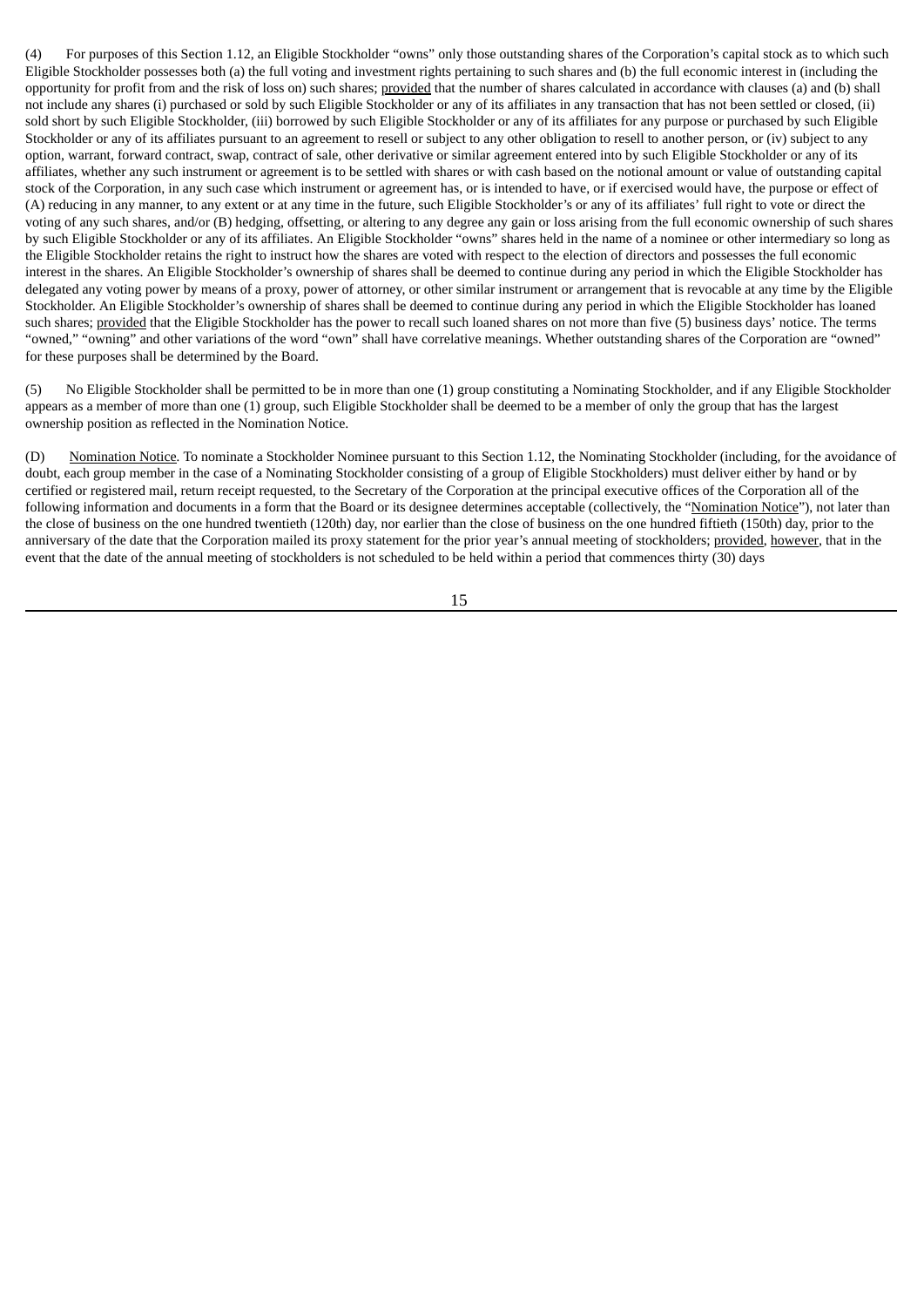before and concludes thirty (30) days after the first anniversary date of the preceding year's annual meeting of stockholders (an annual meeting date outside such period being referred to herein as an "Other Meeting Date"), then to be timely the Nomination Notice shall be given in the manner provided herein by the later of the close of business on the date that is one hundred eighty (180) days prior to such Other Meeting Date or the tenth (10th) day following the date such Other Meeting Date is first publicly announced or disclosed (in no event shall the adjournment or postponement of an annual meeting (or any public announcement thereof) commence a new time period (or extend any time period) for the giving of the Nomination Notice):

(1) one or more written statements from the record holder of the shares (and from each intermediary through which the shares are or have been held during the requisite three (3)-year holding period) verifying that, as of a date within seven (7) calendar days prior to the date of the Nomination Notice, the Nominating Stockholder owns, and has continuously owned for the preceding three (3) years, the Minimum Number of shares, and the Nominating Stockholder's agreement to provide, within five (5) business days after the record date for the annual meeting of stockholders, written statements from the record holder and intermediaries verifying the Nominating Stockholder's continuous ownership of the Minimum Number of shares through the record date;

(2) an agreement to hold the Minimum Number of shares through the annual meeting of stockholders and to provide immediate notice if the Nominating Stockholder ceases to own the Minimum Number of shares at any time prior to the date of the annual meeting of stockholders;

(3) a Schedule 14N (or any successor form) relating to each Stockholder Nominee, completed and filed with the Securities and Exchange Commission by the Nominating Stockholder, as applicable, in accordance with Securities and Exchange Commission rules;

(4) the written consent of each Stockholder Nominee to being named in the Corporation's proxy statement, form of proxy and ballot as a Stockholder Nominee and to serving as a director if elected;

(5) a written notice, in a form deemed satisfactory by the Board, of the nomination of each Stockholder Nominee that includes the following additional information, agreements, representations and warranties by the Nominating Stockholder (including, for the avoidance of doubt, each group member in the case of a Nominating Stockholder consisting of a group of Eligible Stockholders):

- (a) the information and agreements required with respect to the nomination of directors by stockholders pursuant to Section 1.10 of these Bylaws;
- (b) the details of any relationship that existed within the past three (3) years and that would have been described pursuant to Item 6(e) of Schedule 14N (or any successor item) if it existed on the date of submission of the Schedule 14N;
- (c) a representation and warranty that the Nominating Stockholder acquired the securities of the Corporation in the ordinary course of business and did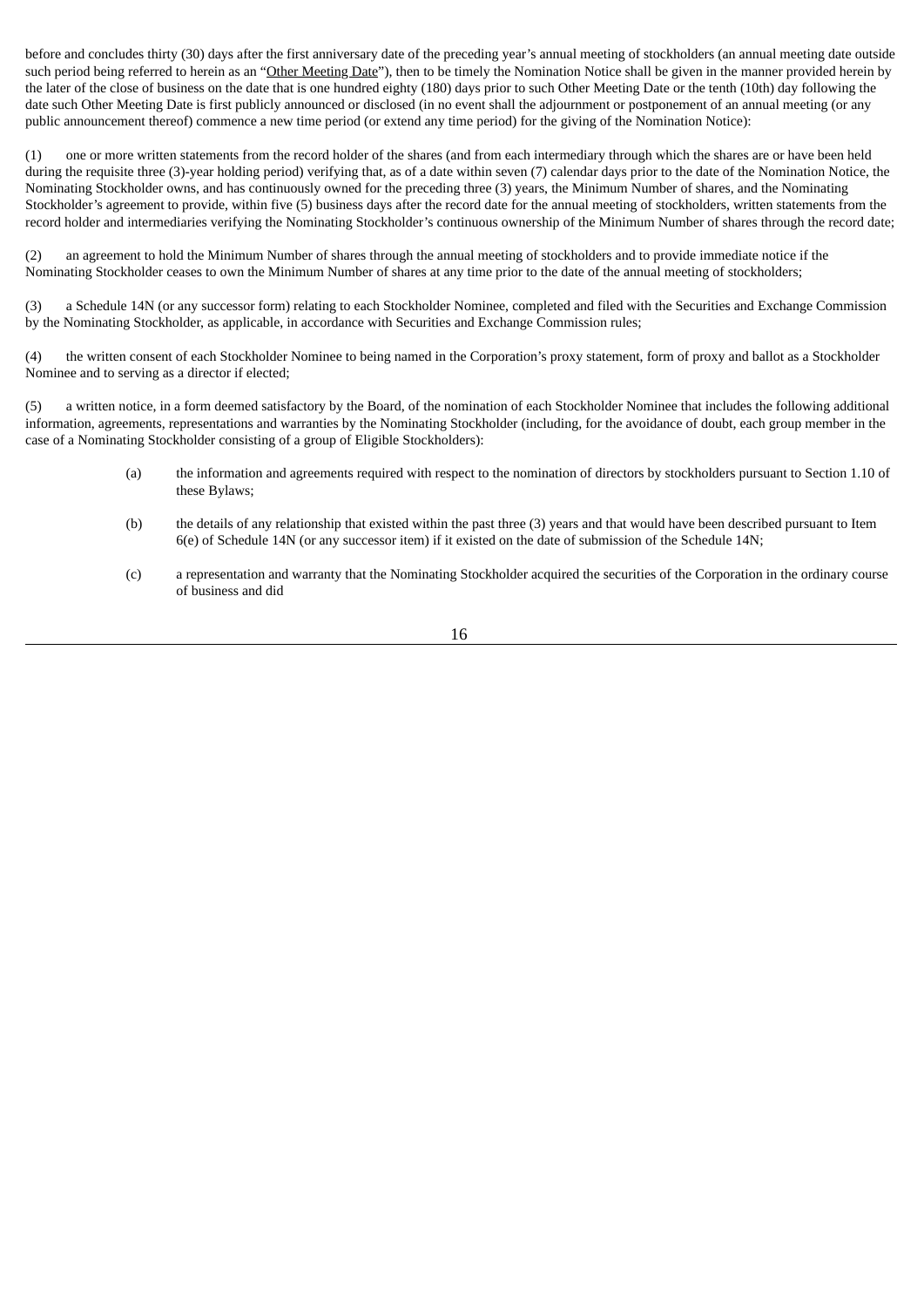not acquire, and is not holding, securities of the Corporation for the purpose or with the intent of influencing or changing control of the Corporation;

- (d) a representation and warranty that the Nominating Stockholder has not nominated and will not nominate for election to the Board at the annual meeting of stockholders any person other than such Nominating Stockholder's Stockholder Nominee(s);
- (e) a representation and warranty that the Nominating Stockholder has not engaged in and will not engage in a "solicitation" within the meaning of Rule 14a-1(l) under the Exchange Act (without reference to the exception in Section 14a-1(l)(2)(iv)) with respect to the annual meeting of stockholders, other than with respect to such Nominating Stockholder's Stockholder Nominee(s) or any nominee of the Board;
- (f) a representation and warranty that the Nominating Stockholder will not use any proxy card other than the Corporation's proxy card in soliciting stockholders in connection with the election of a Stockholder Nominee at the annual meeting of stockholders;
- (g) a representation and warranty that each Stockholder Nominee's candidacy or, if elected, membership on the Board would not violate applicable state or federal law or the rules of any stock exchange on which the Corporation's securities are traded;
- (h) a representation and warranty that each Stockholder Nominee:
	- (i) does not have any direct or indirect relationship with the Corporation that would cause the Stockholder Nominee to be deemed not independent pursuant to the Corporation's corporate governance guidelines and the rules of the primary stock exchange on which the Corporation's shares of capital stock are traded;
	- (ii) meets the audit committee and compensation committee independence requirements under the rules of the primary stock exchange on which the Corporation's shares of capital stock are traded;
	- (iii) is a "non-employee director" for the purposes of Rule 16b-3 under the Exchange Act (or any successor rule);
	- (iv) is not and has not been subject to any event specified in Rule  $506(d)(1)$  of Regulation D (or any successor rule) under the Securities Act of 1933 or Item 401(f) of Regulation S-K (or any successor rule) under the Exchange Act, without reference to whether the event is material to an evaluation of the ability or integrity of such Stockholder Nominee; and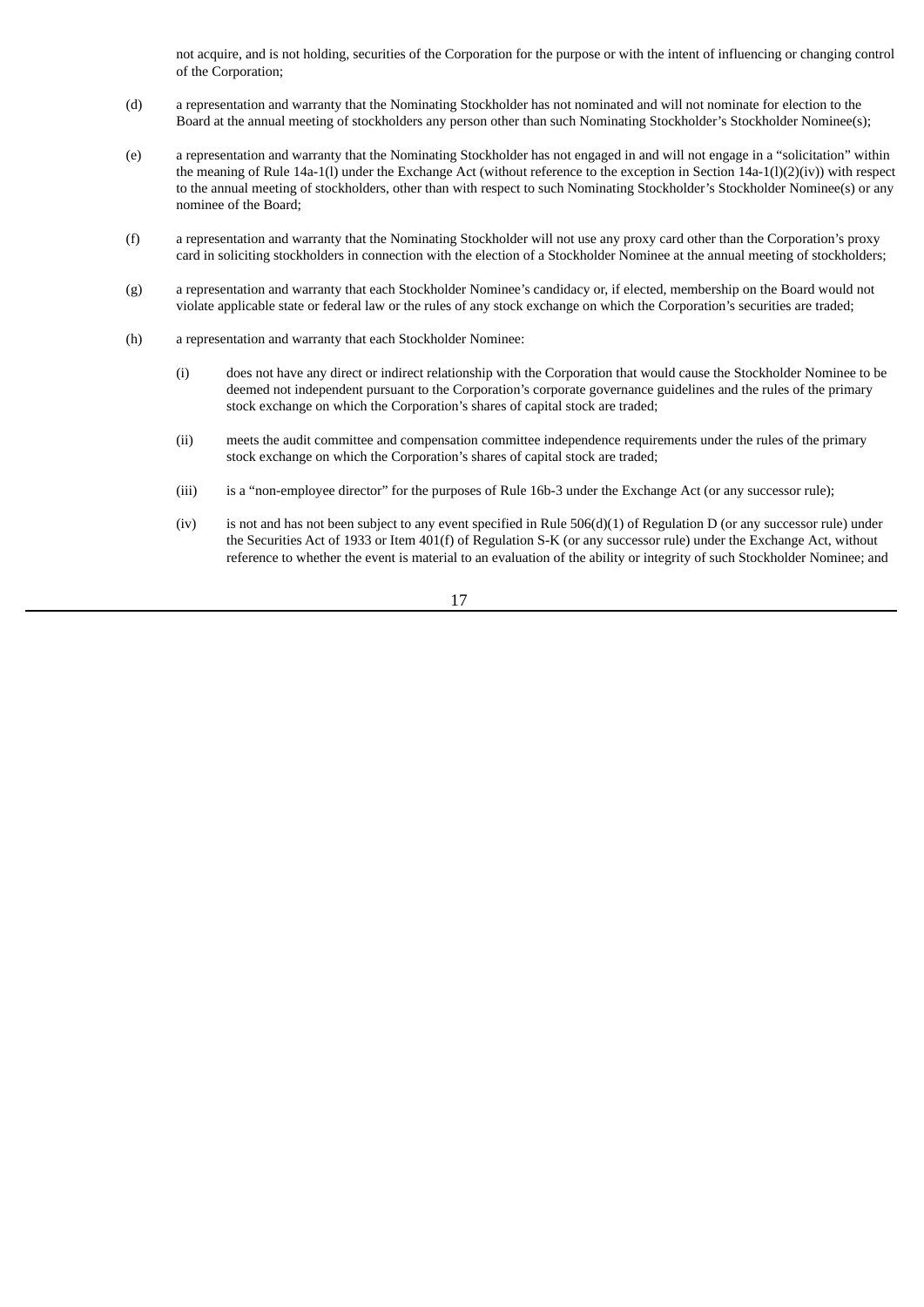- (v) meets the director qualifications set forth in the Corporation's corporate governance guidelines;
- (i) a representation and warranty that the Nominating Stockholder satisfies the eligibility requirements set forth in Section 1.12(C); (x) a representation and warranty that the Nominating Stockholder intends to continue to satisfy the eligibility requirements described in Section 1.12(C) through the date of the annual meeting of stockholders;
- (j) details of any position of a Stockholder Nominee as an officer or director of any competitor (that is, any entity that produces products or provides services that compete with or are alternatives to the principal products produced or services provided by the Corporation or its affiliates) of the Corporation, within the three (3) years preceding the submission of the Nomination Notice;
- (k) if desired, a Supporting Statement; and
- (l) in the case of a nomination by a Nominating Stockholder comprised of a group, the designation by all Eligible Stockholders in such group of one Eligible Stockholder that is authorized to act on behalf of the Nominating Stockholder with respect to matters relating to the nomination, including withdrawal of the nomination;

(6) an executed agreement, in a form deemed satisfactory by the Board, pursuant to which the Nominating Stockholder (including in the case of a group, each Eligible Stockholder in that group) agrees:

- (a) to comply with all applicable laws, rules and regulations in connection with the nomination, solicitation and election;
- (b) to file any written solicitation or other communication with the Corporation's stockholders relating to one or more of the Corporation's directors or director nominees or any Stockholder Nominee with the Securities and Exchange Commission, regardless of whether any such filing is required under any rule or regulation or whether any exemption from filing is available for such materials under any rule or regulation;
- (c) to assume all liability stemming from an action, suit or proceeding concerning any actual or alleged legal or regulatory violation arising out of any communication by the Nominating Stockholder or any of its Stockholder Nominees with the Corporation, its stockholders or any other person in connection with the nomination or election of directors, including, without limitation, the Nomination Notice;
- (d) to indemnify and hold harmless (jointly with all other Eligible Stockholders, in the case of a group of Eligible Stockholders) the Corporation and each of its directors, officers and employees individually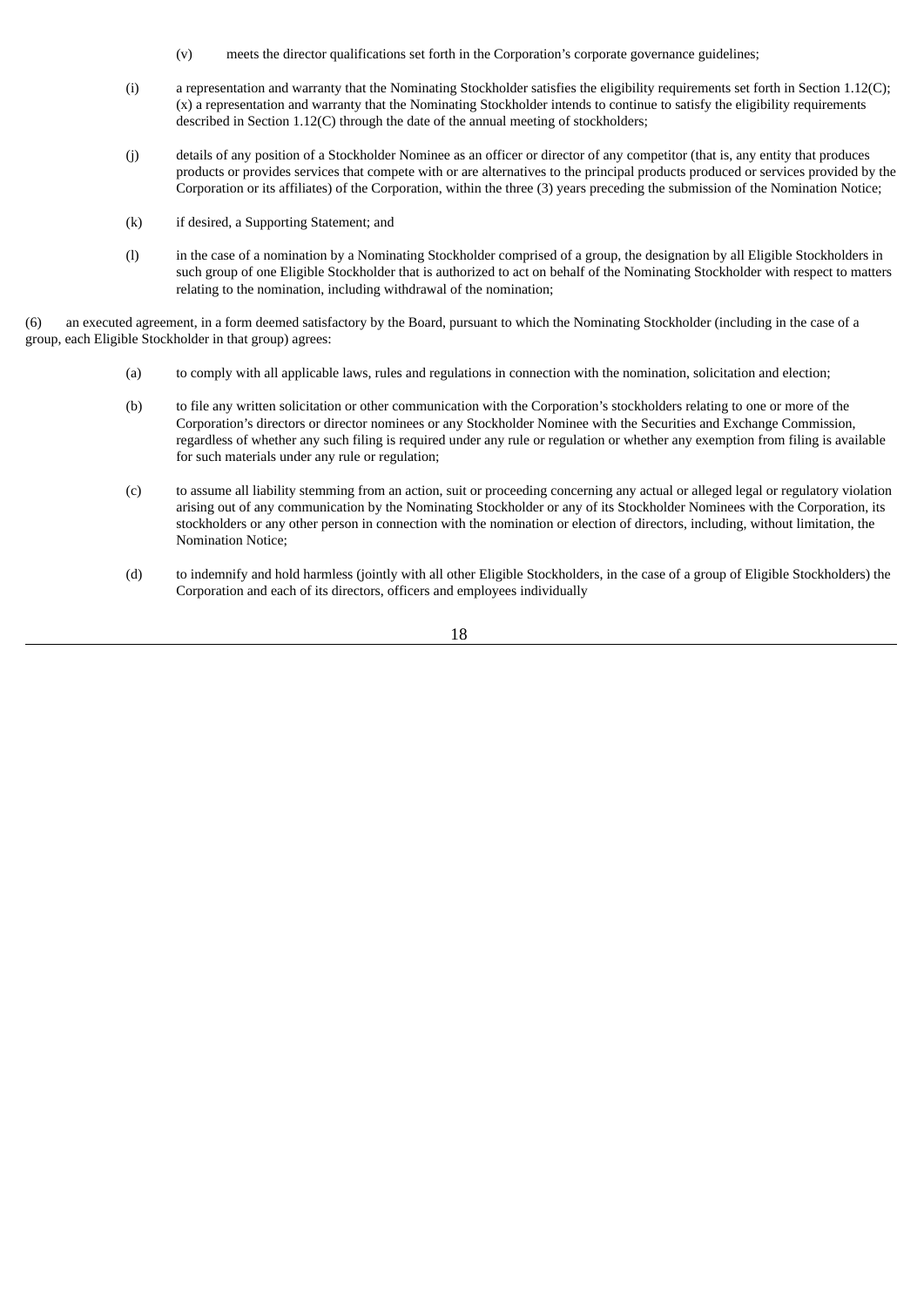against any liability, loss, damages, expenses or other costs (including attorneys' fees) incurred in connection with any threatened or pending action, suit or proceeding, whether legal, administrative or investigative, against the Corporation or any of its directors, officers or employees arising out of or relating to a failure or alleged failure of the Nominating Stockholder or any of its Stockholder Nominees to comply with, or any breach or alleged breach of, its or their obligations, agreements or representations under this Section 1.12;

- (e) in the event that any information included in the Nomination Notice or any other communication by the Nominating Stockholder (including with respect to any Eligible Stockholder included in a group) with the Corporation, its stockholders or any other person in connection with the nomination or election ceases to be true and accurate in all material respects (or omits a material fact necessary to make the statements made not misleading), to promptly (and in any event within forty-eight (48) hours of discovering such misstatement or omission) notify the Corporation and any other recipient of such communication of the misstatement or omission in such previously provided information and of the information that is required to correct the misstatement or omission; and
- (f) in the event that the Nominating Stockholder has failed to continue to satisfy the eligibility requirements described in Section 1.12(C), to promptly notify the Corporation; and

(7) an executed agreement, in a form deemed satisfactory by the Board, by each Stockholder Nominee: (a) to provide to the Corporation such other information and certifications, as the Board may reasonably request; and (b) at the reasonable request of the Governance & Corporate Responsibility Committee, to meet with such committee to discuss matters relating to the nomination of such Stockholder Nominee to the Board, including the information provided by such Stockholder Nominee to the Corporation in connection with his or her nomination and such Stockholder Nominee's eligibility to serve as a member of the Board.

The information and documents required by this Section 1.12(D) to be provided by the Nominating Stockholder shall be (a) provided with respect to and executed by each Eligible Stockholder in the group in the case of a Nominating Stockholder comprised of a group of Eligible Stockholders; and (b) provided with respect to the persons specified in Instructions 1 and 2 to Items 6(c) and (d) of Schedule 14N (or any successor item) (i) in the case of a Nominating Stockholder that is an entity and (ii) in the case of a Nominating Stockholder that is a group that includes one or more Eligible Stockholders that are entities. The Nomination Notice shall be deemed submitted on the date on which all of the information and documents referred to in this Section 1.12 (other than such information and documents contemplated to be provided after the date the Nomination Notice is provided) have been delivered to and received by the Secretary of the Corporation.

(E) Exceptions.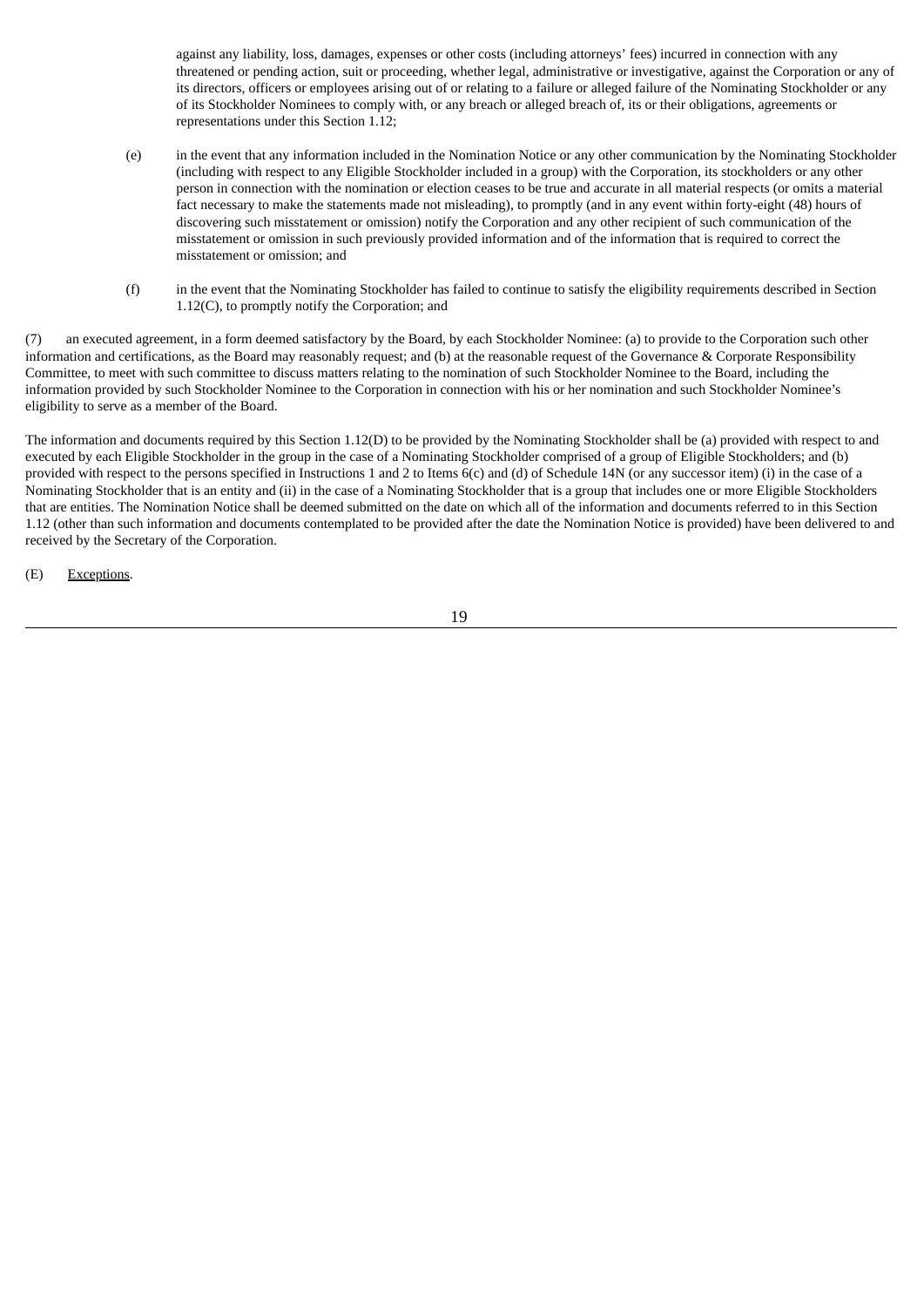(1) Notwithstanding anything to the contrary contained in this Section 1.12, the Corporation may omit from its proxy statement any Stockholder Nominee and any information concerning such Stockholder Nominee (including a Nominating Stockholder's Supporting Statement) and no vote on such Stockholder Nominee will occur (notwithstanding that proxies in respect of such vote may have been received by the Corporation), and the Nominating Stockholder may not, after the last day on which a Nomination Notice would be timely, cure in any way any defect preventing the nomination of such Stockholder Nominee, if (a) the Corporation receives a notice pursuant to the advance notice requirements set forth in Section 1.10 of these Bylaws that a stockholder intends to nominate a candidate for director at the annual meeting of stockholders, whether or not such notice is subsequently withdrawn or made the subject of a settlement with the Corporation; (b) the Nominating Stockholder (or, in the case of a Nominating Stockholder consisting of a group of Eligible Stockholders, the Eligible Stockholder that is authorized to act on behalf of the Nominating Stockholder), or any qualified representative thereof, does not appear at the annual meeting of stockholders to present the nomination submitted pursuant to this Section 1.12, the Nominating Stockholder withdraws its nomination or the chairman of the meeting declares that such nomination was not made in accordance with the procedures prescribed by this Section 1.12 and shall therefore be disregarded; (c) the Board determines that such Stockholder Nominee's nomination or election to the Board would result in the Corporation violating or failing to be in compliance with these Bylaws or the Certificate of Incorporation or any applicable law, rule or regulation to which the Corporation is subject, including any rules or regulations of any stock exchange on which the Corporation's securities are traded; (d) such Stockholder Nominee was nominated for election to the Board pursuant to this Section 1.12 at one of the Corporation's two (2) preceding annual meetings of stockholders and withdrew from or became ineligible or unavailable for election at such annual meeting of stockholders or received a vote of less than twenty-five percent (25%) of the shares of capital stock cast in his or her favor for election; (e) such Stockholder Nominee has been, within the past three (3) years, an officer or director of a competitor, as defined for purposes of Section 8 of the Clayton Antitrust Act of 1914, as amended; or (f) the Corporation is notified, or the Board determines, that the Nominating Stockholder or the Eligible Stockholder has failed to continue to satisfy the eligibility requirements described in Section 1.12(C), any of the representations and warranties made in the Nomination Notice ceases to be true and accurate in all material respects (or omits a material fact necessary to make the statements made not misleading), such Stockholder Nominee becomes unwilling or unable to serve on the Board or any material violation or breach occurs of any of the obligations, agreements, representations or warranties of the Nominating Stockholder or such Stockholder Nominee under this Section 1.12.

(2) Notwithstanding anything to the contrary contained in this Section 1.12, the Corporation may omit from its proxy statement, or may supplement or correct, any information, including all or any portion of the Supporting Statement or any other statement in support of a Stockholder Nominee included in the Nomination Notice, if the Board determines that (a) such information is not true in all material respects or omits a material statement necessary to make the statements made not misleading; (b) such information directly or indirectly impugns the character, integrity or personal reputation of, or directly or indirectly makes charges concerning improper, illegal or immoral conduct or associations, without factual foundation, with respect to, any individual, corporation, partnership, association or other entity, organization or governmental authority; (c) the inclusion of such information in the proxy statement would otherwise violate the Securities and Exchange Commission's proxy rules or any other applicable law, rule or regulation; or (d)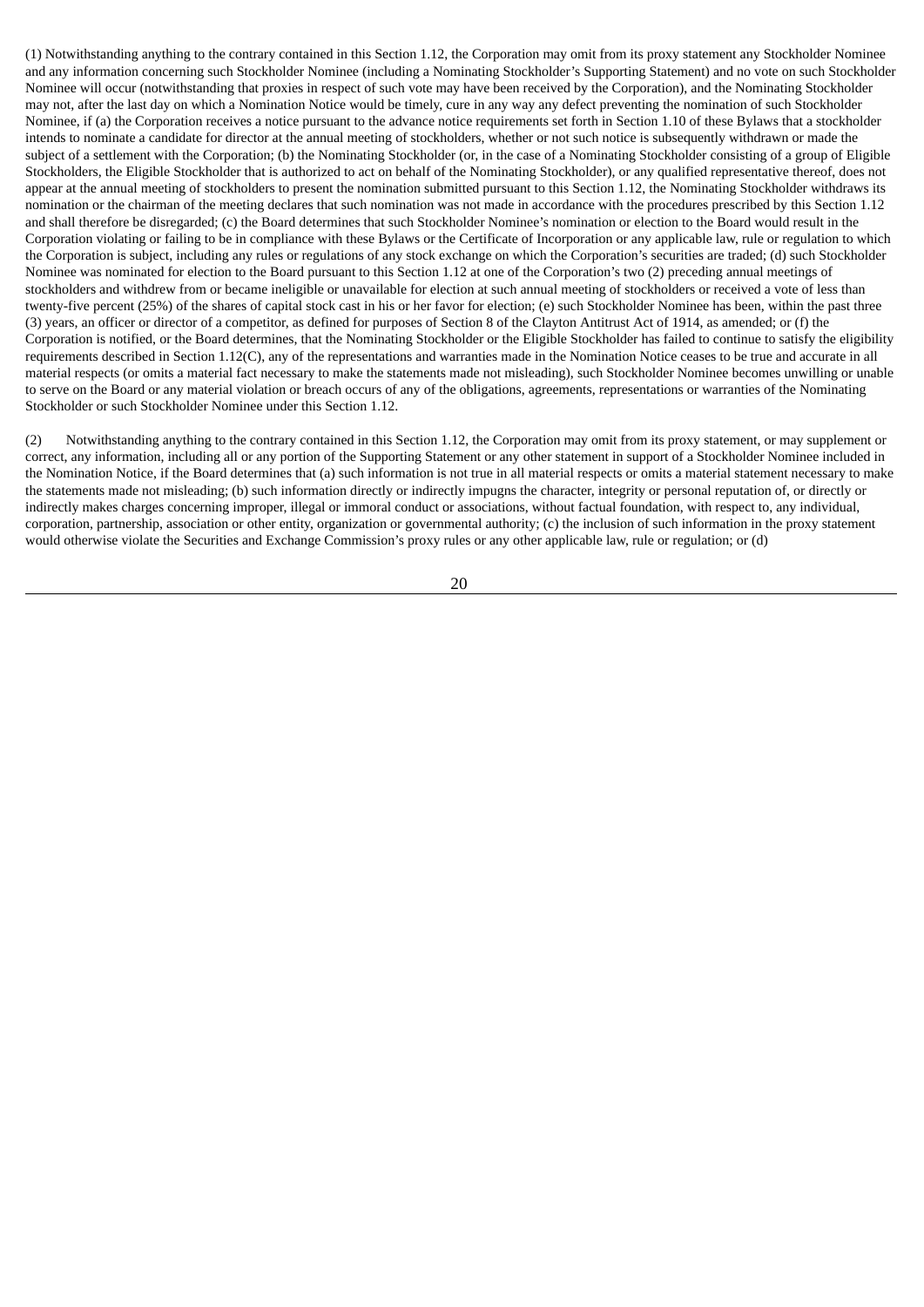the inclusion of such information in the proxy statement would impose a material risk of liability upon the Corporation.

The Corporation may solicit against, and include in the proxy statement its own statement relating to, any Stockholder Nominee.

# **ARTICLE II**

# **DIRECTORS**

2.1. General Powers. The business and affairs of the Corporation shall be managed by or under the direction of the Board, which may exercise all of the powers of the Corporation except as otherwise provided by law or the Certificate of Incorporation.

2.2. Number, Election and Qualification. Subject to that certain Stockholders Agreement, dated as of July 3, 2017, by and between the Corporation and General Electric Company, as amended from time to time (the "Stockholders Agreement"), the total number of directors constituting the Board shall be such number as may be fixed from time to time by resolution of the Board. At any meeting of stockholders at which directors are to be elected, directors shall be elected by a majority of the votes cast with respect to that nominee's election at any meeting for the election of directors at which a quorum is present; provided*,* however, that if as of the tenth (10th) day preceding the date the Corporation first mails its notice of meeting for such meeting to the stockholders of the Corporation, the number of nominees for director exceeds the number of directors to be elected, the directors shall be elected by the plurality vote of the votes cast by the holders of shares present or represented at the meeting and entitled to vote thereon. Election of directors need not be by written ballot. Directors need not be stockholders of the Corporation. For purposes of this Section 2.2, a majority of votes cast means that the number of votes cast "for" a director's election exceeds the number of votes cast "against" that director's election.

2.3. Chairman of the Board; Vice Chairman of the Board. The Board may appoint from its members a Chairman of the Board and a Vice Chairman of the Board, neither of whom need be an employee or officer of the Corporation. If the Board appoints a Chairman of the Board, such Chairman shall perform such duties and possess such powers as are assigned by the Board and, if the Chairman of the Board is also designated as the Corporation's Chief Executive Officer, shall have the powers and duties of the Chief Executive Officer prescribed in Section 3.7 of these Bylaws. If the Board appoints a Vice Chairman of the Board, such Vice Chairman shall perform such duties and possess such powers as are assigned by the Board. Unless otherwise provided by the Board, the Chairman of the Board or, in the Chairman's absence, the Vice Chairman of the Board, if any, shall preside at all meetings of the Board.

2.4. Terms of Office. Subject to the rights of holders of any series of Preferred Stock to elect directors, each director shall serve for a term of one year, ending on the date of the next annual meeting of stockholders following the date of such director's election or appointment; provided that the term of each director shall continue until the election and qualification of his or her successor, subject to his or her earlier death, resignation, disqualification or removal.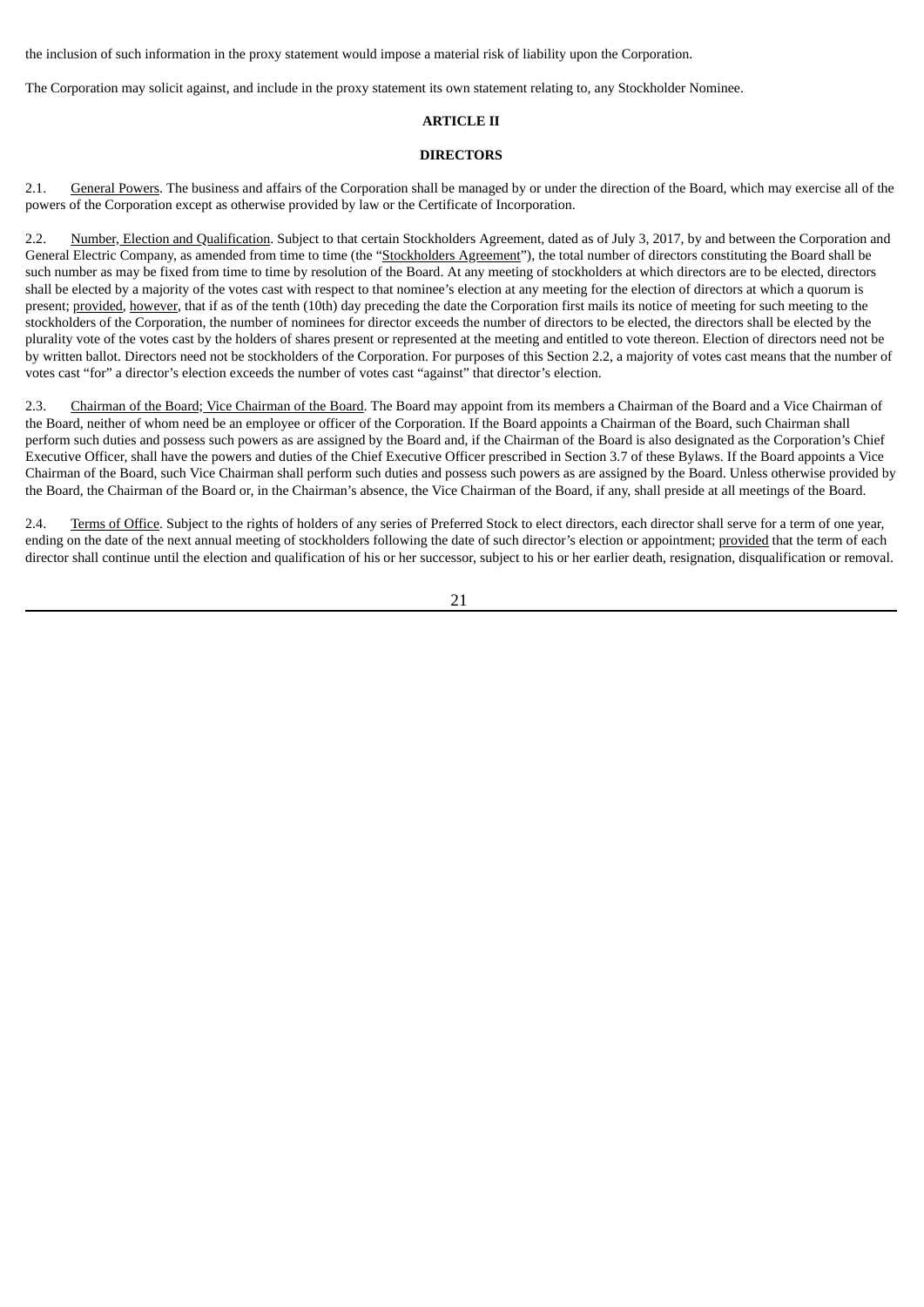2.5. Quorum. The greater of (a) a majority of the directors at any time in office and (b) one-third of the whole Board shall constitute a quorum of the Board. If at any meeting of the Board there shall be less than a quorum, a majority of the directors present may adjourn the meeting from time to time without further notice other than announcement at the meeting, until a quorum shall be present.

2.6. Action at Meeting. Every act or decision done or made by a majority of the directors present at a meeting duly held at which a quorum is present shall be regarded as the act of the Board, unless a greater number is required by law, by the Certificate of Incorporation or by these Bylaws.

2.7. Removal. Subject to the rights of holders of any series of Preferred Stock and subject to the provisions of the Stockholders Agreement, directors of the Corporation may be removed as provided in the Certificate of Incorporation.

2.8. Vacancies. Subject to the provisions of the Certificate of Incorporation and the Stockholders Agreement and the rights of holders of any series of Preferred Stock, any newly created directorship that results from an increase in the number of directors or any vacancy on the Board that results from the death, resignation, disqualification or removal of any director or from any other cause shall be filled solely by the affirmative vote of a majority of the directors then in office, even if less than a quorum, or by a sole remaining director, and shall not be filled by the stockholders.

2.9. Resignation. Any director may resign by delivering a resignation in writing or by electronic transmission to the Corporation at its principal office or to the Chairman of the Board, the Chief Executive Officer, the President or the Secretary. Such resignation shall be effective upon delivery unless it is specified to be effective at some later time or upon the happening of some later event.

2.10. Regular Meetings. Regular meetings of the Board may be held without notice at such time and place as shall be determined from time to time by the Board; provided that any director who is absent when such a determination is made shall be given notice of the determination. A regular meeting of the Board may be held without notice immediately before or after and at the same place as the annual meeting of stockholders.

Special Meetings. Special meetings of the Board may be called by the Chairman of the Board, by the Chief Executive Officer, by the affirmative vote of a majority of the directors then in office or by one director in the event that there is only a single director in office.

2.12. Notice of Special Meetings. Notice of the date, place and time of any special meeting of the Board shall be given to each director by the Secretary or by the officer or one of the directors calling the meeting. Notice shall be duly given to each director (a) in person or by telephone at least twenty-four (24) hours in advance of the meeting, (b) by sending written notice by reputable overnight courier, telecopy, facsimile or other means of electronic transmission, or delivering written notice by hand, to such director's last known business, home or means of electronic transmission address at least twentyfour (24) hours in advance of the meeting, or (c) by sending written notice by first-class mail to such director's last known business or home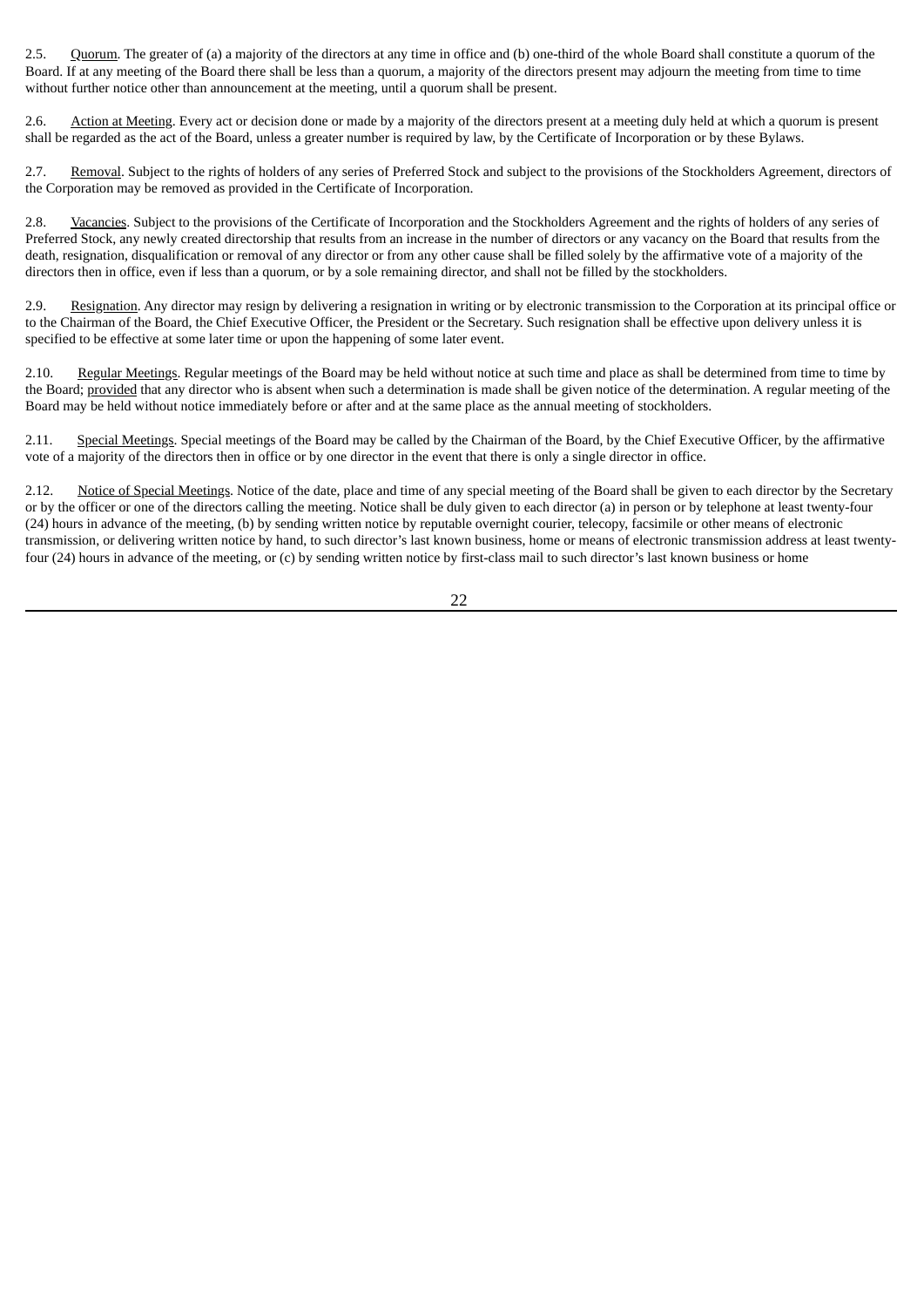address at least seventy-two (72) hours in advance of the meeting. A notice or waiver of notice of a meeting of the Board need not specify the purposes of the meeting.

2.13. Meetings by Conference Communications Equipment. Directors may participate in meetings of the Board or any committee thereof by means of conference telephone or other communications equipment by means of which all persons participating in the meeting can hear each other, and participation by such means shall constitute presence in person at such meeting.

2.14. Action by Consent. Any action required or permitted to be taken at any meeting of the Board or of any committee thereof may be taken without a meeting, if all members of the Board or committee, as the case may be, consent to the action in writing or by electronic transmission, and the writing or writings or electronic transmission or transmissions are filed with the minutes of proceedings of the Board or committee thereof. Such filing shall be in paper form if the minutes are maintained in paper form and shall be in electronic form if the minutes are maintained in electronic form.

2.15. Committees. Subject to the provisions of the Stockholders Agreement, the Board may designate one or more committees, each committee to consist of one or more of the directors of the Corporation, with such lawfully delegable powers and duties as the Board thereby confers, to serve at the pleasure of the Board. The Board may designate one or more directors as alternate members of any committee, who may replace any absent or disqualified member at any meeting of the committee. Subject to the provisions of the Stockholders Agreement, in the absence or disqualification of a member of a committee, the member or members of the committee present at any meeting and not disqualified from voting, whether or not such member or members constitute a quorum, may unanimously appoint another member of the Board who meets the requirements for membership on the committee to act at the meeting in the place of any such absent or disqualified member. Any such committee, to the extent permitted by the DGCL and provided in the resolution of the Board, shall have and may exercise all the powers and authority of the Board in the management of the business and affairs of the Corporation and may authorize the seal of the Corporation to be affixed to all papers which may require it. Each such committee shall keep minutes and make such reports as the Board may from time to time request. Except as the Board may otherwise determine, any committee may make rules for the conduct of its business, but unless otherwise provided by the committee or in such rules, its business shall be conducted as nearly as possible in the same manner as is provided in these Bylaws for the Board. Except as otherwise provided in the Certificate of Incorporation, the Stockholders Agreement, these Bylaws or the resolution of the Board designating the committee, a committee may create one or more subcommittees, each subcommittee to consist of one or more members of the committee, and delegate to a subcommittee any or all of the powers and authority of the committee.

2.16. Compensation of Directors. Directors may be paid such compensation for their services and such reimbursement for expenses of attendance at meetings as the Board may from time to time determine. No such payment shall preclude any director from serving the Corporation or any of its parent or subsidiary entities in any other capacity and receiving compensation for such service.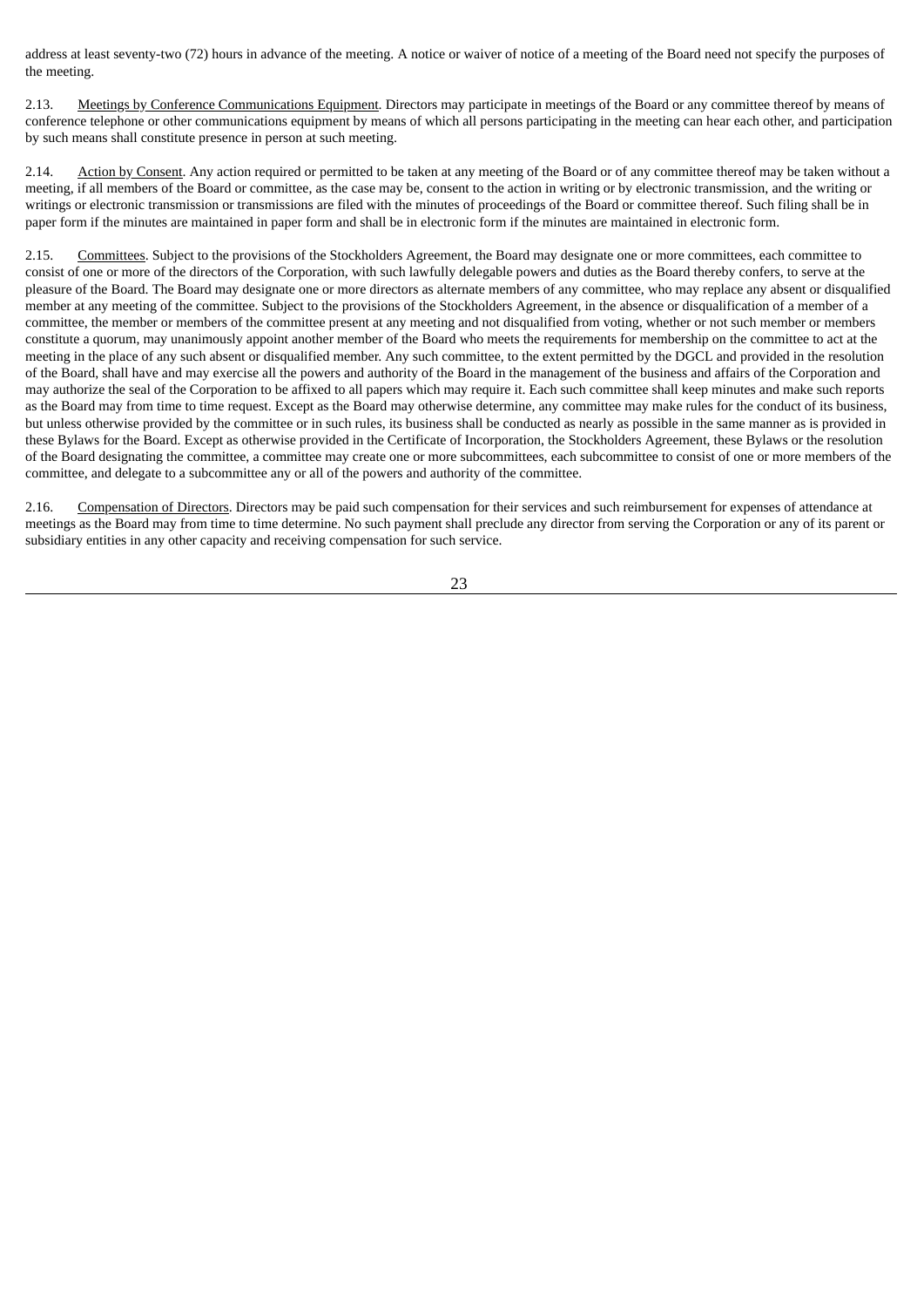2.17. Interested Transactions. No contract or transaction between the Corporation and one or more of its directors or officers, or between the Corporation and any other corporation, partnership, association or other organization in which one or more of the Corporation's directors or officers are directors or officers or have a financial interest, shall be void or voidable solely for this reason, or solely because the director or officer is present at or participates in the meeting of the Board or committee thereof that authorizes the contract or transaction, or solely because any such director's or officer's vote is counted for such purpose if: (a) the material facts as to the director's or officer's relationship or interest and as to the contract or transaction are disclosed or are known to the Board or the committee and the Board or committee in good faith authorizes the contract or transaction by the affirmative vote of a majority of the disinterested directors, even though the disinterested directors be less than a quorum; (b) the material facts as to the director's or officer's relationship or interest and as to the contract or transaction are disclosed or are known to the stockholders entitled to vote thereon and the contract or transaction is specifically approved in good faith by vote of the stockholders; or (c) the contract or transaction is fair as to the Corporation as of the time it is authorized, approved or ratified by the Board, a committee thereof or the stockholders. Common or interested directors may be counted in determining the presence of a quorum at a meeting of the Board or of a committee that authorizes the contract or transaction.

#### **ARTICLE III**

#### **OFFICERS**

3.1. Titles. The officers of the Corporation may consist of a Chief Executive Officer, a President, a Chief Financial Officer, a Treasurer and a Secretary and such other officers with such other titles as the Board shall from time to time determine. The Board may appoint such other officers, including one or more Vice Presidents and one or more Assistant Treasurers or Assistant Secretaries, as it may deem appropriate from time to time.

3.2. Election. The officers of the Corporation shall be elected annually by the Board at its first meeting following the annual meeting of stockholders.

3.3. Qualification. Subject to such rules and policies as may be adopted by the Board and in effect from time to time, no officer need be a stockholder. To the extent permitted by the DGCL, any two or more offices may be held by the same person.

3.4. Tenure. Except as otherwise provided by law, by the Certificate of Incorporation or by these Bylaws, each officer shall hold office until such officer's successor is duly elected and qualified, unless a different term is specified in the resolution electing or appointing such officer, or until such officer's earlier death, resignation, disqualification or removal.

3.5. Resignation and Removal. Any officer may resign by delivering a written resignation to the Corporation at its principal office or to the Board, the Chief Executive Officer, the President or the Secretary. Such resignation shall be effective upon receipt unless it is specified to be effective at some later time or upon the happening of some later event. Any officer may be removed at any time, with or without cause, by the affirmative vote of a majority of the directors then in office.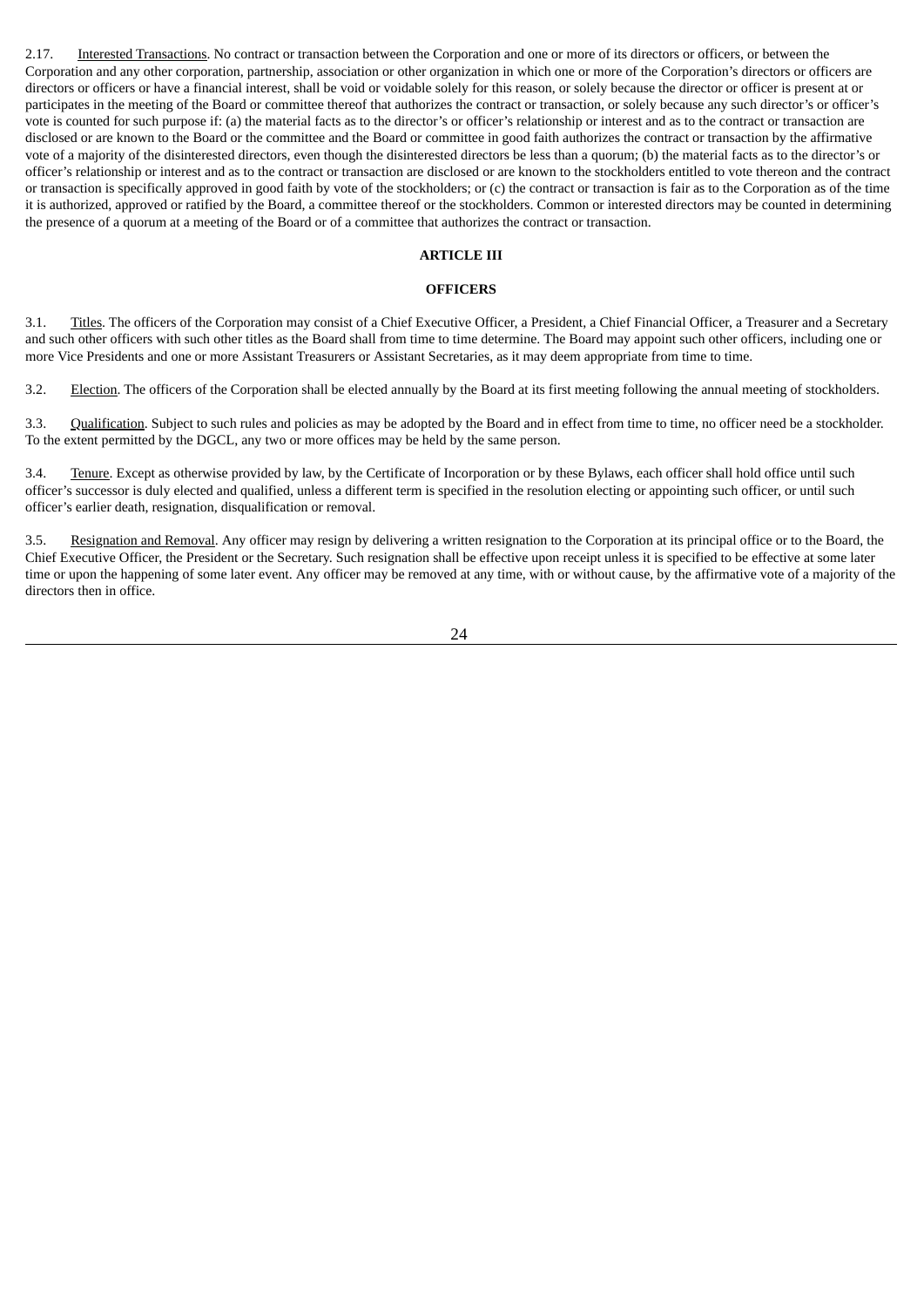3.6. Vacancies. The Board may fill any vacancy occurring in any office for any reason and may, in its discretion, leave unfilled, for such period as it may determine, any offices. Each such successor shall hold office for the unexpired term of such officer's predecessor and until a successor is duly elected and qualified, or until such officer's earlier death, resignation, disqualification or removal.

3.7. President; Chief Executive Officer. Unless the Board has designated another person as the Corporation's Chief Executive Officer, the President shall be the Chief Executive Officer of the Corporation. The Chief Executive Officer shall have general charge and supervision of the business of the Corporation subject to the direction of the Board, and shall perform all duties and have all powers that are commonly incident to the office of chief executive or that are delegated to such officer by the Board. The President shall perform such other duties and shall have such other powers as the Board or the Chief Executive Officer (if the President is not the Chief Executive Officer) may from time to time prescribe. In the event of the absence, inability or refusal to act of the Chief Executive Officer or the President (if the President is not the Chief Executive Officer), one or more Executive Vice Presidents (as authorized by resolutions of the Board) shall perform the duties of the Chief Executive Officer and when so performing such duties shall have all the powers of and be subject to all the restrictions upon the Chief Executive Officer.

3.8. Vice Presidents. Each Vice President shall perform such duties and possess such powers as the Board or the Chief Executive Officer may from time to time prescribe. The Board may assign to any Vice President the title of Executive Vice President, Senior Vice President or any other title selected by the Board.

3.9. Secretary and Assistant Secretaries. The Secretary shall perform such duties and shall have such powers as the Board or the Chief Executive Officer may from time to time prescribe. In addition, the Secretary shall perform such duties and have such powers as are incident to the office of the secretary, including without limitation the duty and power to give notices of all meetings of stockholders and special meetings of the Board, to attend all meetings of stockholders and of the Board and keep a record of the proceedings thereof, to maintain a stock ledger and prepare lists of stockholders and their addresses as required, to be custodian of corporate records and the corporate seal and to affix and attest to the same on documents.

The Secretary may appoint Assistant Secretaries and Attesting Secretaries, each of whom shall have the power to affix and attest the corporate seal of the Corporation, and to attest the execution of documents on behalf of the Corporation and who shall perform such other duties as may be assigned by the Secretary. In the event of the absence, inability or refusal to act of the Secretary, the Assistant Secretary (or if there shall be more than one, the Assistant Secretary designated by the Board) shall perform the duties and exercise the powers of the Secretary.

The chairman of any meeting of the Board or of stockholders may designate a temporary secretary to keep a record of any meeting.

3.10. Treasurer and Assistant Treasurers. The Treasurer shall perform such duties and shall have such powers as may from time to time be assigned by the Board or the Chief Executive Officer. In addition, the Treasurer shall perform such duties and have such powers as are incident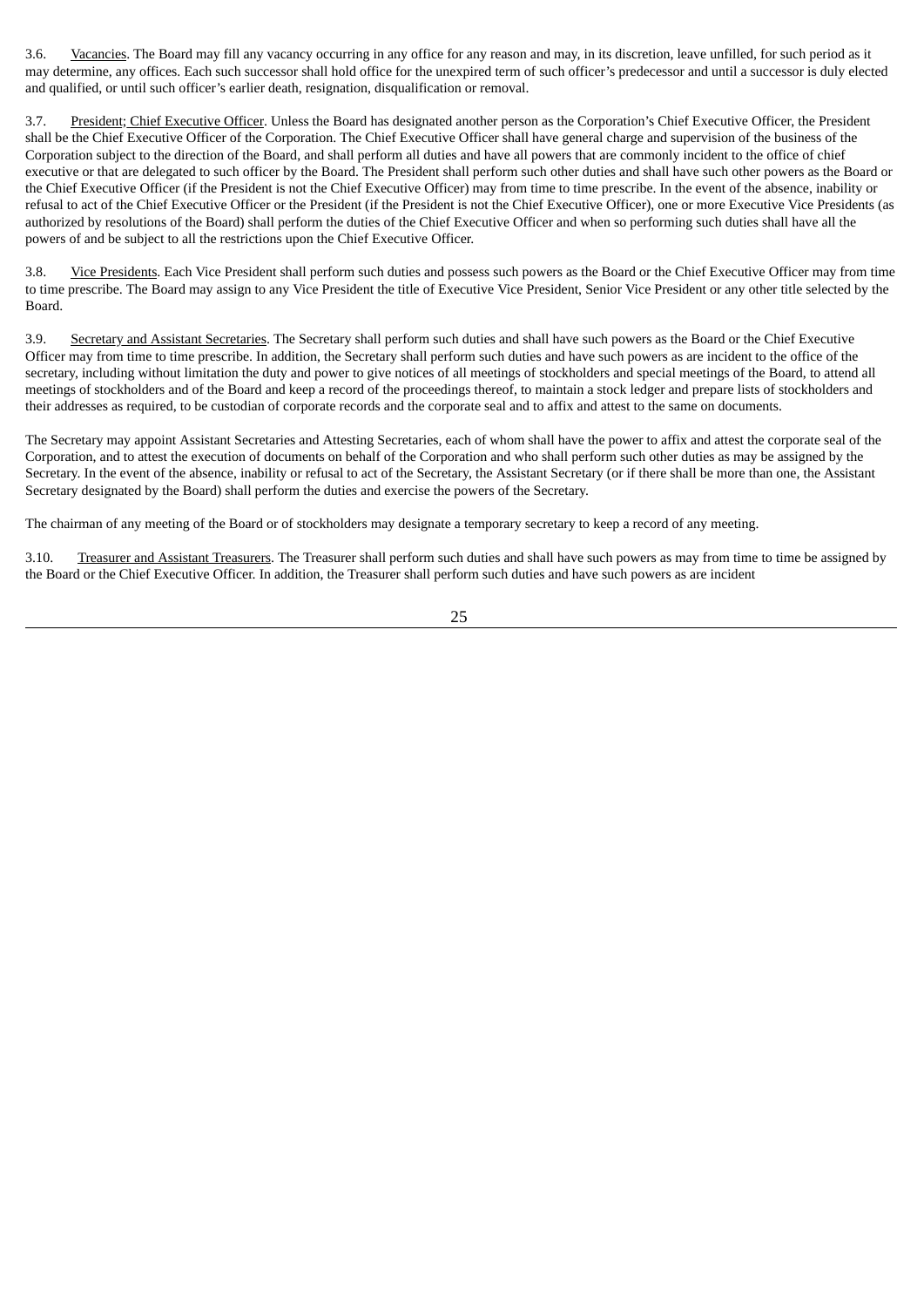to the office of treasurer, including without limitation the duty and power to keep and be responsible for all funds and securities of the Corporation, to deposit funds of the Corporation in depositories selected in accordance with these Bylaws, to disburse such funds as authorized by the Board or the Chief Executive Officer, to make proper accounts of such funds, and to render as required by the Board statements of all such transactions and of the financial condition of the Corporation.

The Assistant Treasurers shall perform such duties and possess such powers as the Board, the Chief Executive Officer or the Treasurer may from time to time prescribe. In the event of the absence, inability or refusal to act of the Treasurer, the Assistant Treasurer (or if there shall be more than one, the Assistant Treasurers in the order determined by the Board) shall perform the duties and exercise the powers of the Treasurer.

3.11. Delegation of Authority. The Board may from time to time delegate the powers or duties of any officer to any other officer or agent, notwithstanding any provision hereof.

#### **ARTICLE IV**

### **CAPITAL STOCK**

4.1. Issuance of Stock. Subject to the provisions of the Certificate of Incorporation, the whole or any part of any unissued balance of the authorized capital stock of the Corporation or the whole or any part of any shares of the authorized capital stock of the Corporation held in the Corporation's treasury may be issued, sold, transferred or otherwise disposed of by vote of the Board in such manner, for such lawful consideration and on such terms as the Board may determine.

4.2. Stock Certificates; Uncertificated Shares. The shares of the Corporation shall be represented by certificates, provided that the Board may provide by resolution or resolutions that some or all of any or all classes or series of the Corporation's stock shall be uncertificated shares. Every holder of stock of the Corporation represented by certificates shall be entitled to have a certificate, in such form as may be prescribed by law and by the Board, representing the number of shares held by such holder registered in certificate form. Each such certificate shall be signed in a manner that complies with Section 158 of the DGCL.

Each certificate for shares of stock which are subject to any restriction on transfer pursuant to the Certificate of Incorporation, these Bylaws, applicable securities laws or any agreement among any number of stockholders or among such holders and the Corporation shall have conspicuously noted on the face or back of the certificate either the full text of the restriction or a statement of the existence of such restriction.

If the Corporation shall be authorized to issue more than one class of stock or more than one series of any class, the powers, designations, preferences and relative participating, optional or other special rights, and any qualifications, limitations or restrictions thereof, of each class of stock or series thereof shall be set forth in full or summarized on the face or back of each certificate representing shares of such class or series of stock; provided that in lieu of the foregoing requirements there may be set forth on the face or back of each certificate representing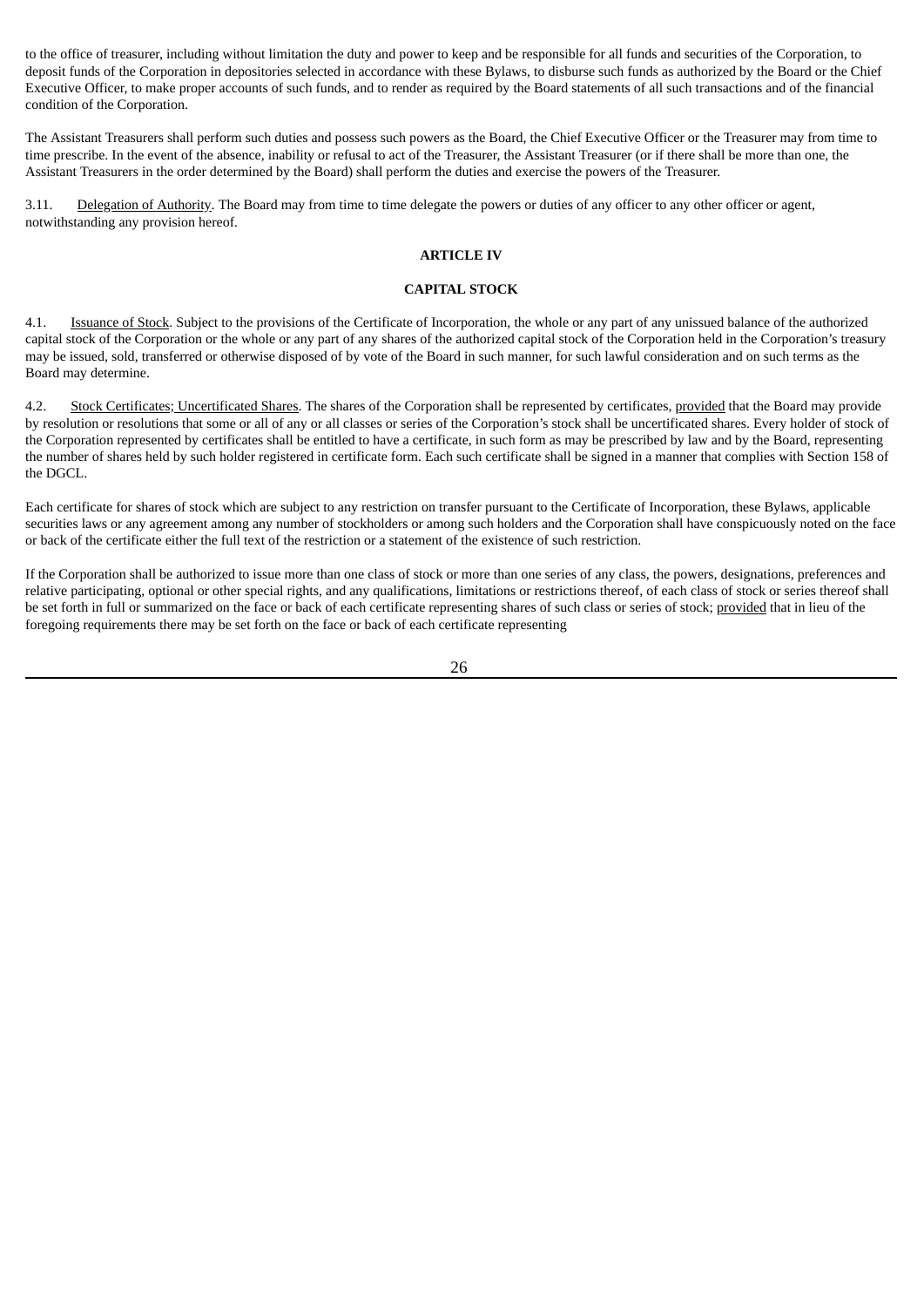shares of such class or series of stock a statement that the Corporation will furnish without charge to each stockholder who so requests the powers, designations, preferences and relative, participating, optional or other special rights, and any qualifications, limitations or restrictions thereof, of each class of stock or series thereof.

Within a reasonable time after the issuance or transfer of uncertificated shares, the Corporation shall send to the registered owner thereof a written notice containing the information required to be set forth or stated on certificates pursuant to Sections 151, 156, 202(a) or 218(a) of the DGCL or, with respect to Section 151 of DGCL, a statement that the Corporation will furnish without charge to each stockholder who so requests the powers, designations, preferences and relative participating, optional or other special rights, and any qualifications, limitations or restrictions thereof, of each class of stock or series thereof.

4.3. Transfers. Shares of stock of the Corporation shall be transferable in the manner prescribed by law, the Certificate of Incorporation, the Stockholders Agreement and in these Bylaws. Transfers of shares of stock of the Corporation shall be made only on the books of the Corporation or by transfer agents designated to transfer shares of stock of the Corporation. Subject to applicable law, shares of stock represented by certificates shall be transferred only on the books of the Corporation by the surrender to the Corporation or its transfer agent of the certificate representing such shares properly endorsed or accompanied by a written assignment or power of attorney properly executed, and with such proof of authority or the authenticity of signature as the Corporation or its transfer agent may reasonably require. Except as may be otherwise required by law, by the Certificate of Incorporation or by these Bylaws, the Corporation shall be entitled to treat the record holder of stock as shown on its books as the owner of such stock for all purposes, including the payment of dividends and the right to vote with respect to such stock, regardless of any transfer, pledge or other disposition of such stock until the shares have been transferred on the books of the Corporation in accordance with the requirements of these Bylaws.

4.4. Lost, Stolen or Destroyed Certificates. The Corporation may issue a new certificate or uncertificated shares in place of any previously issued certificate alleged to have been lost, stolen or destroyed, upon such terms and conditions as the Board may prescribe, including the presentation of reasonable evidence of such loss, theft or destruction and the giving of such indemnity and posting of such bond as the Board may require for the protection of the Corporation or any transfer agent or registrar.

4.5. Record Date. In order that the Corporation may determine the stockholders entitled to notice of any meeting of stockholders or any adjournment thereof, the Board may fix a record date, which record date shall not precede the date upon which the resolution fixing the record date is adopted by the Board, and which record date shall, unless otherwise required by law, not be more than sixty (60) nor less than ten (10) days before the date of such meeting. If the Board so fixes a date, such date shall also be the record date for determining the stockholders entitled to vote at such meeting unless the Board determines, at the time it fixes such record date, that a later date on or before the date of the meeting shall be the date for making such determination. If no record date is fixed by the Board, the record date for determining stockholders entitled to notice of or to vote at a meeting of stockholders shall be at the close of business on the day next preceding the day on which notice is given, or, if notice is waived, at the close of business on the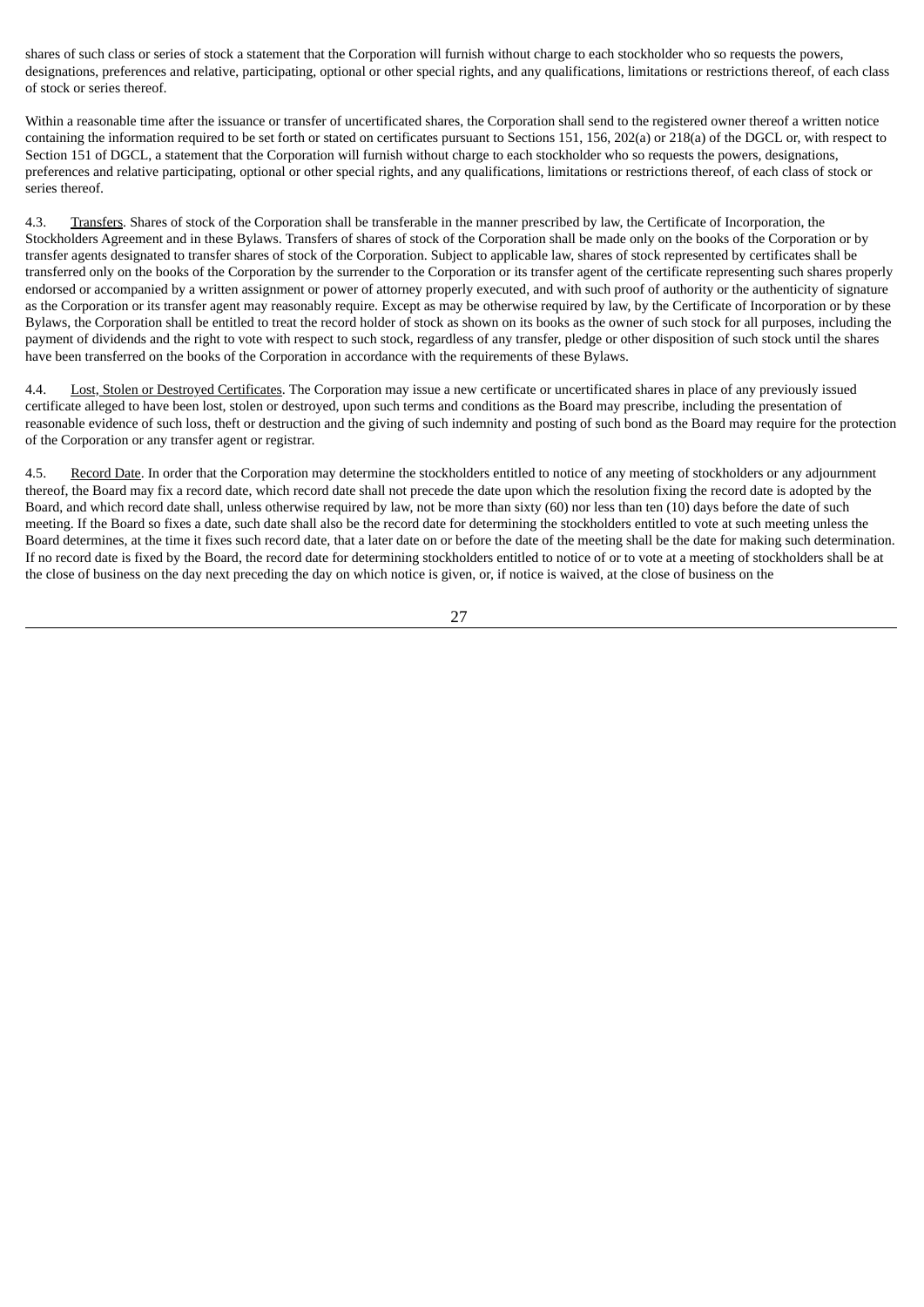day next preceding the day on which the meeting is held. A determination of stockholders of record entitled to notice of or to vote at a meeting of stockholders shall apply to any adjournment of the meeting; provided, however, that the Board may fix a new record date for determination of stockholders entitled to vote at the adjourned meeting, and in such case shall also fix as the record date for stockholders entitled to notice of such adjourned meeting the same or an earlier date as that fixed for determination of stockholders entitled to vote in accordance herewith at the adjourned meeting.

In order that the Corporation may determine the stockholders entitled to receive payment of any dividend or other distribution or allotment of any rights, or entitled to exercise any rights in respect of any change, conversion or exchange of stock or for the purpose of any other lawful action, the Board may fix a record date, which record date shall not precede the date upon which the resolution fixing the record date is adopted by the Board, and which record date shall not be more than sixty (60) days prior to such action. If no such record date is fixed, the record date for determining stockholders for any such purpose shall be at the close of business on the day on which the Board adopts the resolution relating thereto.

In order that the Corporation may determine the stockholders entitled to consent to corporate action in writing without a meeting, the Board may fix a record date, which record date shall not precede the date upon which the resolution fixing the record date is adopted by the Board, and which date shall not be more than ten (10) days after the date upon which the resolution fixing the record date is adopted by the Board. If no record date has been fixed by the Board, the record date for determining the stockholders entitled to consent to corporate action in writing without a meeting, when no prior action by the Board is required under the DGCL, shall be the first date on which a signed written consent setting forth the action taken or proposed to be taken is delivered to the Corporation by delivery to its registered office in the State of Delaware, its principal place of business or an officer or agent of the Corporation having custody of the book in which proceedings of meetings of stockholders are recorded. Delivery made to the Corporation's registered office shall be by hand or certified or registered mail, return receipt requested. If no record date has been fixed by the Board and prior action by the Board is required under the DGCL, the record date for determining stockholders entitled to consent to corporate action in writing without a meeting shall be at the close of business on the day on which the Board adopts the resolution taking such prior action.

# **ARTICLE V**

#### **GENERAL PROVISIONS**

5.1. Fiscal Year. Except as from time to time otherwise designated by the Board, the fiscal year of the Corporation shall begin on the first day of January of each year and end on the last day of December in each year.

5.2. Corporate Seal. The corporate seal shall be in such form as shall be approved by the Board.

5.3. Waiver of Notice. Whenever notice is required to be given by law, by the Certificate of Incorporation or by these Bylaws, a written waiver signed by the person entitled to notice, or a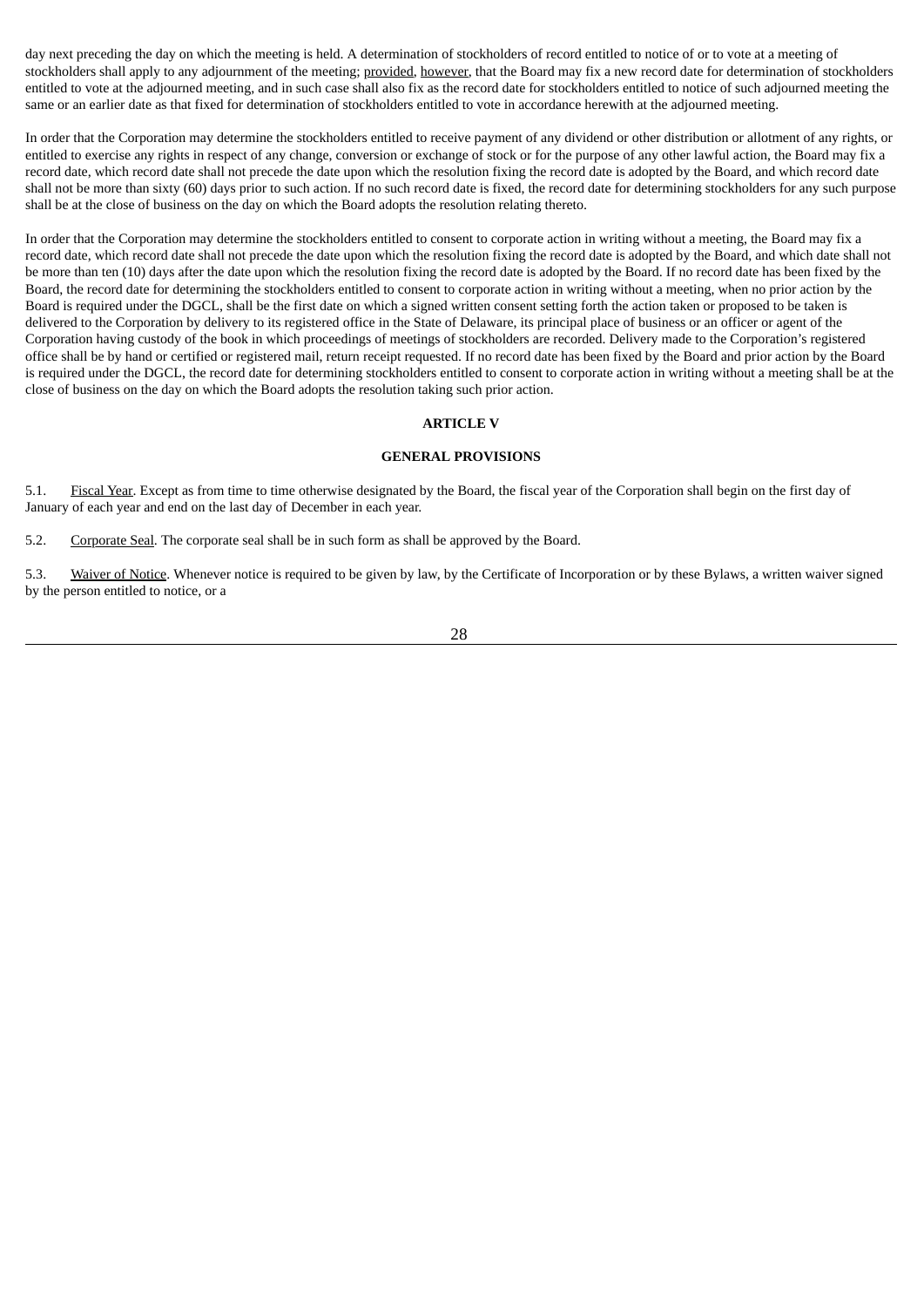waiver by electronic transmission by the person entitled to notice, whether before, at or after the time of the event for which notice is to be given, shall be deemed equivalent to notice required to be given to such person. Neither the business nor the purpose of any meeting need be specified in any such waiver. Attendance of a person at a meeting shall constitute a waiver of notice of such meeting, except when the person attends a meeting for the express purpose of objecting, at the beginning of the meeting, to the transaction of any business because the meeting is not lawfully called or convened.

5.4. Voting of Securities. Except as the Board may otherwise designate, the Chief Executive Officer, the President, the Chief Financial Officer or the Treasurer may waive notice, vote, consent, or appoint any person or persons to waive notice, vote or consent, on behalf of the Corporation, and act as, or appoint any person or persons to act as, proxy or attorney-in-fact for this Corporation (with or without power of substitution), with respect to the securities of any other entity which may be held by this Corporation.

5.5. Evidence of Authority. A certificate by the Secretary, an Assistant Secretary, an Attesting Secretary, or a temporary Secretary, as to any action taken by the stockholders, directors, a committee or any officer or representative of the Corporation shall as to all persons who rely on the certificate in good faith be conclusive evidence of such action.

5.6. Certificate of Incorporation. All references in these Bylaws to the Certificate of Incorporation shall be deemed to refer to the Amended and Restated Certificate of Incorporation of the Corporation, as it may be amended and/or restated and in effect from time to time.

5.7. Severability. If any provision or provisions (or any part thereof) of these Bylaws shall be held to be invalid, illegal or unenforceable as applied to any circumstance for any reason whatsoever: (a) the validity, legality and enforceability of such provisions in any other circumstance and of the remaining provisions of these Bylaws (including, without limitation, each portion of any paragraph of these Bylaws containing any such provision held to be invalid, illegal or unenforceable that is not itself held to be invalid, illegal or unenforceable) shall not in any way be affected or impaired thereby; and (b) to the fullest extent possible, the provisions of these Bylaws (including, without limitation, each such portion of any paragraph of these Bylaws containing any such provision held to be invalid, illegal or unenforceable) shall be construed so as to permit the Corporation to protect its directors, officers, employees and agents from personal liability in respect of their good faith service or for the benefit of the Corporation to the fullest extent permitted by law.

5.8. Pronouns. All pronouns used in these Bylaws shall be deemed to refer to the masculine, feminine or neuter, singular or plural, as the identity of the person or persons may require.

5.9. Electronic Transmission. For purposes of these Bylaws, "electronic transmission" means any form of communication, not directly involving the physical transmission of paper, that creates a record that may be retained, retrieved, and reviewed by a recipient thereof, and that may be directly reproduced in paper form by such a recipient through an automated process.

5.10. Certain Definitions. For purposes of these Bylaws: the terms "GE" and its "affiliates" are used as defined in Article XVI of the Certificate of Incorporation; the terms "affiliate" and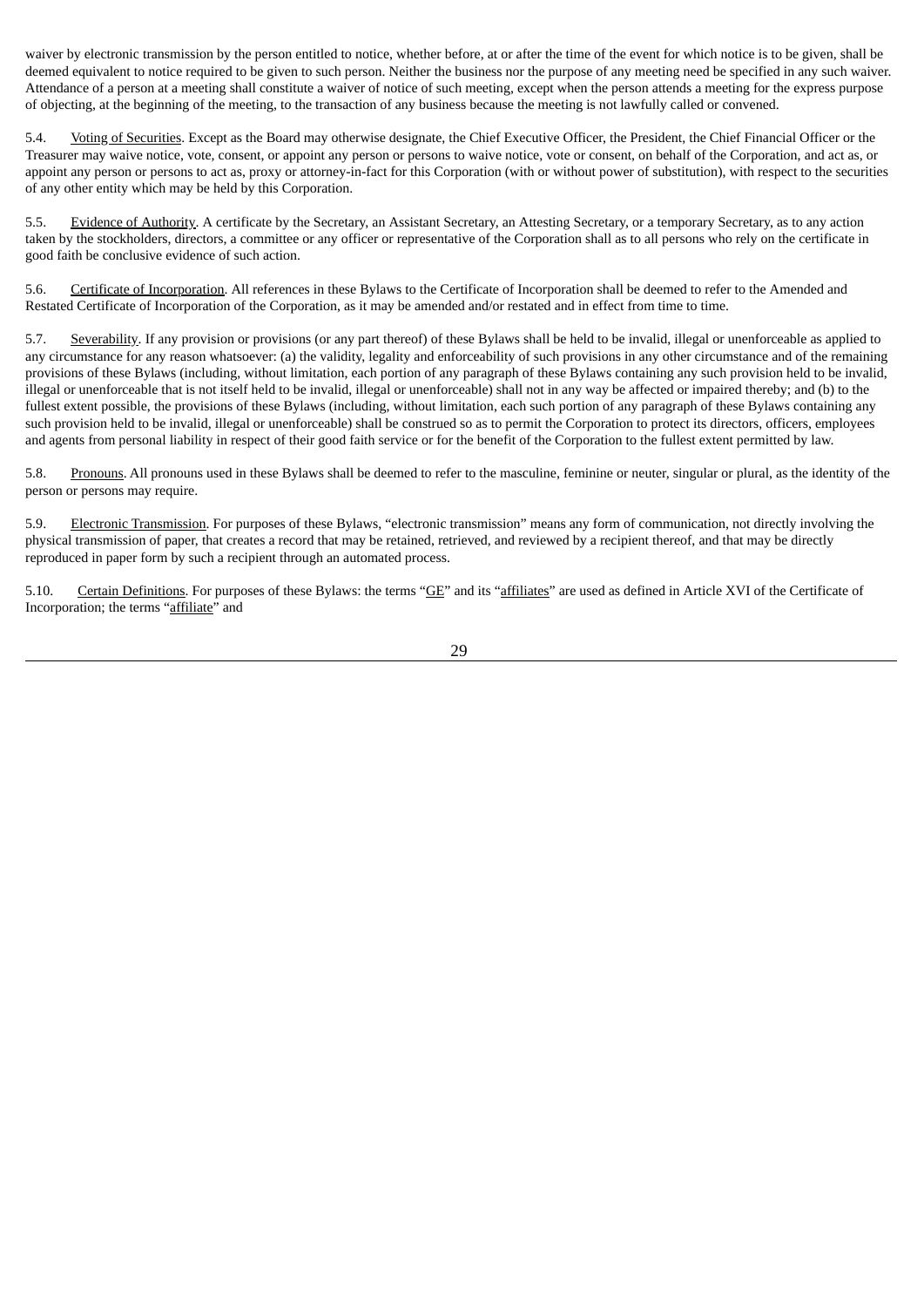"associate" when used in relation to a person other than GE are used as defined in Rule 12b-2 of the Exchange Act.

# **ARTICLE VI**

#### **AMENDMENTS**

Except as otherwise provided in the Stockholders Agreement, these Bylaws may be altered, amended or repealed, in whole or in part, or new Bylaws may be adopted, by the Board or by the affirmative vote of the holders of a majority in voting power of the shares of the capital stock of the Corporation issued and outstanding and entitled to vote thereon.

### **ARTICLE VII**

#### **INDEMNIFICATION AND ADVANCEMENT**

7.1. Right to Indemnification. The Corporation shall indemnify and hold harmless, to the fullest extent permitted by applicable law as it presently exists or may hereafter be amended, any person (a "Covered Person") who was or is made or is threatened to be made a party or is otherwise involved in any action, suit or proceeding, whether civil, criminal, administrative or investigative (a "proceeding"), by reason of the fact that he or she, or a person for whom he or she is the legal representative, is or was a director or officer of the Corporation or any of its direct or indirect subsidiaries, or has or had agreed to become a director or officer of the Corporation or any of its direct or indirect subsidiaries, or, while a director or officer of the Corporation or any of its direct or indirect subsidiaries, is or was serving at the request of the Corporation or any of its direct or indirect subsidiaries as a director, officer, employee or agent of another corporation or of a limited liability company, partnership, joint venture, trust, enterprise or nonprofit entity, including service with respect to employee benefit plans, against all liability and loss suffered and expenses (including attorneys' fees) reasonably incurred by such Covered Person. Notwithstanding the preceding sentence, except as otherwise provided in Section 7.5, the Corporation shall be required to indemnify a Covered Person in connection with a proceeding (or part thereof) commenced by such Covered Person only if the commencement of such proceeding (or part thereof) by the Covered Person was authorized in the specific case by the Board.

7.2. Prepayment of Expenses. The Corporation shall, to the fullest extent not prohibited by applicable law, as the same exists or may hereafter be amended, pay the expenses (including attorneys' fees) incurred by a Covered Person in defending any proceeding in advance of its final disposition; provided, however, that, to the extent required by law, such payment of expenses in advance of the final disposition of the proceeding shall be made only upon receipt of an undertaking by or on behalf of the Covered Person to repay all amounts advanced if it should be ultimately determined that the Covered Person is not entitled to be indemnified under this Article VII or otherwise.

7.3. Authorization of Indemnification. Any indemnification under this Article VII (unless ordered by a court) shall be made by the Corporation only as authorized in the specific case upon a determination that indemnification of the director or officer is proper in the circumstances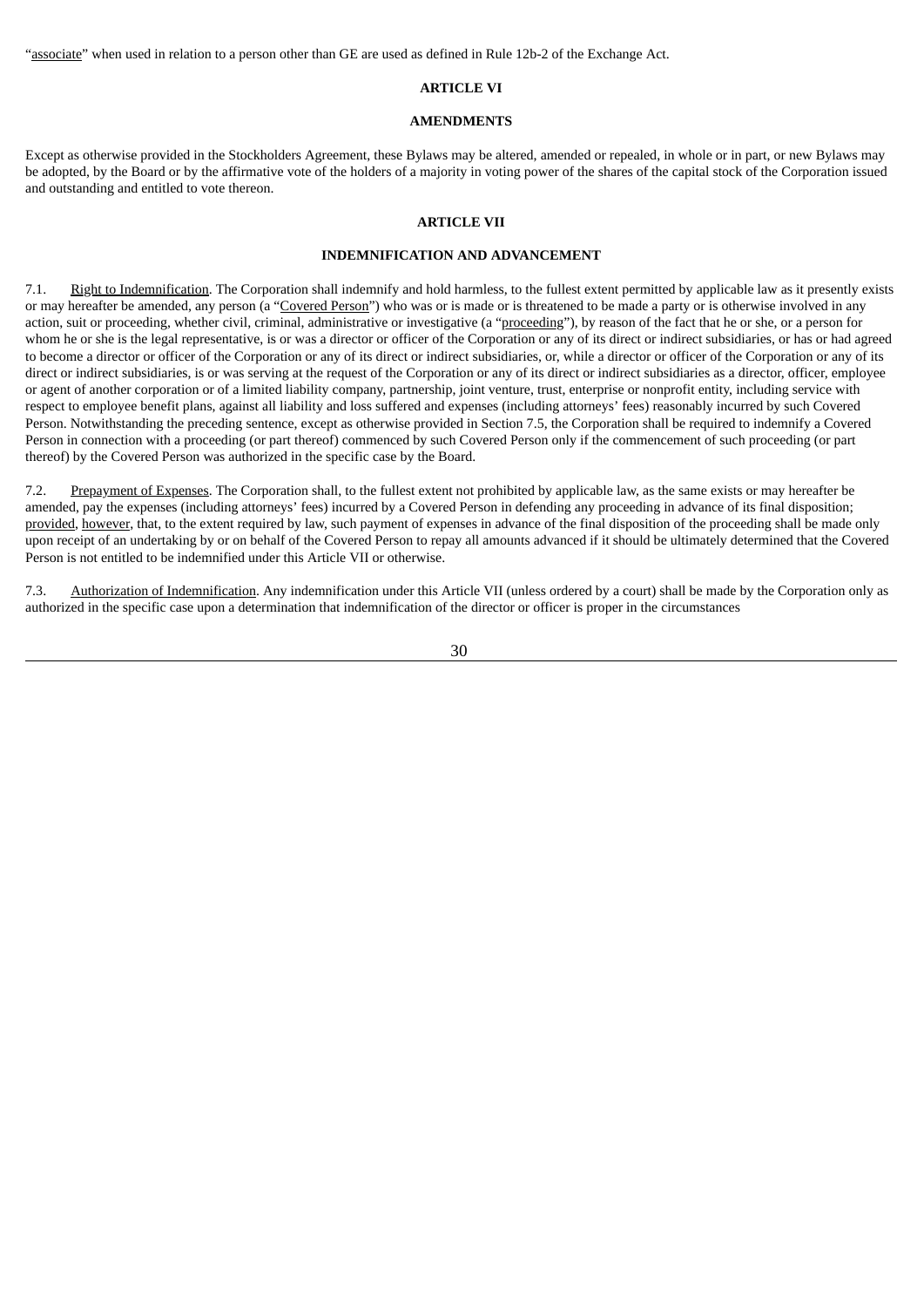because such person has met the applicable standard of conduct set forth under applicable law and is otherwise consistent with applicable law. Such determination shall be made, with respect to a person who is a director or officer at the time of such determination, (a) by a majority vote of the directors who are not parties to such action, suit or proceeding, even though less than a quorum, or (b) by a committee of such directors designated by a majority vote of such directors, even though less than a quorum, or (c) if there are no such directors, or if such directors so direct, by independent legal counsel in a written opinion or (d) by the stockholders. Such determination shall be made, with respect to former directors and officers, by any person or persons having the authority to act on the matter on behalf of the Corporation. To the extent, however, that a present or former director or officer of the Corporation has been successful on the merits or otherwise in defense of any action, suit or proceeding set forth in Section 7.1 or in defense of any claim, issue or matter therein, such person shall be indemnified against expenses (including attorneys' fees) actually and reasonably incurred by such person in connection therewith, without the necessity of authorization in the specific case.

7.4. Good Faith Defined. For purposes of any determination under Section 7.3, a person shall be deemed to have acted in good faith and in a manner such person reasonably believed to be in or not opposed to the best interests of the Corporation, or, with respect to any criminal action or proceeding, to have had no reasonable cause to believe such person's conduct was unlawful, if such person's action was based on good faith reliance on the records or books of account of the Corporation or another enterprise, or on information supplied to such person by the officers of the Corporation or another enterprise in the course of their duties, or on the advice of legal counsel for the Corporation or another enterprise or on information or records given or reports made to the Corporation or another enterprise by an independent certified public accountant or by an appraiser or other expert selected with reasonable care by the Corporation or another enterprise. The term "another enterprise" as used in this Section 7.4 shall mean any other corporation or any partnership, limited liability company, joint venture, trust, employee benefit plan or other enterprise of which such person is or was serving at the request of the Corporation as a director, officer, employee or agent. The provisions of this Section 7.4 shall not be deemed to be exclusive or to limit in any way the circumstances in which a person may be deemed to have met the applicable standard of conduct set forth in the DGCL.

7.5. Right of Claimant to Bring Suit. If a claim for indemnification (following the final disposition of such proceeding) or advancement of expenses under this Article VII is not paid in full within thirty (30) days after a written claim therefor by the Covered Person has been received by the Corporation, the Covered Person may file suit to recover the unpaid amount of such claim and, if successful in whole or in part, shall be entitled to be paid the expense (including attorneys' fees) of prosecuting such claim. In any such action the Corporation shall have the burden of proving that the Covered Person is not entitled to the requested indemnification or advancement of expenses under applicable law. It shall be a defense to any such action brought to enforce a right to indemnification (but not in an action brought to enforce a right to an advancement of expenses) that the claimant has not met the standards of conduct which make it permissible under the DGCL (or other applicable law) for the Corporation to indemnify the claimant for the amount claimed, but the burden of proving such defense shall be on the Corporation. Neither a contrary determination in the specific case under Section 7.3 nor the absence of any determination thereunder shall be a defense to such application or create a presumption that the claimant has not met any applicable standard of conduct.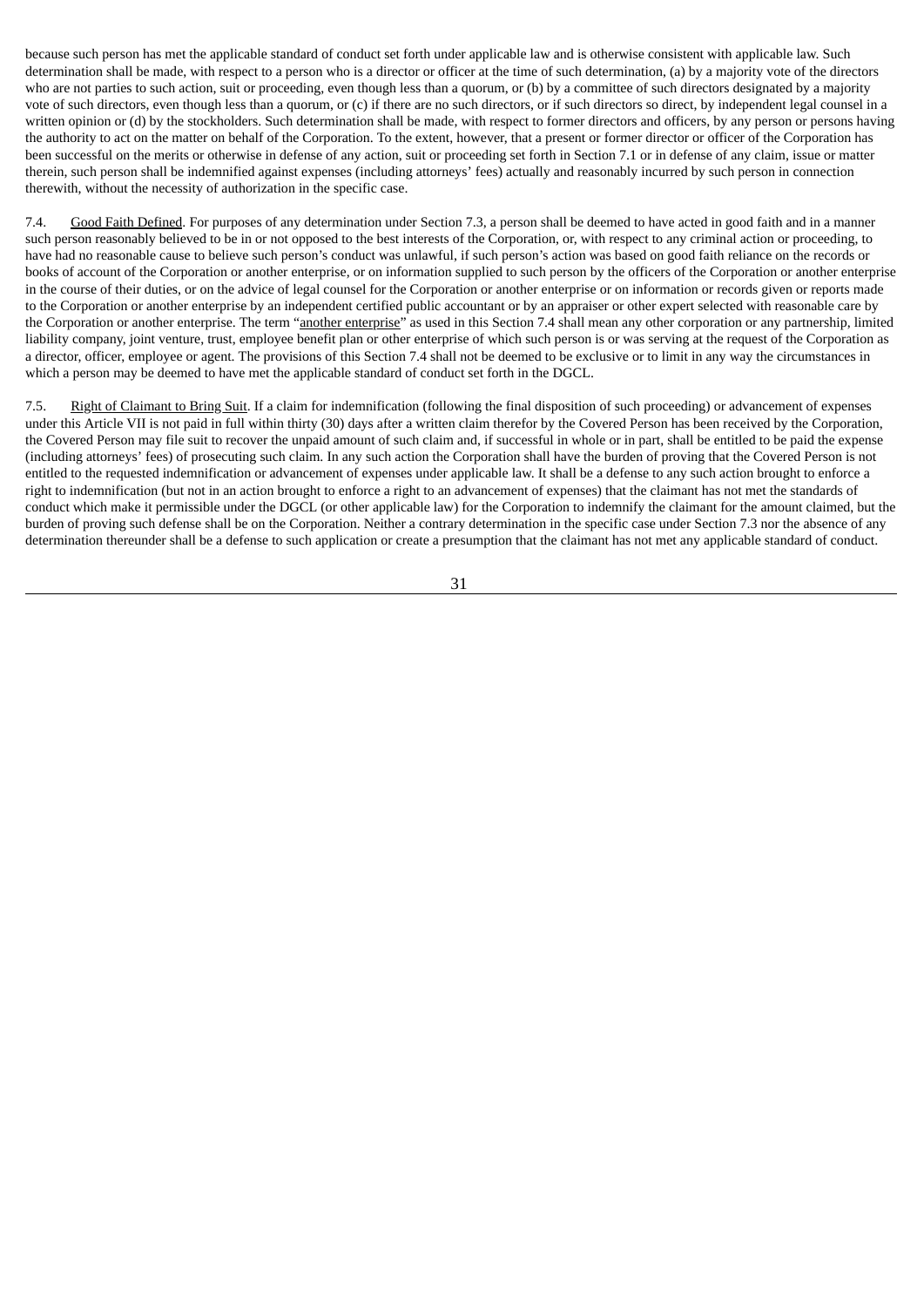7.6. Nonexclusivity of Indemnification and Advancement of Expenses. The rights to indemnification and advancement of expenses provided by or granted pursuant to this Article VII shall not be deemed exclusive of any other rights to which those seeking indemnification or advancement of expenses may be entitled under the Certificate of Incorporation, any agreement, or pursuant to any vote of stockholders or disinterested directors or otherwise, both as to action in such person's official capacity and as to action in another capacity while holding such office, it being the policy of the Corporation that, subject to the last sentence of Section 7.1, indemnification of the persons specified in Section 7.1 shall be made to the fullest extent permitted by law. The provisions of this Article VII shall not be deemed to preclude the indemnification of or advancement of expenses to any person who is not specified in Section 7.1 but whom the Corporation has the power or obligation to indemnify under the provisions of the DGCL, or otherwise.

7.7. Priority of Corporation Obligations. In the event that a Covered Person has rights of indemnification or advancement of expenses from any person (an "Other Indemnitor") other than the Corporation or an affiliate of the Corporation in respect of a proceeding and also has rights of indemnification or advancement of expenses from the Corporation under this Article VII, the Corporation shall be primarily liable for indemnification and advancement of expenses to such Covered Person in respect of such proceeding and any obligation of an Other Indemnitor to provide indemnification or advancement of expenses shall be secondary to the obligations of the Corporation under this Article VII. If any Other Indemnitor pays or causes to be paid, for any reason, any amounts otherwise indemnifiable or subject to advancement under this Article VII, then (i) such Other Indemnitor shall be fully subrogated to all rights of the Covered Person with respect to the payments actually made and (ii) the Corporation shall reimburse such Other Indemnitor for the payments actually made.

7.8. Insurance. The Corporation may purchase and maintain insurance on behalf of any person who is or was a director, officer, employee or agent of the Corporation, or is or was serving at the request of the Corporation as a director, officer, employee or agent of another corporation, partnership, limited liability company, joint venture, trust, employee benefit plan or other enterprise against any liability asserted against such person and incurred by such person in any such capacity, or arising out of such person's status as such, whether or not the Corporation would have the power or the obligation to indemnify such person against such liability under the provisions of this Article VII.

7.9. Certain Definitions. For purposes of this Article VII: references to "the Corporation" shall include, in addition to the resulting corporation, any constituent corporation (including any constituent of a constituent) absorbed in a consolidation or merger which, if its separate existence had continued, would have had power and authority to indemnify its directors, officers, employees or agents so that any person who is or was a director, officer, employee or agent of such constituent corporation, or is or was serving at the request of such constituent corporation as a director, officer, employee or agent of another corporation, partnership, limited liability company, joint venture, trust, employee benefit plan or other enterprise, shall stand in the same position under the provisions of this Article VII with respect to the resulting or surviving corporation as such person would have with respect to such constituent corporation if its separate existence had continued; references to "fines" shall include any excise taxes assessed on a person with respect to any employee benefit plan; references to "serving at the request of the